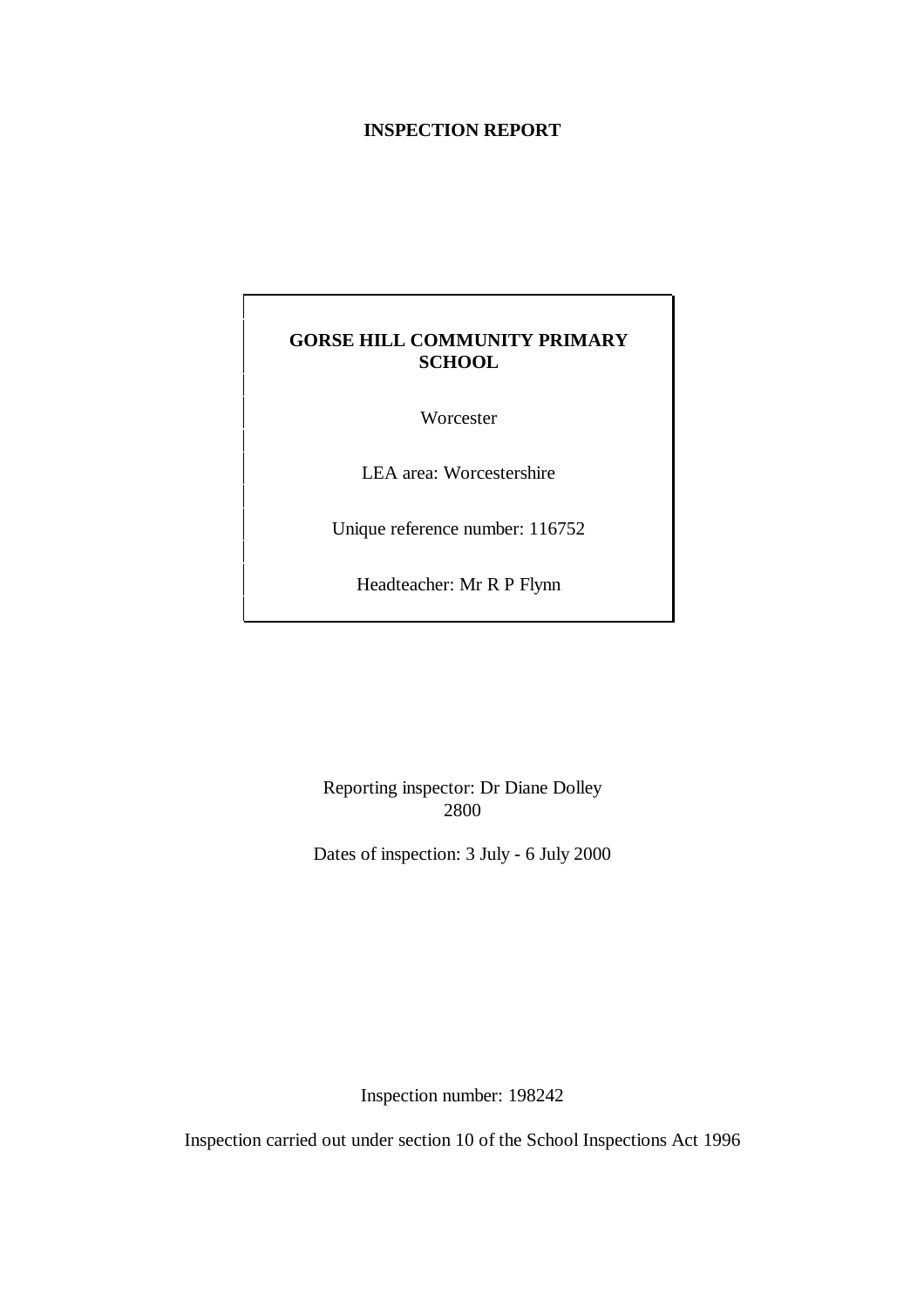## Crown copyright 2000

This report may be reproduced in whole or in part for non-commercial educational purposes, provided that all extracts quoted are reproduced verbatim without adaptation and on condition that the source and date thereof are stated.

Further copies of this report are obtainable from the school. Under the School Inspections Act 1996, the school must provide a copy of this report and/or its summary free of charge to certain categories of people. A charge not exceeding the full cost of reproduction may be made for any other copies supplied.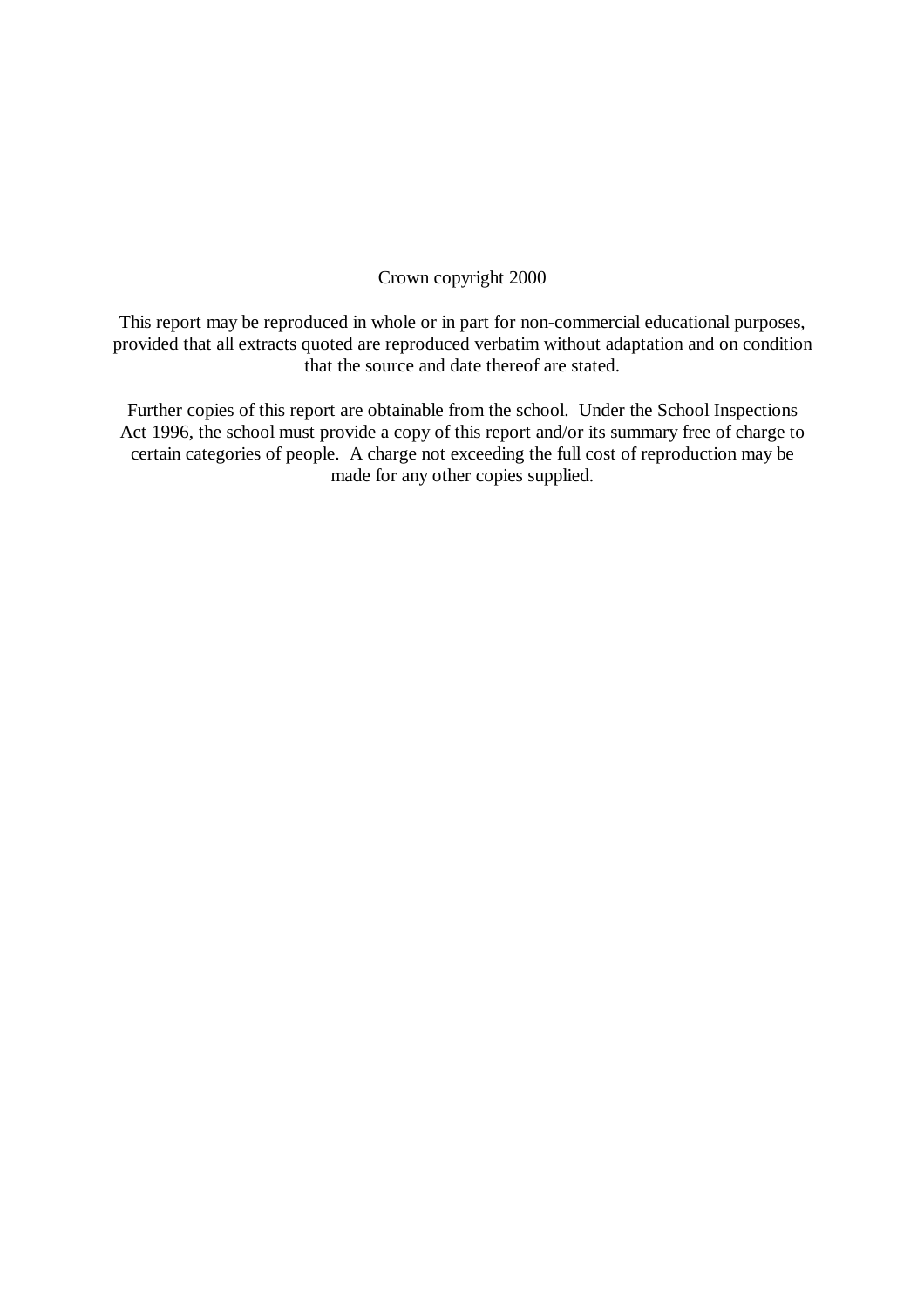# **INFORMATION ABOUT THE SCHOOL**

| Type of school:              | Infant and Junior                   |
|------------------------------|-------------------------------------|
| School category:             | Community                           |
| Age range of pupils:         | $3 - 11$                            |
| Gender of pupils:            | Mixed                               |
| School address:              | <b>Hollymount Road</b><br>Worcester |
| Postcode:                    | WR4 9SE                             |
| Telephone number:            | 01905 23159                         |
| Fax number:                  | 01905 23158                         |
| Appropriate authority:       | The Governing Body                  |
| Name of chair of governors:  | Mrs S Wigg                          |
| Date of previous inspection: | October 1997                        |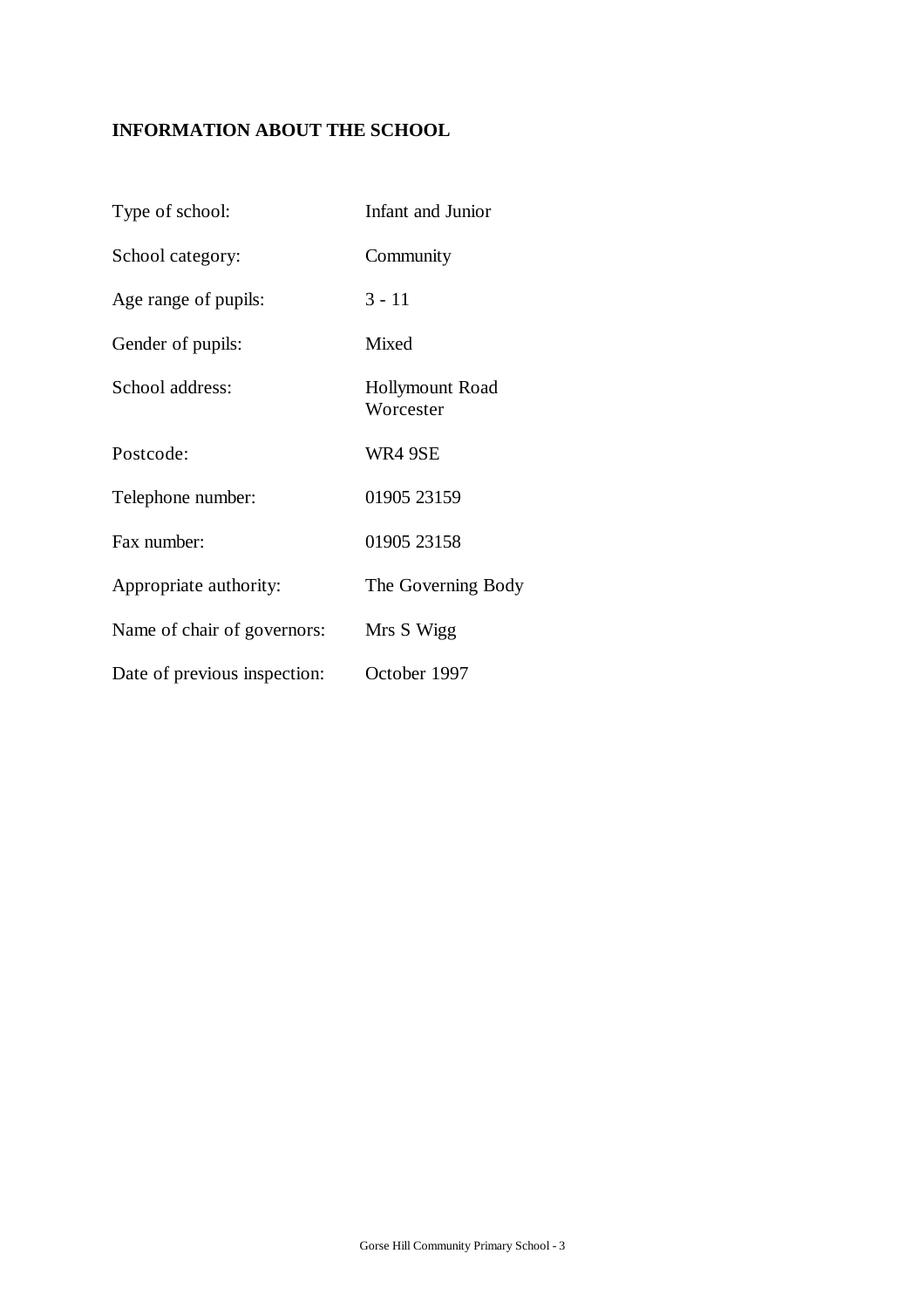# **INFORMATION ABOUT THE INSPECTION TEAM**

| <b>Team members</b> |                      | <b>Subject responsibilities</b> | <b>Aspect responsibilities</b>                                                   |
|---------------------|----------------------|---------------------------------|----------------------------------------------------------------------------------|
| Dr Diane Dolley     | Registered inspector | <b>Under fives</b>              | What sort of school is it?                                                       |
|                     |                      |                                 | The school's results and<br>pupils' achievements                                 |
|                     |                      |                                 | What should the school<br>do to improve further?<br>Leadership and<br>management |
| Mr Bernard Morgan   | Lay inspector        |                                 | Pupils' attitudes, values<br>and personal development                            |
|                     |                      |                                 | How well does the school<br>care for its pupils?                                 |
|                     |                      |                                 | How well does the school<br>work in partnership with<br>parents?                 |
| Mr Peter Gill       | Team inspector       | Geography                       | English as an additional<br>language                                             |
|                     |                      | Information technology          |                                                                                  |
|                     |                      | Science                         |                                                                                  |
| Mr Mark Klekot      | Team inspector       | English                         | Equal opportunities                                                              |
|                     |                      | Music                           | How well are pupils<br>taught?                                                   |
| Mrs Carole Rowley   | Team Inspector       | Mathematics                     | Special educational needs                                                        |
|                     |                      | History                         |                                                                                  |
|                     |                      | Religious education             |                                                                                  |
| Mr Bill Goodall     | Team Inspector       | Art                             | How good are the<br>curricular and other<br>opportunities offered to<br>pupils?  |
|                     |                      | Design and technology           |                                                                                  |
|                     |                      | Physical education              |                                                                                  |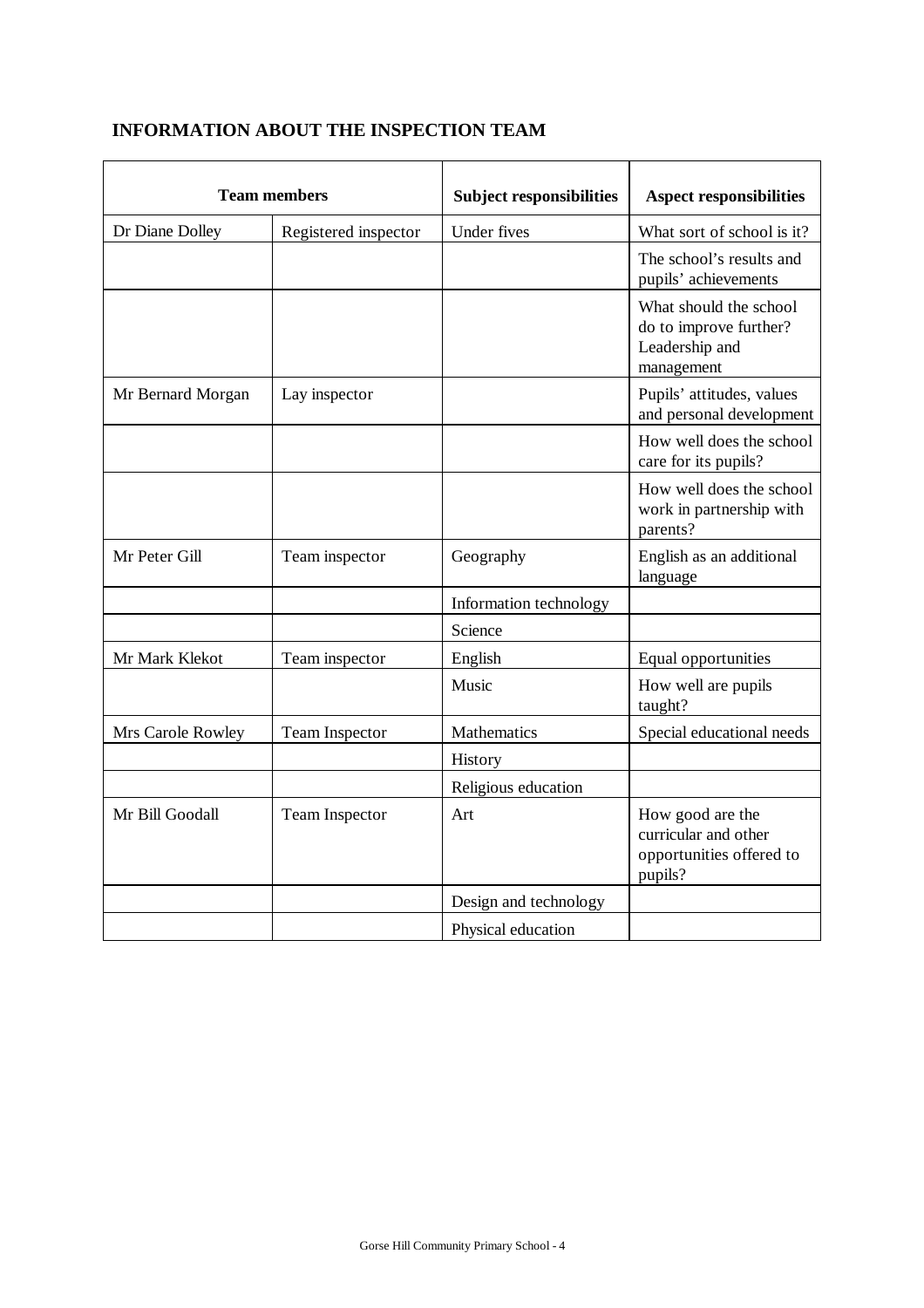The inspection contractor was:

Staffordshire and Midlands Consortium

Mr I H Jones Kingston Centre Fairway Stafford ST16 3TW

Any concerns or complaints about the inspection or the report should be raised with the inspection contractor. Complaints that are not satisfactorily resolved by the contractor should be raised with OFSTED by writing to:

> The Registrar Inspection Quality Division The Office for Standards in Education Alexandra House 33 Kingsway London WC2B 6SE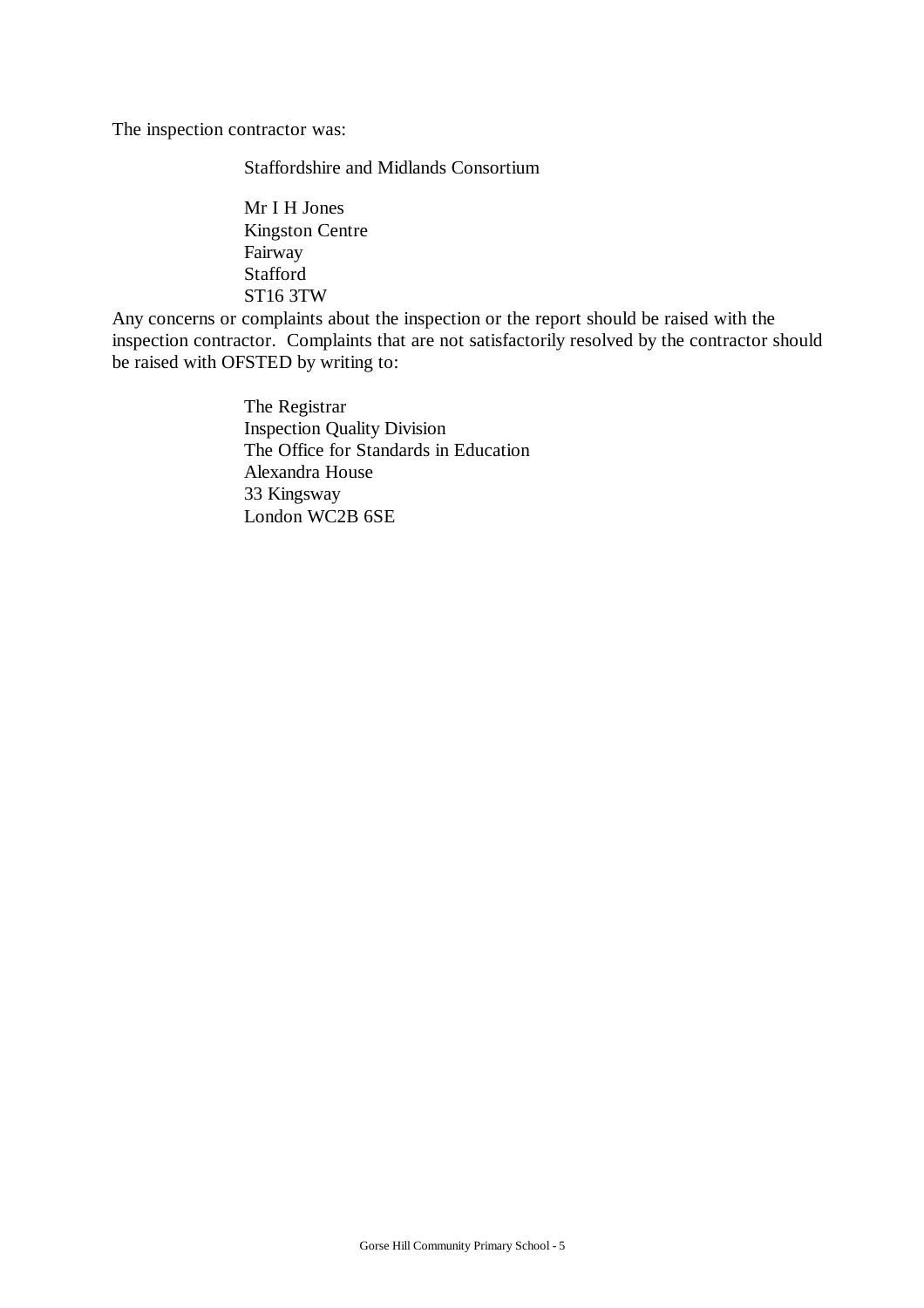## **REPORT CONTENTS**

|                                                                                    | Page      |
|------------------------------------------------------------------------------------|-----------|
| <b>PART A: SUMMARY OF THE REPORT</b>                                               | $7 - 11$  |
| Information about the school                                                       |           |
| How good the school is                                                             |           |
| What the school does well                                                          |           |
| What could be improved                                                             |           |
| How the school has improved since its last inspection                              |           |
| <b>Standards</b>                                                                   |           |
| Pupils' attitudes and values                                                       |           |
| Teaching and learning                                                              |           |
| Other aspects of the school                                                        |           |
| How well the school is led and managed<br>Parents' and carers' views of the school |           |
|                                                                                    |           |
| <b>PART B: COMMENTARY</b>                                                          |           |
| <b>HOW HIGH ARE STANDARDS?</b>                                                     | $12 - 15$ |
| The school's results and achievements                                              |           |
| Pupils' attitudes, values and personal development                                 |           |
| <b>HOW WELL ARE PUPILS TAUGHT?</b>                                                 | $15 - 17$ |
| <b>HOW GOOD ARE THE CURRICULAR AND OTHER</b>                                       |           |
| <b>OPPORTUNITIES OFFERED TO PUPILS?</b>                                            | $17 - 19$ |
| HOW WELL DOES THE SCHOOL CARE FOR ITS PUPILS?                                      | $19 - 20$ |
| <b>HOW WELL DOES THE SCHOOL WORK IN</b>                                            |           |
| <b>PARTNERSHIP WITH PARENTS</b>                                                    | $20 - 21$ |
| HOW WELL IS THE SCHOOL LED AND MANAGED?                                            | $21 - 23$ |
| WHAT SHOULD THE SCHOOL DO TO IMPROVE FURTHER?                                      | $23 - 24$ |
| PART C: SCHOOL DATA AND INDICATORS                                                 | 25        |
| PART D: THE STANDARDS AND QUALITY OF TEACHING IN                                   |           |
| AREAS OF THE CURRICULUM, SUBJECTS AND COURSES                                      | $30 - 48$ |

# **PART A: SUMMARY OF THE REPORT**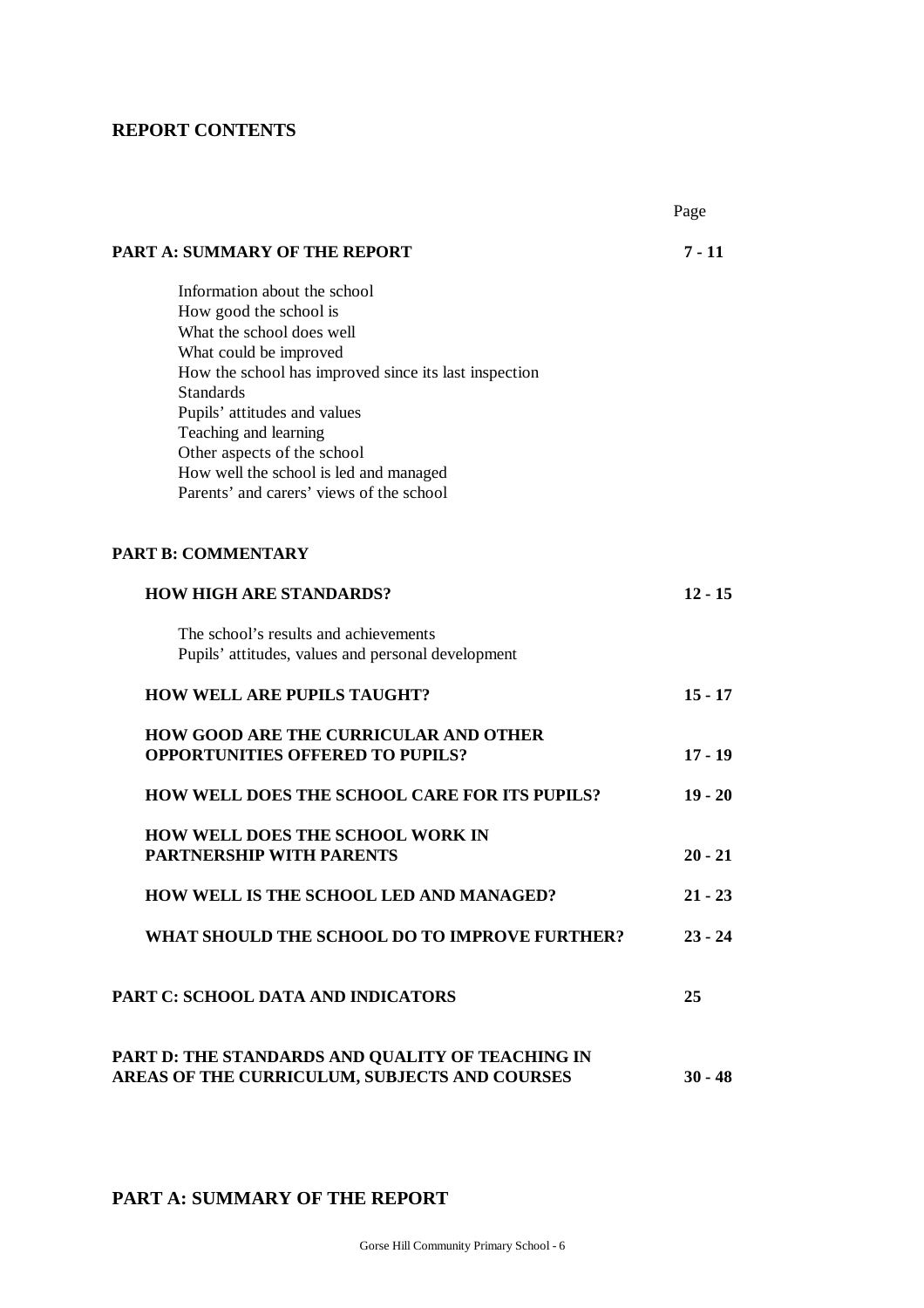## **INFORMATION ABOUT THE SCHOOL**

Gorse Hill is a large community primary school for pupils aged three to eleven. This is larger than primary schools nationally. There are 387 pupils on the school roll. This includes a 90 place nursery unit which children from the age of three attend on a part-time basis. At the time of the inspection five pupils in the reception class were under five. The school is part of a local authority Education Achievement Zone which seeks to widen opportunities in a group of schools across the city. There are 14 more boys on roll than girls and 23 pupils are learning English as an additional language. The ethnic background of pupils is predominantly white (UK heritage) and includes pupils of Pakistani, Bangladeshi and Afghan origin. As a result of re-organisation in the area pupil numbers have risen during the school year though the school is not oversubscribed. The pupil population is drawn largely from the Tolladine community which experiences well above average economic and social disadvantage. More than 40% of pupils are eligible for free school meals. This is well above average. The percentage of pupils with special educational needs is also well above average. Of the 36% placed on the register five have statements of educational need. Pupils' attainment on entry covers a very wide range but overall levels are low. For some pupils attainment is very low. The level of pupil movement both in and out of the school is high.

## **HOW GOOD THE SCHOOL IS**

The headteacher provides a clear educational direction for the school. Standards are improving year on year. Although by the age of eleven pupils attain standards well below the national average in tests in English and mathematics and below average in science, they are improving at a faster rate than most schools. Compared to the performance of pupils in schools in similar areas they achieve well. The headteacher and governing body are working hard to raise the profile of the school and improve standards. The quality of teaching is satisfactory overall although there is some unsatisfactory teaching. In just under half of lessons teaching is good. Given the attainment on entry and generally improving standards the school provides satisfactory value for money.

## **What the school does well**

- Provides a safe and secure learning environment and a high level of care for pupils.
- Promotes good behaviour.
- Has raised standards over the last four years at above the national rate of improvement.
- Has a high percentage of good quality teaching.
- Provides good quality learning experiences for pupils under five.
- Has effectively implemented the literacy and numeracy hours.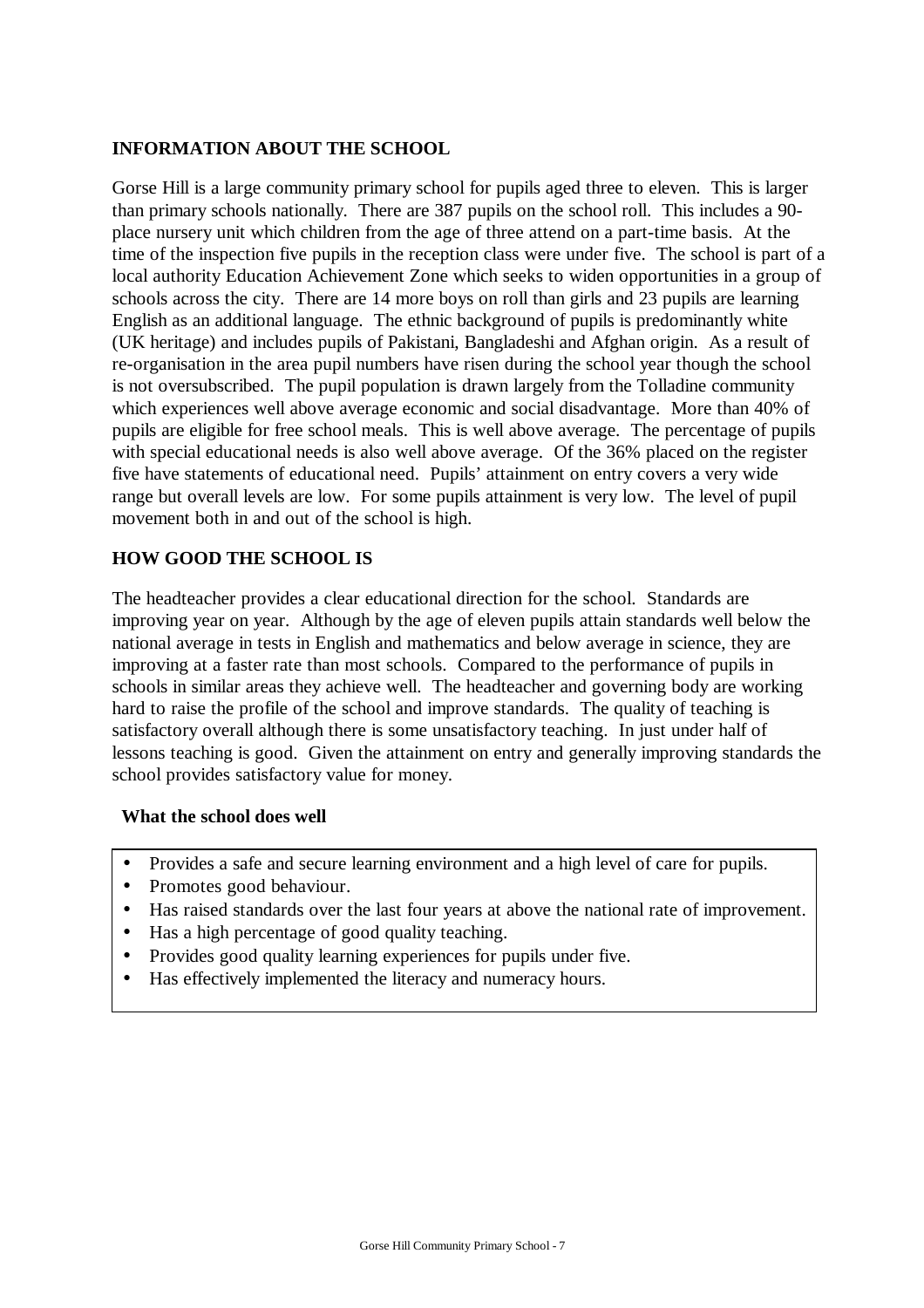## **What could be improved**

- Standards in English and mathematics.
- The unsatisfactory teaching.
- The use of assessment data to improve planning and target setting.
- The role of co-ordinators in the foundation subjects and religious education.
- Opportunities and standards in information technology.
- The arrangements for lunchtime supervision.
- Opportunities to gain greater cultural awareness.
- Opportunities to develop responsibility and independence.

*The areas for improvement will form the basis of the governors' action plan.*

## **HOW THE SCHOOL HAS IMPROVED SINCE ITS LAST INSPECTION**

The school was inspected in October 1997 and was found to have serious weaknesses. Since the last inspection standards have improved in English, mathematics and science at a faster rate than found nationally. The school is likely to achieve the targets set for the current year. The senior management team has been strengthened and the role of coordinators has been developed through training. Overall there has been improvement although there remain some weaknesses in subject co-ordination. The role of the governing body has been developed through training and the work of committees. Teaching in English, mathematics, science and design and technology has improved. The school has maintained the level of satisfactory teaching. Assessment procedures are in place but they need to be implemented consistently and linked to teachers planning and individual pupil performance. Planning has been improved. The school development plan sets clear priorities although it is for one year only. Staff and governors contribute to planning. Parents are now more involved in the school and the flow of information to parents has improved. Although some weaknesses remain the school has satisfactorily addressed the serious weaknesses identified in the last inspection.

## **STANDARDS**

|                        | <b>Compared with</b> |             |      |                             |
|------------------------|----------------------|-------------|------|-----------------------------|
| <b>Performance in:</b> |                      | all schools |      | similar<br>schools          |
|                        | 1997                 | 1998        | 1999 | 1999                        |
| English                | E                    | E           | E    | $\mathcal{C}_{\mathcal{C}}$ |
| Mathematics            | $E^*$                | E           | E    | D                           |
| Science                | $E^*$                |             |      | B                           |

The table shows the standards achieved by 11 year olds based on average point scores in National Curriculum tests.

By the age of five pupils have made good progress though are still achieving standards well below the levels expected for the age group. By the age of seven pupils have made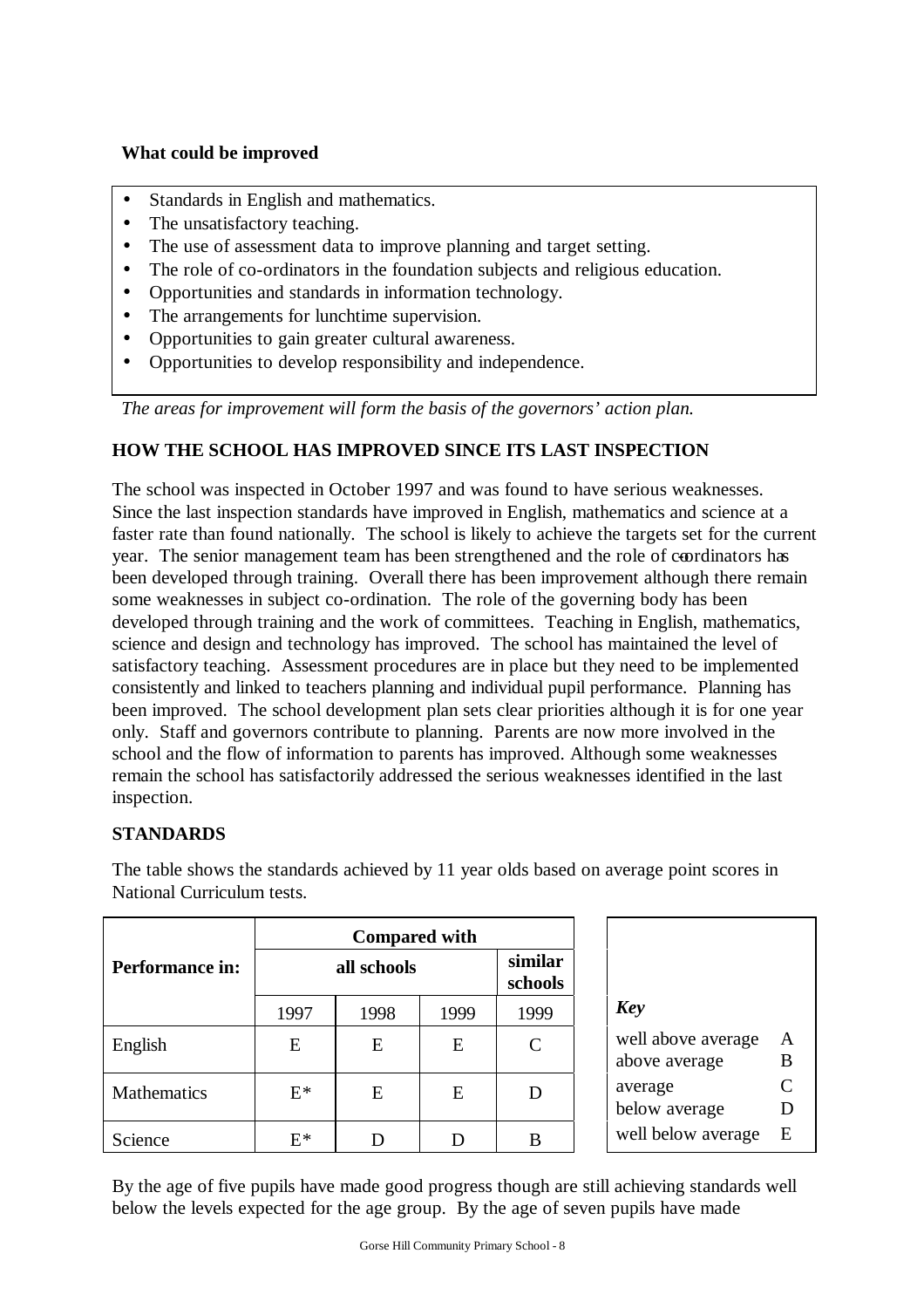satisfactory progress. On occasion progress is good although by the end of Key Stage 1 standards remain below those found nationally in English and mathematics. Standards in science are in line with those found nationally.

In the 1999 tests for eleven year olds standards in English and mathematics were well below average. Standards in science were just below average. In comparison with similar schools the standards achieved were average in English, below average in mathematics and above average in science. The school has improved consistently over the last four years and the improvements are better than those found nationally. Pupils make progress in reading and writing but need to develop fluency in reading and more accuracy in spelling and punctuation. Good progress is made in number calculations but pupils need more practice in problem solving. In science lessons in Key Stage 2 pupils achieve standards close to the levels expected. Standards achieved in information technology are below the levels expected in both key stages. In religious education standards are in line with the expectations of the locally agreed syllabus. Progress has been hindered by problems with computer systems. Pupils with special educational needs and those with English as an additional language make satisfactory progress overall. The school has set targets for pupils' attainment in 2000 which are likely to be achieved. The targets for 2001 are not challenging enough and the school intends to revise them.

| <b>Aspect</b>                             | <b>Comment</b>                                                                                                                                                                                                                       |
|-------------------------------------------|--------------------------------------------------------------------------------------------------------------------------------------------------------------------------------------------------------------------------------------|
| Attitudes to the school                   | Attitudes to school are positive. In the majority of lessons<br>pupils are keen to be involved in activities. Generally they<br>show good levels of concentration.                                                                   |
| Behaviour, in and out of<br>classrooms    | Behaviour in the school is satisfactory overall. Often it is<br>good. Teachers use the school rules to promote good<br>behaviour. A small minority of pupils cause disruption in<br>some classes but most teachers manage this well. |
| Personal development and<br>relationships | The personal development of pupils is satisfactory. This is<br>supported by an effective programme of personal, social and<br>health education. Relationships in the school are good.                                                |
| Attendance                                | Attendance is satisfactory and the school is working hard to<br>improve attendance levels. Pupils arrive on time and lessons<br>start promptly.                                                                                      |

## **PUPILS ATTITUDES AND VALUES**

Teachers know pupils well. This plays an important part in developing pupils' positive attitudes to school. Most pupils respond well and the school provides a safe and secure environment for learning.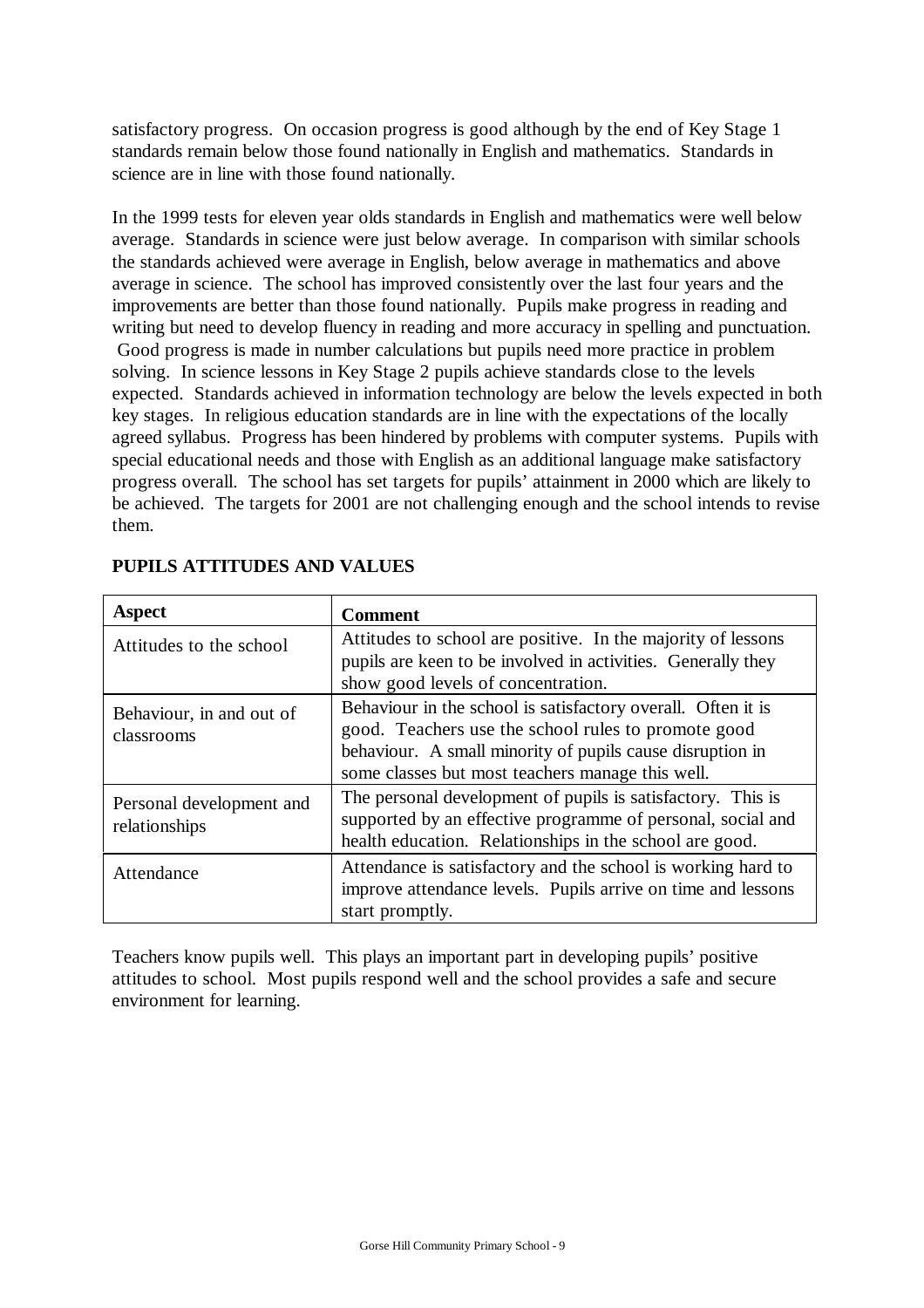## **TEACHING AND LEARNING**

| <b>Teaching of pupils:</b> | Aged up to 5 years | aged 5-7 years | Aged 7-11 years |
|----------------------------|--------------------|----------------|-----------------|
| Lessons seen overall       | Good               | Good           | Satisfactory    |

*Inspectors make judgements about teaching in the range: excellent; very good; good; satisfactory; unsatisfactory; poor; very poor. Satisfactory means that the teaching is adequate and strengths outweigh weaknesses.*

Overall 90% of teaching was judged to be at least satisfactory. The teaching of English is good in Key Stage 1 and satisfactory in Key Stage 2. In mathematics and science teaching is good in Key Stage 1 and satisfactory in Key Stage 2. There are examples of good teaching in mathematics and science in Key Stage 2. Nearly half of the teaching seen was good. One in ten lessons were found to be unsatisfactory. This is too high a figure. The teaching of underfives is consistently good. Teaching in 14% of lessons is very good. Using the national frameworks the skills of literacy and numeracy are well taught. Pupils learn best when the teaching is very well planned and they understand what is expected of them. When the teaching is less well organised some pupils show little interest and they make slow progress. Although assessment procedures have improved they are not fully in place and the marking of pupils work does not always help them to understand what they need to do to improve. The assessment of pupils under five is good.

| <b>Aspect</b>                                                                                          | <b>Comment</b>                                                                                                                                                                                                                                                                                                                                                              |
|--------------------------------------------------------------------------------------------------------|-----------------------------------------------------------------------------------------------------------------------------------------------------------------------------------------------------------------------------------------------------------------------------------------------------------------------------------------------------------------------------|
| The quality and range of<br>the curriculum                                                             | The curriculum is broad. A focus on English, mathematics and<br>science has reduced the time available for other subjects. The<br>literacy and numeracy strategies are well established and are<br>having a positive effect on learning.                                                                                                                                    |
| Provision for pupils with<br>special educational<br>needs                                              | Pupils with special educational needs are identified early and their<br>needs are well met. They make satisfactory progress.                                                                                                                                                                                                                                                |
| Provision for pupils with<br>English as an additional<br>language                                      | Pupils with English as an additional language receive extra<br>support if they need it. They make satisfactory progress.                                                                                                                                                                                                                                                    |
| Provision for pupils<br>personal, including<br>spiritual, moral, social<br>and cultural<br>development | The provision for moral development is good. The school<br>encourages honesty and fairness. Pupils' social development is<br>satisfactory and pupils are encouraged to work well together.<br>Spiritual development is sound. Pupils are provided with<br>opportunities to reflect on rituals and ceremonies. Opportunities<br>for cultural development are unsatisfactory. |
| How well the school<br>cares for its pupils                                                            | The school provides a high level of care for pupils within a safe<br>and secure environment. Good relationships are promoted. The<br>monitoring of individual pupil progress is in need of improvement.                                                                                                                                                                     |

## **OTHER ASPECTS OF THE SCHOOL**

The curriculum meets the National Curriculum requirements. The school works hard to involve parents in their children's education. The school has good procedures to ensure that pupils are well cared for. More needs to be done to track the performance of individual pupils.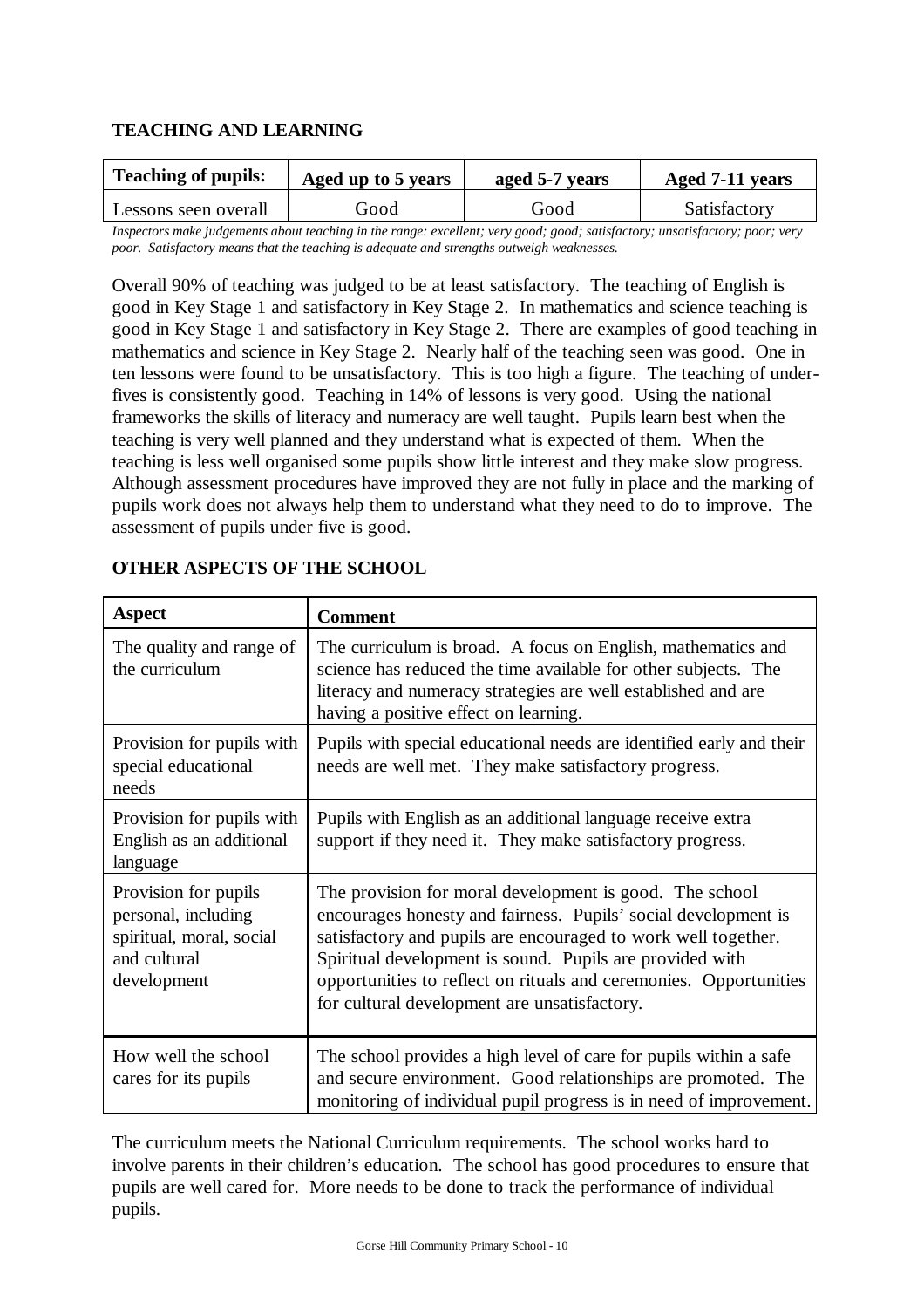## **HOW WELL THE SCHOOL IS LED AND MANAGED**

| <b>Aspect</b>                                                          | <b>Comment</b>                                                                                                                                                                                                            |
|------------------------------------------------------------------------|---------------------------------------------------------------------------------------------------------------------------------------------------------------------------------------------------------------------------|
| Leadership and management<br>by the headteacher and other<br>key staff | The headteacher provides a clear direction for the work of<br>the school. The senior management team work well<br>together. The co-ordination of subjects has improved<br>although there remain weaknesses in some areas. |
| How well the governors fulfil<br>their responsibilities                | Governors are aware of the school's strengths ad<br>weaknesses. They take their responsibilities seriously and<br>are very supportive of the school. They are beginning to<br>ask questions about its effectiveness.      |
| The school's evaluation of its<br>performance                          | The school monitors and analyses its performance and<br>compares its position with similar schools. It does not<br>make full use of assessment data.                                                                      |
| The strategic use of resources                                         | The school uses its resources effectively to improve the<br>quality of education provided for pupils.                                                                                                                     |

The headteacher provides satisfactory leadership with a clear focus on raising standards. The governing body and the headteacher have a good understanding of the strengths and weaknesses of the school. All are committed to improvement. They use the resources available to them to support priorities and improve staffing. Learning resources are good in the nursery. More books are needed to support the literacy strategy. Current staffing levels are adequate and accommodation is good. Governors are beginning to apply the principles of best value to their work but this is at an early stage of development.

# **PARENTS' AND CARERS' VIEWS OF THE SCHOOL**

| What pleases parents most          | What parents would like to see improved |
|------------------------------------|-----------------------------------------|
| Good teaching                      | Homework                                |
| The school's leadership            | The range of opportunities provided     |
| Close working with parents         | outside the classroom                   |
| The help that the school gives in  |                                         |
| supporting children's maturity and |                                         |
| responsibility                     |                                         |

The team generally supports the parents positive comments. There is a high percentage of good quality teaching although some teaching is unsatisfactory. Evidence from the inspection does not fully support the views on homework. The school provides homework which is appropriate in range and amount for pupils of this age although all pupils do not complete the work set. The range of opportunities for pupils outside the classroom is reasonable if limited.

 The school encourages parents to support its activities and in particular pupils' learning. Many parents respond well but some do not.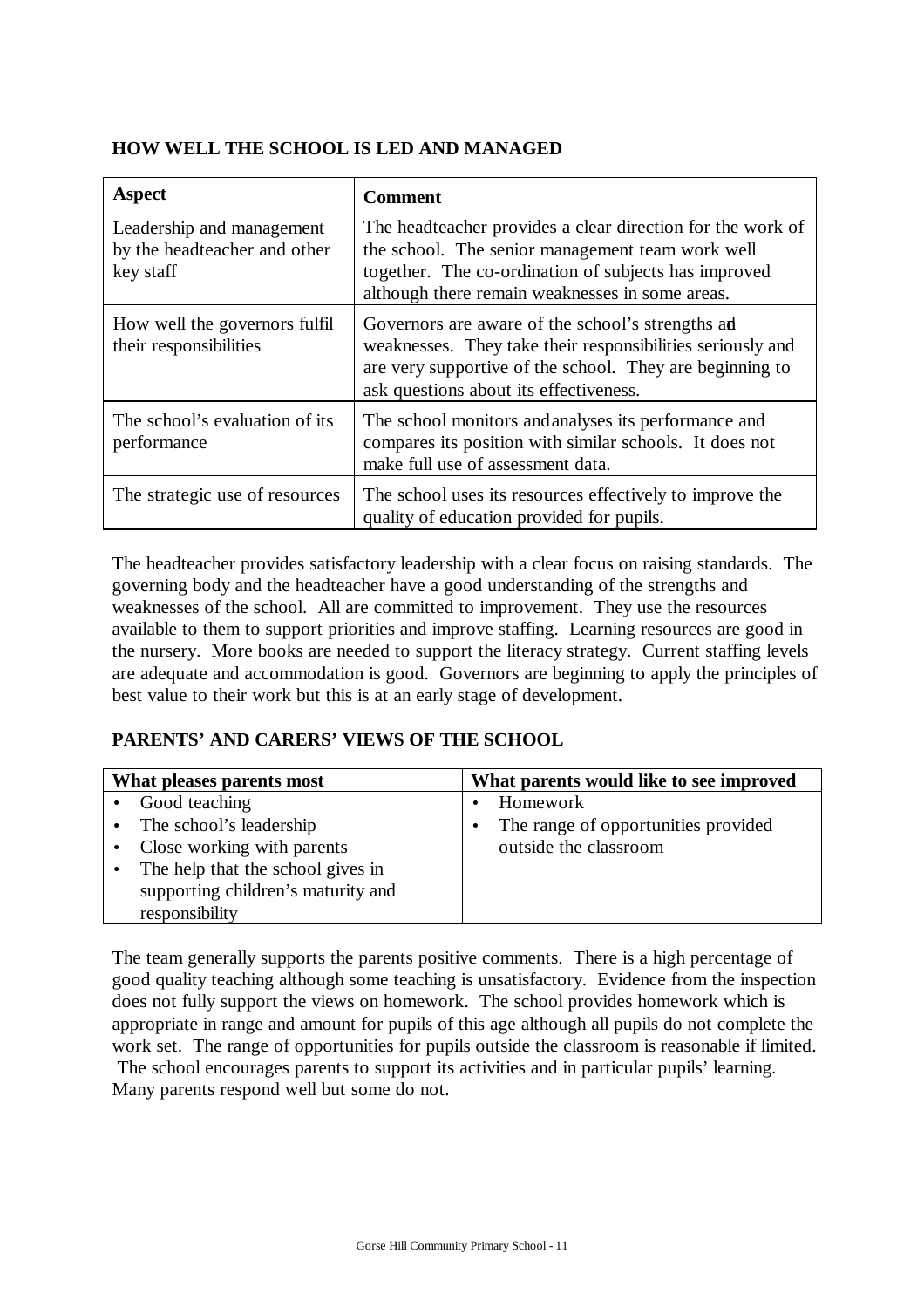## **PART B: COMMENTARY**

## **HOW HIGH ARE STANDARDS**

#### **The school's results and achievements**

- 1. At the time of the inspection the school was awaiting the full results of the National Curriculum tests for the present Year 2 and Year 6 pupils (2000). These results will not be confirmed and published until the Autumn Term. The evidence referred to in the report is based on the 1999 end of key stage National Curriculum tests. As the inspection was conducted at the end of the school year, the judgements made about standards in lessons at the end of each key stage, relate to the pupils tested in Years 2 and 6 in the summer term. Additional evidence comes from discussions with pupils and the scrutiny of work. The incidence of pupil mobility within the area is high. Of the 44 pupils in the present Year 6, 36% joined the school between Year 1 and Year 6. Since January of this year four pupils have joined Year 6. Standards overall are below the levels expected for pupils under five and just below the levels expected at Key Stage 1. Overall standards at Key Stage 2 are below the levels expected. Standards are improving from a very low base.
- 2. Early assessments in the nursery show that the range of attainment is very wide. Overall attainment is low and in some instances is very low in language and literacy. Assessments of pupils on entry to school using the Local Education Authority's baseline assessment scheme show that pupils' attainments are well below the levels expected for this age group. There are particular weaknesses in language and literacy.
- 3. Inspection evidence confirms the low levels of attainment on entry to nursery except in some aspects of creative activity and physical development. Attainment in language and literacy is particularly low. By the time children are five they attain standards close to the expected levels in art and physical education but in other areas of learning attainment is below the levels expected.
- 4. In 1999 the performance of Key Stage 1 pupils was well below average in reading, writing and science and very low in mathematics. In comparison to similar schools the performance was below average in reading and writing, well above average in mathematics and well below average in science. In reading and mathematics 7% of pupils achieved the higher level although this was well below the national average. No pupils achieved the higher level in writing. The number achieving the higher level in science was also well below average. The performance of boys in reading, writing and mathematics has improved above the national rate over the last four years. This was most marked in 1999. Girls' improvement in mathematics has been maintained although there was a slight dip in 1998. There is little difference between the performance of boys and girls although standards remain well below average for both groups. From a very low base standards have improved in reading, mathematics and science although there was a dip in performance in 1998. The trends in improvement are above the national rate.
- 5. A scrutiny of pupils' work shows that standards at the end of Key Stage 1 are below the levels expected in English. They are close to the levels expected for this age group in mathematics and science. Evidence from inspection findings shows that standards in mathematics and science are better than the 1999 tests results. Given the low starting points especially in language and literacy pupils make satisfactory progress in reading and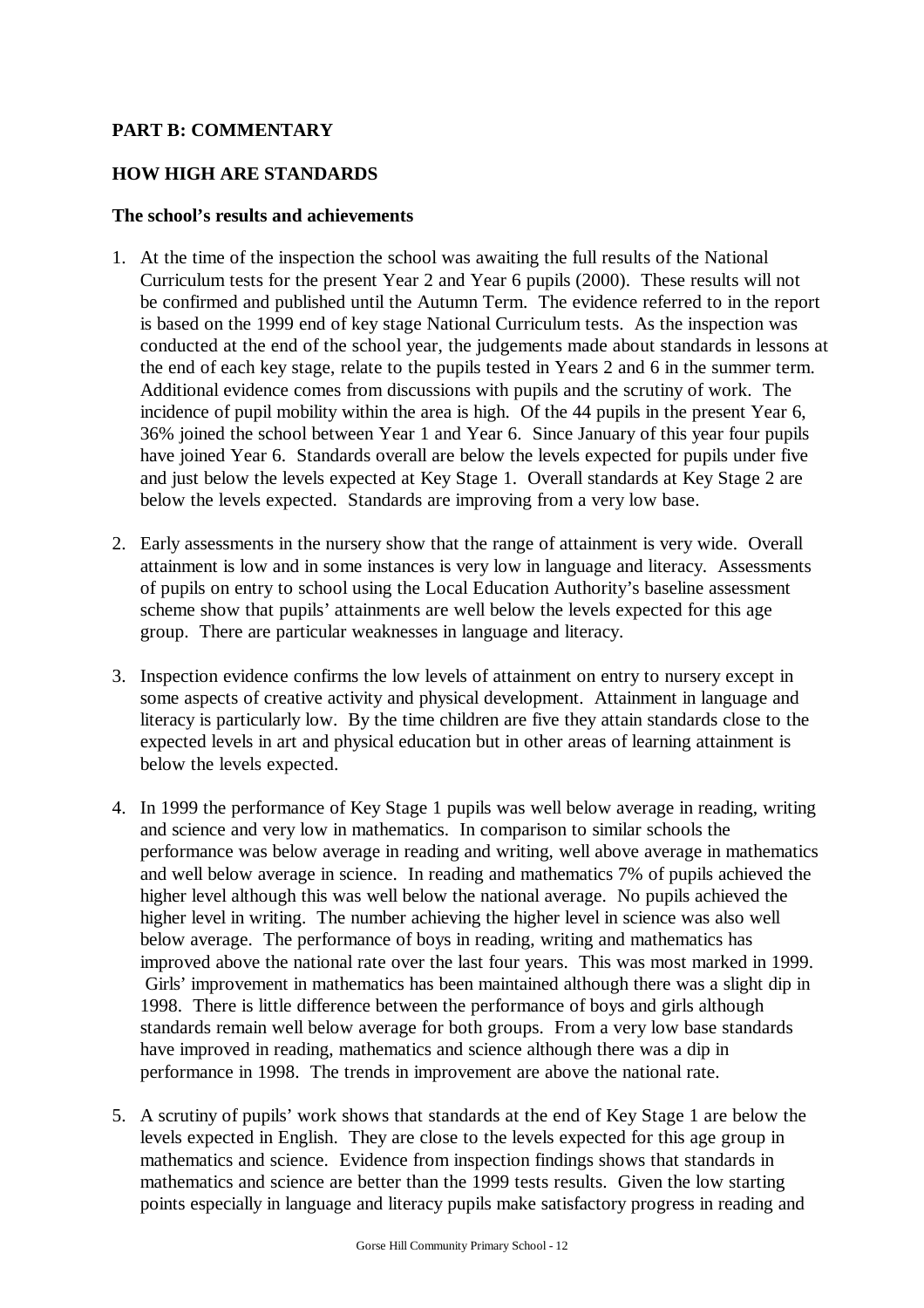writing. Attainment in speaking and listening is in line with expectations. Pupils are learning to read accurately and they are using capital letters and full stops correctly. Many can spell simple words and write clearly though few use joined handwriting. Pupils make good progress in mathematics and science particularly in number calculations and simple investigations. Pupils with special educational needs make good progress in lessons. Those pupils with English as an additional language make satisfactory progress. The National Literacy And Numeracy Strategies are improving the progress that pupils make and are having a beneficial effect on standards.

- 6. In the 1999 tests for pupils aged eleven standards in English and mathematics were well below average. Standards in science were just below average. In comparison to similar schools standards in English and mathematics were in line while standards in science were above. In English 12% of pupils achieved the higher level while 10% did so in mathematics. In science 12% achieved the higher level. The number achieving the higher levels was below the national average in English and mathematics but above in science. The performance of boys in English, mathematics and science has improved above the national rate over the last four years. Girls' rate of improvement was more modest except in science. Standards remain well below average for both groups except in science. The difference in the performance of boys and girls is not significant. The trends in improvement in the core subjects between 1996 and 1999 are above the national rate although there was a dip in performance in English in 1999.
- 7. The review of pupils' work in Key Stage 2 shows that pupils are making satisfactory progress although the standards achieved are below the levels expected for eleven year olds in English and mathematics. Inspection evidence shows that standards are better than those achieved in the 1999 tests. In science pupils achieve levels close to those expected for this age group. Standards in speaking and listening are in line with expectations. Although pupils are learning to read accurately they do not find it easy to locate information or use an index correctly. They can spell common words but they find more complex words difficult. Their handwriting is clear and legible and they are developing a sense of audience in their writing, although their use of grammar and punctuation is weak. In mathematics pupils make satisfactory progress. Most pupils can calculate addition and subtraction up to 1000. They find it difficult to use their numeracy skills in problem solving. Pupils in Year 6 understand the need for a fair test and they can record their observations when carrying out investigations. Pupils with special educational needs or English as an additional language make satisfactory progress both alongside their peers and in withdrawal groups. The effects of the literacy and numeracy strategies are impacting on standards.
- 8. In information technology standards are below the levels expected at the end of Key Stages 1 and 2. This is in part a result of technical problems associated with new systems. There is evidence to suggest that good progress was made prior to the problems with equipment which restricted pupils' access to the curriculum. Pupils at the end of both key stages are attaining standards in line with the expectations identified in the Worcestershire Agreed Syllabus for religious education. Standards in design and technology, music and physical education are in line with expectations at both Key Stages 1 and 2. In art and geography standards are below expectations at both key stages. In history standards are in line at Key Stage 1 and below at Key Stage 2. Since the last inspection standards have improved in English, mathematics, science and design and technology in both key stages. Standards have been maintained in music, religious education and physical education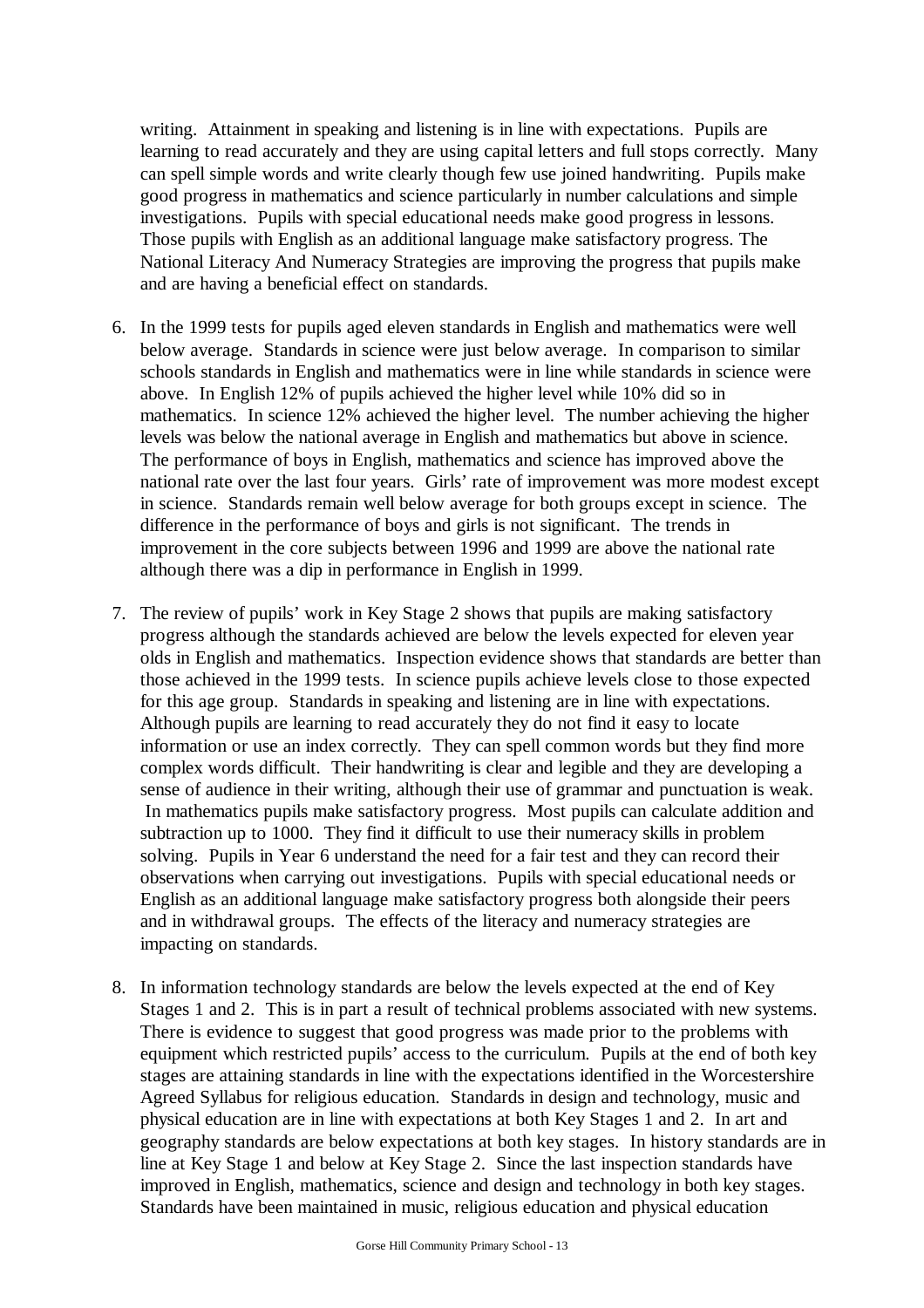although the standards are not as high in music as they were previously. Standards in history are in line with expectations in Key Stage 1 but below in Key Stage 2. This represents a decline at Key Stage 2. Standards in geography and art are below expectations at both key stages. Since the previous inspection there has been no improvement in geography and standards have declined in art.

9. The school has set targets for the year 2000 and 2001 in English and mathematics. The English targets are lower for both years than the achievements of 1999. These targets are insufficiently challenging. In mathematics the targets set anticipate an increase for 2000 and 2001. The school is likely to achieve results close to the targets set for the current year. In addition the school has agreed a target for English for 2002 which is more challenging. Given the early implementation of the literacy strategy and its impact on improving the quality of teaching, the school believes the target for English in 2002 is achievable. In the light of an early analysis of the 1999 national test results the school has indicated its intention to revise the English and mathematics targets for 2001.

#### **Pupils' attitudes, values and personal development**

- 10. Pupils like coming to school. They enjoy the activities provided for them. Pupils under five and in both key stages are developing positive attitudes to school and learning.
- 11. Behaviour in and around the school is satisfactory and often it is good. Pupils relate well to each other in lessons and around the school. Whilst overall behaviour in lessons is good, a minority of pupils disrupt lessons with poor behaviour. In many cases teachers manage this well using the school's rules and strategies. On occasion, however, particularly where teaching is unsatisfactory, pupils do not make the progress that they should. Pupils generally play well together during breaks and at lunchtimes. In some instances the behaviour of Key Stage 2 pupils in the dining room and at breaktimes is unsatisfactory. The school needs to improve its arrangements for supervision to reduce the opportunity for such behaviour. The school's policies and practices are good. They are reinforced through assemblies and within classrooms. Pupils are polite and courteous to visitors and are willing to discuss their work with others. They enter into conversation easily and respond well to questions.
- 12. Whilst the school has had a high level of exclusions, evidence shows that they are used appropriately and only after much previous work with pupils. The school has very good working relationships with Local Education Authority specialists and the local Pupil Referral Unit. Support for pupils is effective. Advice has been wisely used by the school to develop its own practice and provide support and guidance to pupils who find self control difficult. The school deals sensitively and positively with pupils experiencing difficulty.
- 13. Procedures for dealing with bullying are prominently displayed throughout the school and pupils are encouraged to confide in staff. During the inspection no evidence of bullying or oppressive behaviour was seen. The majority of parents support the view that the school works hard to encourage good behaviour. Inspection evidence supports that view.
- 14. The personal development of pupils is satisfactory. Relationships between teachers and pupils are good throughout the school. Teachers know pupils well and use this knowledge to support their personal development. Whilst some opportunities are provided to develop independence, both in learning and in their personal lives, they are generally insufficient.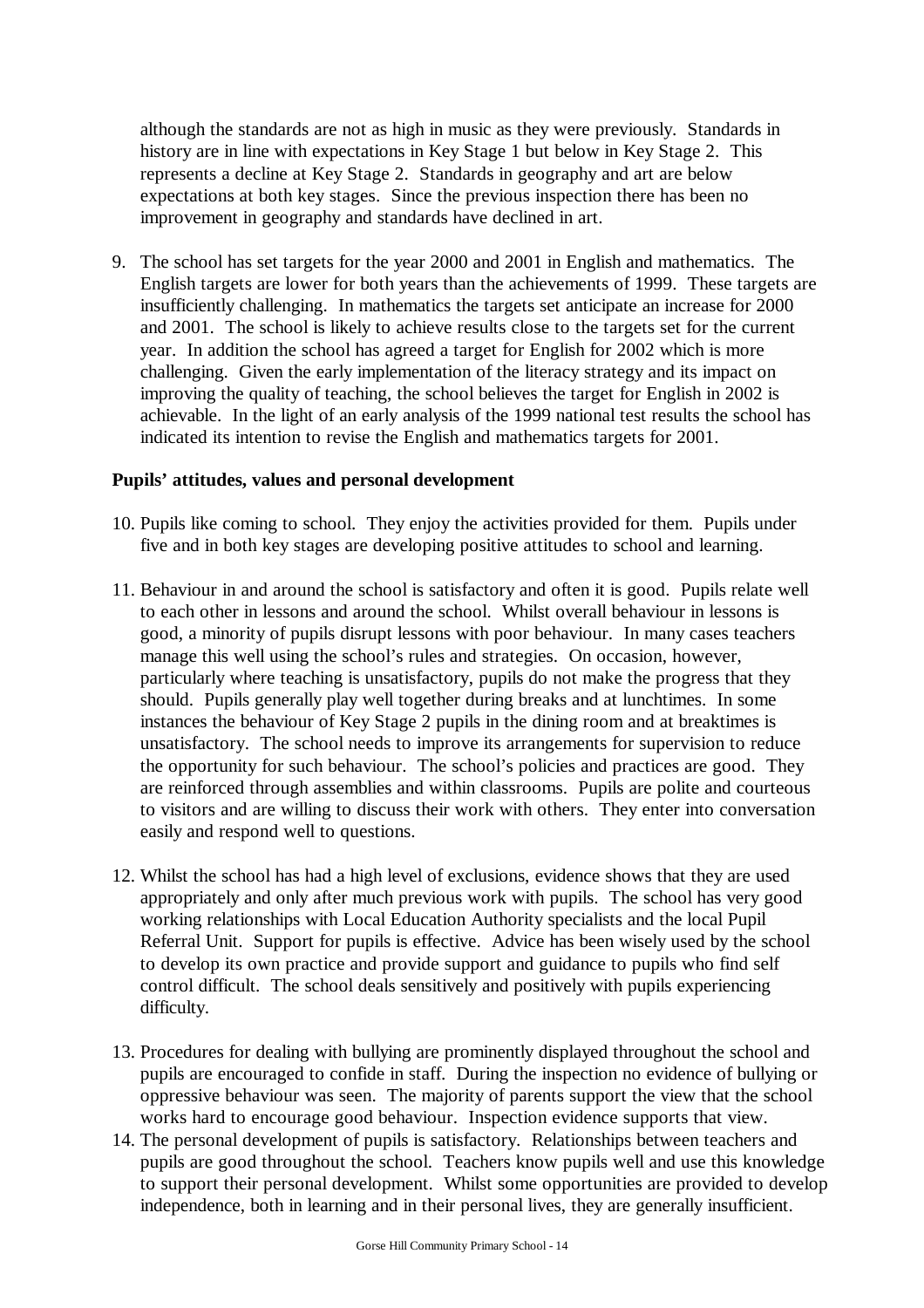When given the opportunity, such as supporting a school assembly, or providing a lunch for elderly residents, pupils respond well. Pupils show respect for and pleasure in the work of others. This is reinforced by a system of rewards and merit assemblies.

- 15. Levels of attendance are below average when compared with figures for the 1998/1999 school year. The school has, however, made satisfactory progress in bringing about an improvement. In addition to improvements in monitoring, the school has made use of a breakfast club to encourage attendance. Indications are that these efforts are proving to be successful and that levels are now broadly in line with national averages. The school has been well supported by the Education Welfare Officer who follows up cases promptly. Where difficulties persist appropriate action is taken. Sessions and lessons begin on time.
- 16. The last report indicated that the school handled much of this aspect well although attendance was below national averages. Parents report that the school deals positively with many of these issues and has worked hard to bring about improvement. Evidence from the inspection supports these views.

## **HOW WELL ARE PUPILS TAUGHT?**

- 17. The quality of teaching was satisfactory or better in 90% of the seventy-eight lessons seen. It was good or better in 49% of lessons and in 14% it was very good. However, a significant percentage of the lessons observed were judged to be unsatisfactory (10%). These findings are similar to the findings of the school's previous inspection.
- 18. The teaching of children under five is good. A wide range of learning experiences in literacy, numeracy, creative and physical development is provided in a lively and stimulating atmosphere. The teaching shows very good subject knowledge and this is demonstrated in very good planning. An important feature is the way in which the planning is shared between the teacher and support staff. Children are excited by the work provided for them and they respond very well. This enhances their learning. For example, children enjoyed making sandwiches which they shared during their break.
- 19. The quality of teaching at Key Stage 1 is good overall and the teaching of literacy is generally good. In Key Stage 2 the quality of teaching is satisfactory overall but there is a significant percentage of unsatisfactory teaching. Literacy teaching in Key Stage 2 is satisfactory. The structure of the National Literacy Strategy is being implemented conscientiously throughout the school and is having an impact on planning and standards. In the good lessons very good planning results in the lesson having a brisk pace with activities and resources well matched to pupils' needs. This ensures that the majority of pupils make satisfactory progress and meet the learning objectives of the lesson. Where teaching is unsatisfactory the planning is still good but the match of work for group tasks does not reflect pupils' needs. Low teacher expectation, insufficient pace and rigour results in the majority of pupils failing to make the progress that they should.
- 20. Teachers have a sound knowledge of phonics and are developing appropriate models to support the teaching of reading and writing. In both key stages pupils' abilities to apply strategies for decoding unknown words are not secure. The school is consistently making progress in English and current work suggests that the strategies for improving standards of literacy are having a positive effect.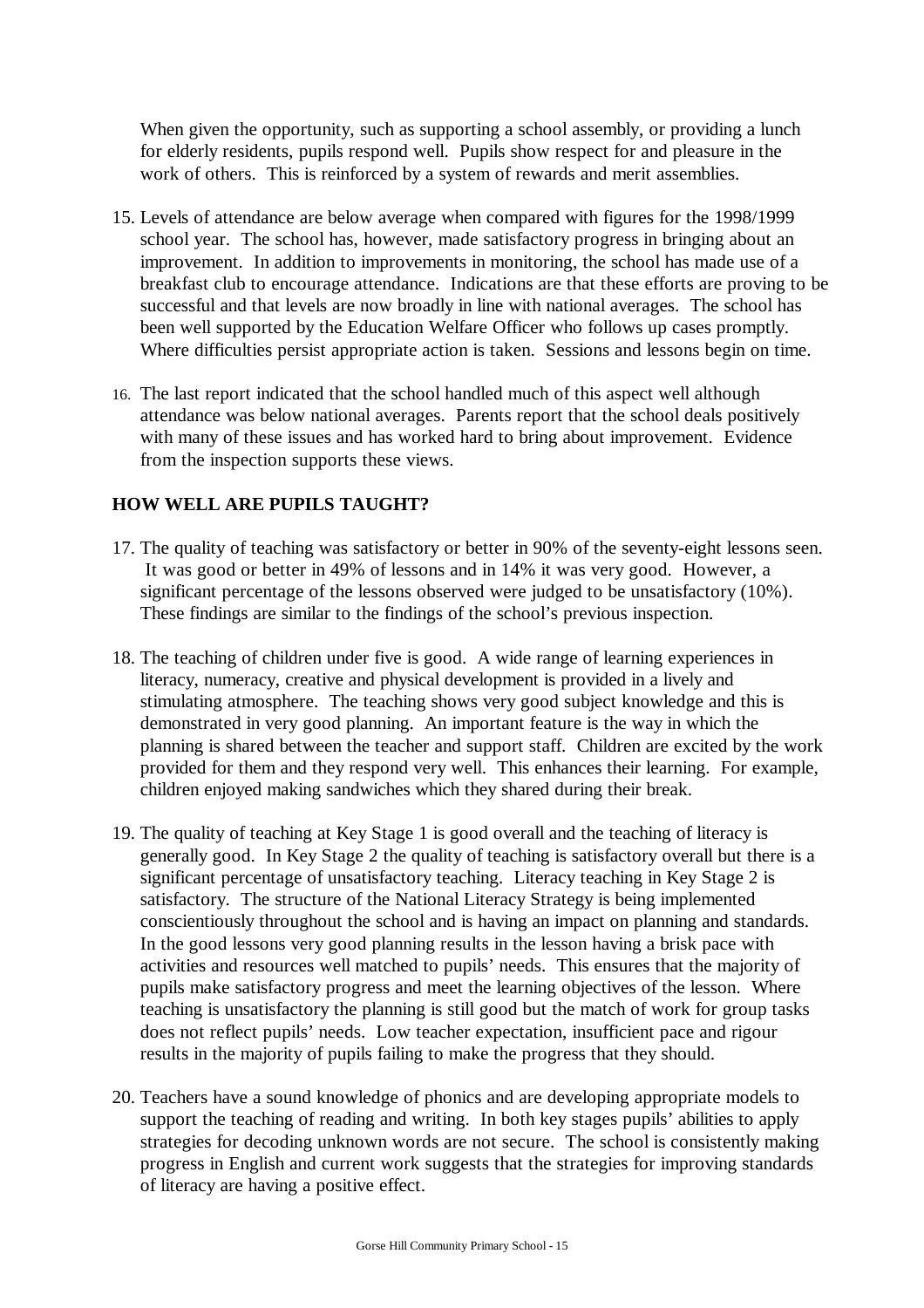- 21. The teaching of numeracy is good in Key Stage 1 and at least satisfactory at Key Stage 2. Half of the lessons in Key Stage 2 were judged to be good. The school has introduced the National Numeracy Strategy well and teachers are confident in its use. Where the teaching is good the National Numeracy Strategy is used effectively to inform planning, lesson objectives are shared with the pupils and reviewed in the plenary. In one lesson this resulted in pupils identifying that they were not confident in adding three digits and would need to revisit it the next day. Teachers make very effective use of a variety of questioning techniques to reinforce the teaching of a particular point. In the unsatisfactory lessons activities were not matched to pupils' needs. This was sometimes combined with a long introduction which resulted in a lack of focus and a slow pace. In these lessons a significant majority of children made few gains in their learning. Overall the current work indicates that standards are improving in numeracy and that the strategy is having a positive effect on teaching and learning.
- 22. There is much good teaching in science lessons. In Key Stage 1 the teaching of science is good overall with some examples of very good teaching. Teaching in Key Stage 2 is satisfactory overall and in just under half of the lessons the teaching is good. The consistent use of the scheme of work is having a positive effect on the quality of teaching. Where teaching is good or better teachers make effective use of questioning using appropriately vocabulary. The planned activities challenge the more able and ensure that pupils with special educational needs are well supported. This creates an environment that is both challenging and exciting for pupils. In the one unsatisfactory lesson observed, poor planning and ineffective classroom management resulted in pupils making slow gains in their learning.
- 23. In the three information technology lessons seen the quality of teaching was satisfactory. Teachers display a sound knowledge of the requirements of the curriculum and this is reflected in their planning. The school has recently established a computer suite although unresolved technical problems limited pupils' access to equipment and have hindered progress. As a consequence standards have fallen and the use of information technology to support learning in other areas of the curriculum is not well established.
- 24. Strengths of the good and very good teaching are the clear planning which shows good subject knowledge. In the most successful lessons teachers clearly identify lesson objectives and share these with pupils. Time is used effectively and the lessons have an appropriate pace. Questions are well used to develop pupils' understanding and knowledge. Good gains in learning invariably accompany the good and very good lessons. The good teaching is reflected in the good attitudes of the pupils who persevere at their work and show interest in what they are doing. Teachers insist on and achieve high standards of behaviour.
- 25. When the lessons are satisfactory the daily planning is often good but the teaching that follows is less rigorous and time is used less effectively. This is sometimes because all pupils are given the same tasks. This means that some pupils are insufficiently challenged while others find the task difficult. As a consequence the rates of progress are slow and gains in learning limited.
- 26. In the unsatisfactory lessons there is a poor match of activity to pupils' needs. The management of behaviour is weak and teachers spend too much time trying to control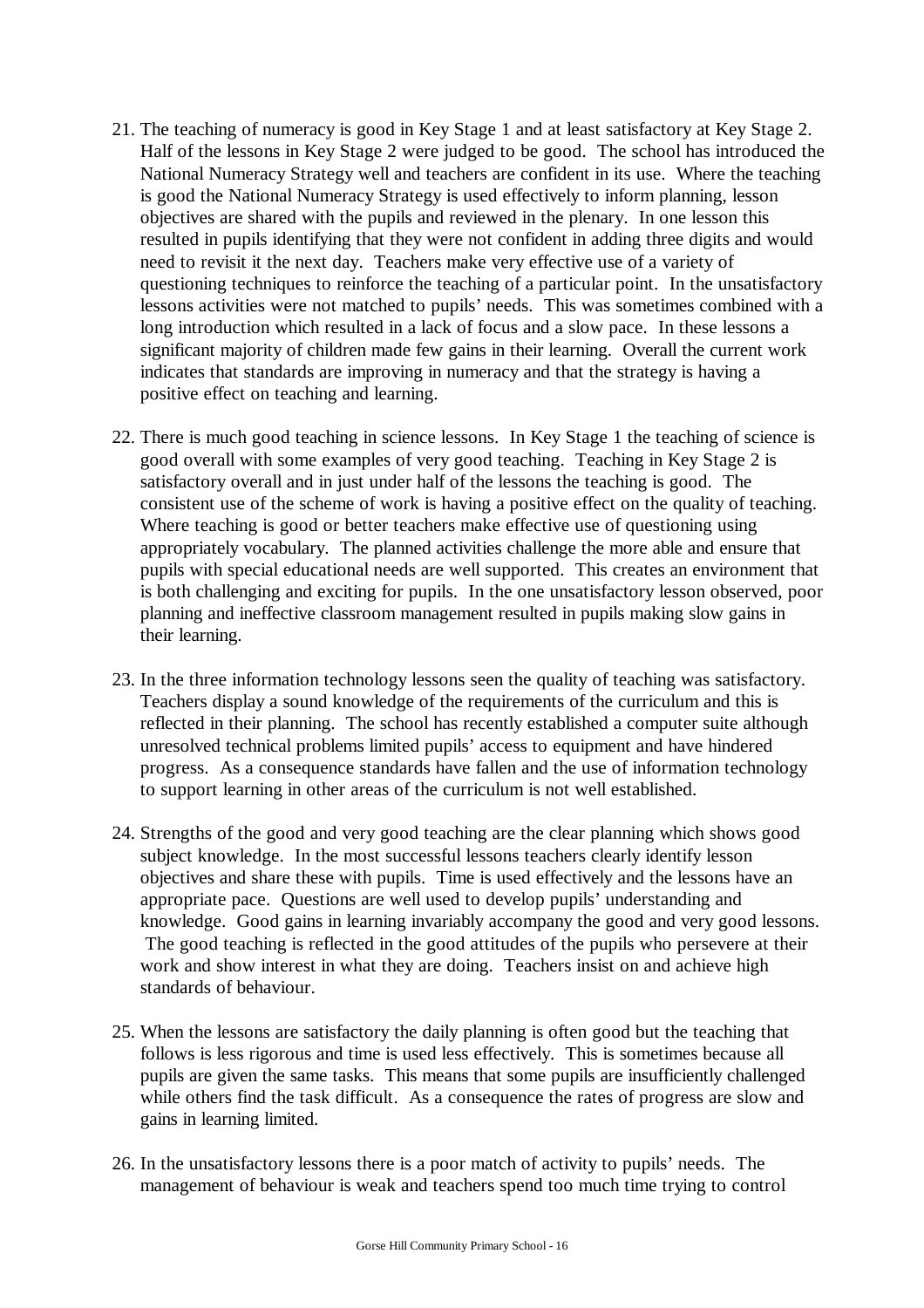groups of children. This limits the teachers' interaction with the majority of pupils as there is insufficient challenge and direction. In these lessons pupils make little progress.

- 27. The majority of pupils work to the best of their abilities. When working individually or in groups they co-operate and organise themselves well. However, there are occasions where pupils' concentration is poor and they cannot work for sustained periods of time. Occasionally lessons are too directed and too much is done for pupils. They rarely have the opportunity to exercise choice or to have independence or responsibility for their own learning.
- 28. Support staff and parent helpers make a valuable contribution to pupils' learning. Pupils with special educational needs are well integrated into the classrooms. However, there are occasions when pupils are withdrawn from the class to be supported in reading. They sometimes miss important parts of the lessons and find it difficult to catch-up when they return.
- 29. The marking policy is not used effectively and few teachers use the strategy to show how pupils could improve. The school is aware of this and is currently developing marking schemes. Where these have been used they are helpful in showing pupils what they need to do to improve. The amount of homework set is adequate although it is not used extensively or completed consistently.

## **HOW GOOD ARE THE CURRICULAR AND OTHER OPPORTUNITIES OFFERED TO PUPILS?**

- 30. The school provides a broad curriculum which includes the teaching of religious education. It meets statutory requirements. There is a lack of balance because of a concentration on the core subjects of English, mathematics and science. These have been prioritised to address low attainment and the key issues from the previous inspection. The time allocation for non-core subjects has been restricted, and delivery less detailed. However, there has been consistent and coherent improvement in most areas of the curriculum since the previous inspection.
- 31. The numeracy and literacy strategies have been implemented in advance of the national requirements, and in Key Stages 1 and 2 they are well established and embedded in the planning. They have a positive affect on learning. Other subjects have clear plans and policies, although the effectiveness of co-ordinators in monitoring and developing these is limited by a lack of time and opportunity. As a result, much of the non-core curriculum planning is based on a coverage of the orders, rather than clear progression through the key stages. This leads to a lack of continuity in the teaching of specific skills, and ineffective planning for progression except in design and technology, where it is good. A whole school design and technology day was observed during the inspection week. This gave pupils and staff opportunities to see and share the work of others and identify good practice across year groups. It showed progression across year groups and key stages.
- 32. Religious education teaching meets the requirements of the local agreed syllabus. The recommended desirable outcomes for learning for under fives are identified clearly in planning and targeted in the teaching.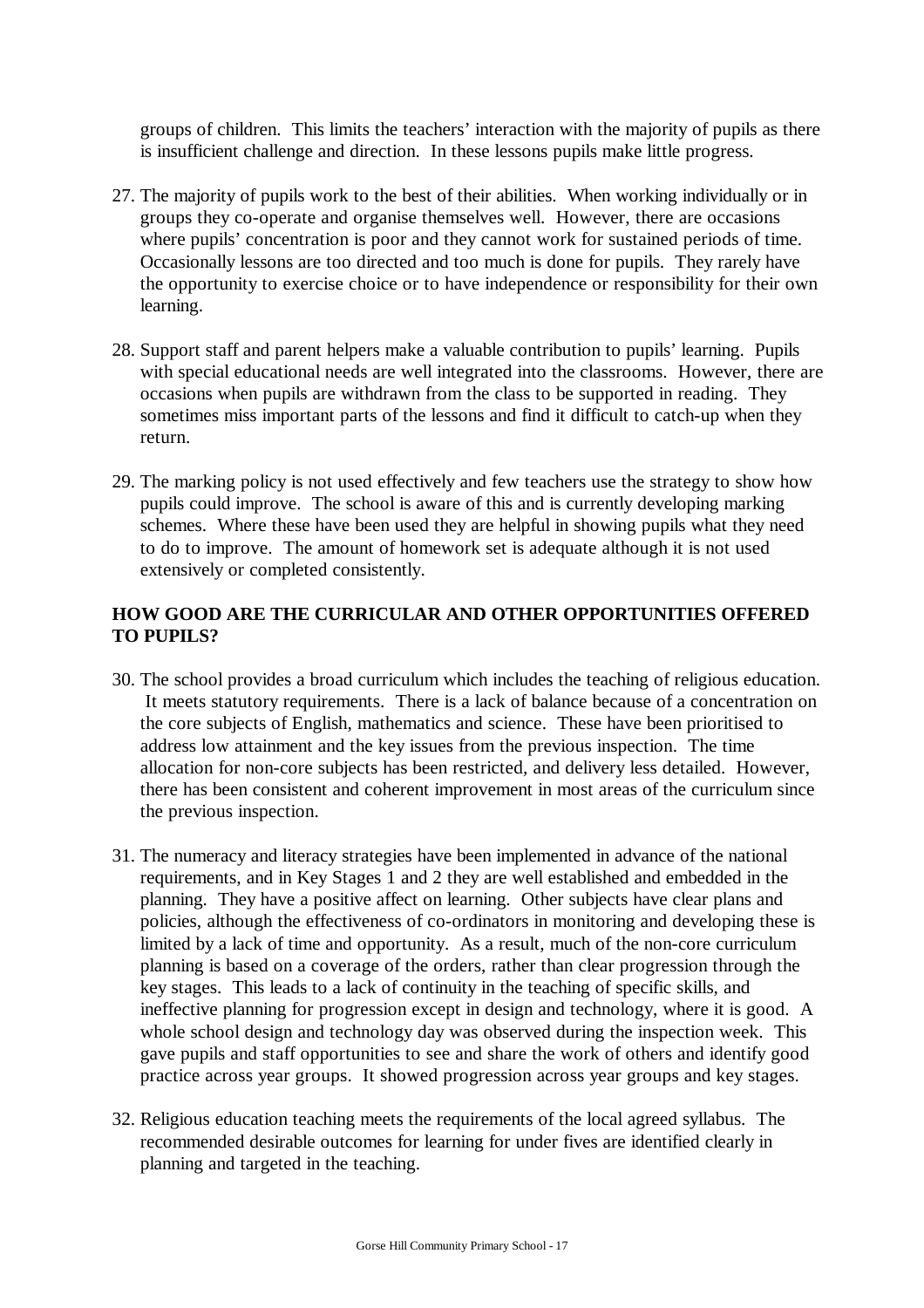- 33. There is appropriate provision for pupils with special educational needs. These pupils are well supported and make satisfactory progress, although parents report some delay in obtaining information from outside agencies. Needs are identified at an early stage and appropriate individual education plans are drawn up. All pupils have access to the same curriculum as the rest of the school, but some pupils are withdrawn from class for English as an additional language (EAL) or other targeted support.
- 34. The range of extra curricular activities is satisfactory. Although it is rather informal in its organisation it does provide sporting, creative and other opportunities for pupils to extend their learning. Each class teacher makes some arrangements for clubs and visits, but the help from outside organisations and parents is not extensive. An engineering club involving local professionals has been very useful, in particular in supporting the very successful design and technology day.
- 35. The curriculum is accessible to all pupils. There are some difficulties in the mixed ability classes in Key Stage 2. Although the curriculum is accessible, it is not always at an appropriate level for all pupils, especially in the non-core subjects.
- 36. The school provides well for personal and social education, including health, drugs and sex education, through specific time-tabled lessons as well as opportunities in the daily curriculum. The provision is effective in preparing pupils for later life.
- 37. There are satisfactory links with the local community. Although attendance at parents' meetings and events is low, a core of committed parents and helpers provide effective support for the school. The local church has a strong presence in the school. Links with the local secondary school are very good and there are regular meetings, with pupils visiting the school. Pupils are well prepared to transfer to the next phase of their education.
- 38. The school's provision for personal development is satisfactory. There is sound spiritual development which is evident in assemblies and the teaching of religious education as well as in other areas of the curriculum. Pupils share and appreciate the achievements of others, for example, when evaluating their work and listening to poetry and music. They are able to reflect on ritual and ceremonies during religious education lessons, such as when they enact the Jewish Passover. The school provides appropriate daily acts of collective worship and they are supported by visiting speakers and governors.
- 39. Provision for pupils' moral development is good. The staff work hard to reinforce moral values and promote honesty and fairness. Pupils have a keen awareness of right and wrong. There are clear reminders in the posters and notices around the school about positive attitudes and school rules. Outside the classrooms there are occasionally tensions, but incidents are resolved quickly and effectively by support staff and teachers working together.
- 40. The social development of pupils is satisfactory. Teachers provide support and encouragement for pupils in working well with others and developing self-discipline. Pupils organise themselves confidently in groups and co-operate well in mixed age, sex and ethnic partnerships in games, during physical education lessons such as cricket or rounders, and design and technology activities such as building working models.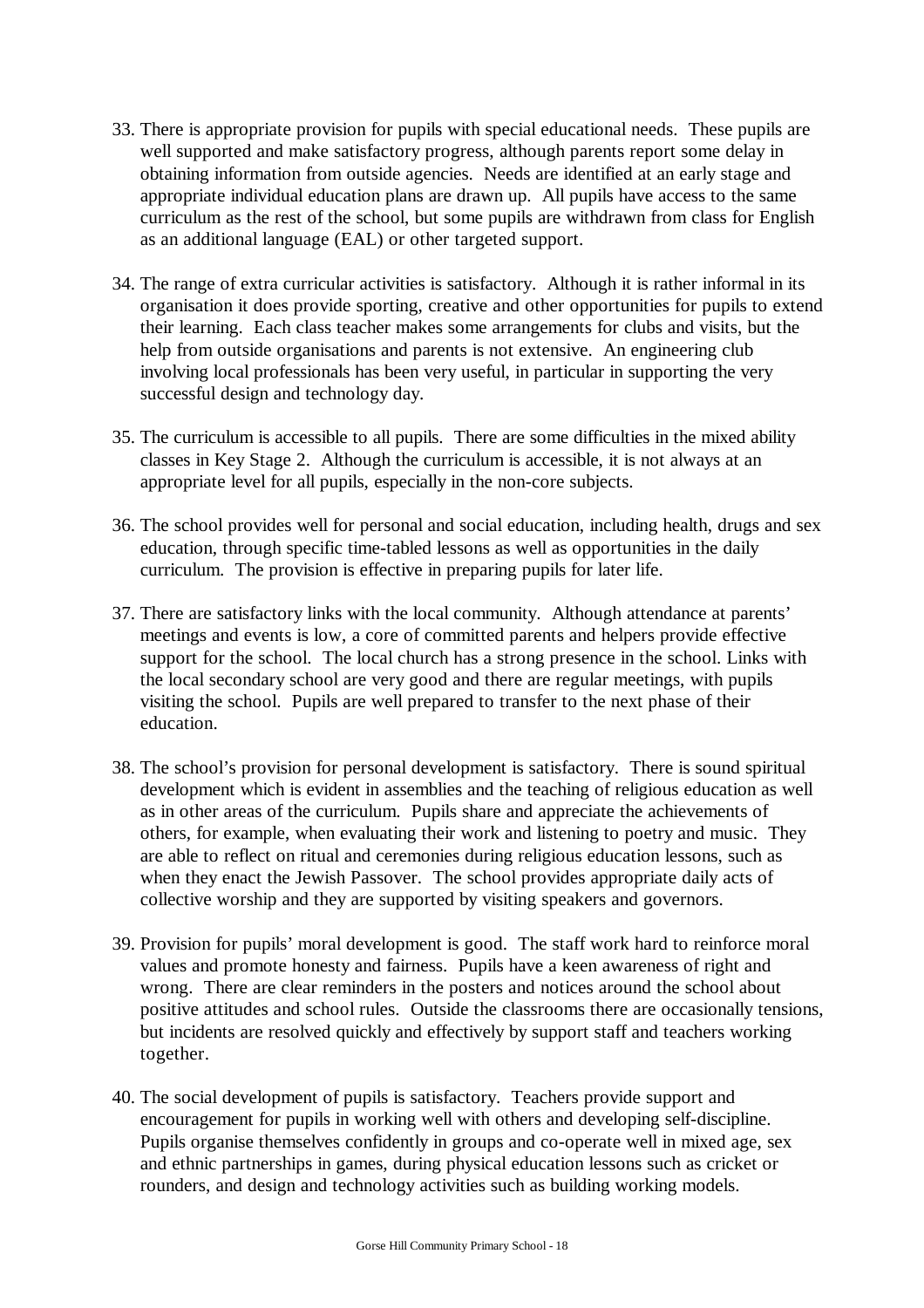41. As yet the school does not provide satisfactory cultural development for all its pupils. There are few structured opportunities for them to experience a range of cultural activities, either their own culture or that of others. The Worcester Arts Workshop recently visited the school to lead an exciting project which is to be exhibited in the city, but opportunities to extend pupils' understanding and awareness across the curriculum are not systematically planned for.

## **HOW WELL DOES THE SCHOOL CARE FOR ITS PUPILS?**

- 42. The school provides a safe and secure environment for pupils. It has good arrangements in place for dealing with its responsibilities in relation to health and safety principles and practices. Security arrangements are in place. The school has good procedures to deal with any first aid matters and for dealing with pupils who are unwell. Child protection procedures are secure. The headteacher is the named person and pays close attention to these responsibilities. All staff are aware of the procedures and operate them when appropriate. Good links are established with support agencies.
- 43. The school has a good policy for promoting good behaviour. It is generally operated well by staff. There were many examples of staff deploying effective strategies, both in lessons and in the school generally. The school has a good range of policies which are used to promote pupil welfare and learning including a policy for personal, social and health education. These are very effectively used. For example, the STAR programme supported by the police service, for pupils in Key Stage 2 and the work of the school nurse are of particular note. Pupils gain much from these contacts and the work is closely integrated into the curriculum. The school has a clear policy on bullying. Classrooms and circulation areas display reminders and pupils are encouraged to tell teachers if bullying occurs. The school acts effectively in any case it finds. Parents feel that the school takes such matters seriously.
- 44. The school's procedures for monitoring attendance are systematic. They are bringing about gradual improvement in its level compared to similar schools. Procedures are well supported by the work of the Education Welfare Officer.
- 45. The provision for pupils with special educational needs is satisfactory, individual education plans are in place and are reviewed regularly. Teachers and support staff are aware of the needs of pupils and provide care and attention which enables them to take advantage of the learning experiences offered.
- 46. The school is meeting statutory requirements for assessment at the end of both key stages. The school analyses the information from the tests to identify the needs of pupils of different ages and abilities and to measure pupils progress over time.
- 47. The school makes use of baseline assessments for pupils on entry to the Reception classes. The results are analysed, and used to identify pupils' needs and to enable teachers to plan for their learning. In addition an entry profile is completed for all children admitted to the Nursery class. This is supported by a well thought out scheme for day-to-day assessment. Good examples of the use of information to inform planning were seen, for example, in literacy but overall there is no systematic planning of the next steps of learning for individual pupils.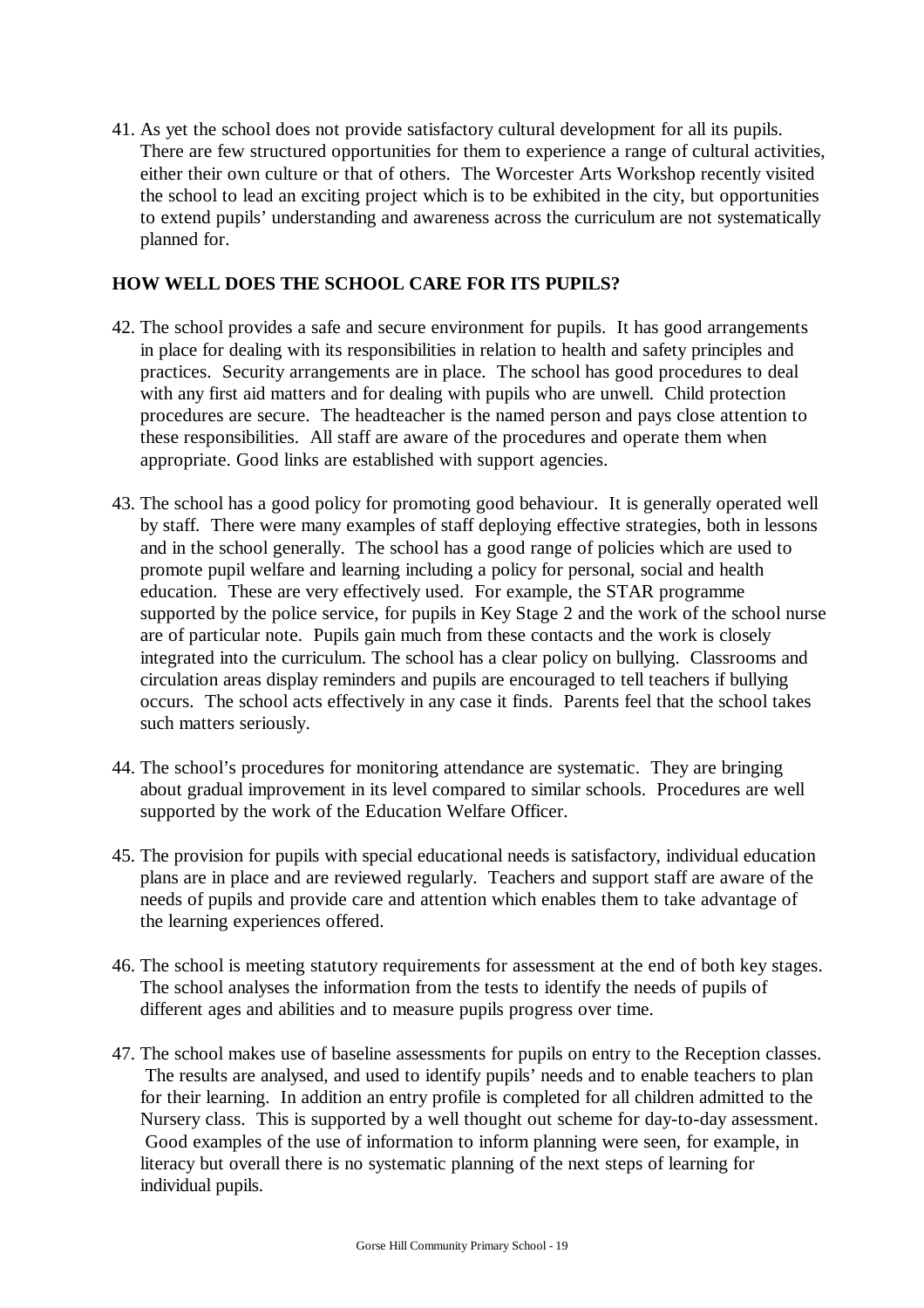- 48. Academic progress is monitored but individual pupil progress across year groups and key stages is not yet consistently developed. The marking of pupils' work is up to date and generally positive in tone. However, teachers do not often include comments which show pupils and parents how work could be improved. Nor do they record how the work was done and whether it was unaided or with support.
- 49. Parents say that pupils like coming to school. They report that the school is promoting positive attitudes to learning and good behaviour. The quality of support and guidance offered to pupils is good. Parents comment on improvements in these areas in the last few years.
- 50. The last inspection highlighted a need to establish assessment procedures and a consistent marking policy. Procedures have been developed and are now in place. However, implementation is not consistent across the school. There remains a need for the school to ensure that information is used more effectively to aid teachers' planning for the next steps in pupils' learning.

## **HOW WELL DOES THE SCHOOL WORK IN PARTNERSHIP WITH PARENTS?**

- 51. The school provides prospective parents with useful information about its organisation and about how they can support pupils' learning. The information for parents of pupils about to enter the Nursery is particularly good. The prospectus meets requirements and sets out clearly the school's aims and policies. Arrangements for the induction of pupils are well handled so that pupils can settle quickly to school life. Parents receive information about school events and developments regularly. Routine administrative matters are dealt with in an efficient yet unobtrusive manner.
- 52. Annual reports to parents about attainment and progress meet requirements as do those for parents of pupils with special education needs. The school has recently improved its arrangements for parents to meet teachers and offers formal termly meetings. In addition the school encourages parents to make contact about any concerns on an informal basis. Parents report that they are kept well informed about pupils' progress and say that the school's staff are approachable.
- 53. The school welcomes parental support. Unfortunately only a small number of volunteers have come forward to help in school. These parents are well deployed and contribute to pupil support and learning. The school has a Friends Association which relies on the hard work of a small dedicated group of supporters. They have contributed much to the school by way of additional resources, such as tools and materials to support a gardening club, the purchase of software for computers and by supporting the breakfast club.
- 54. The school has recently introduced a Home School Agreement and many parents have responded well to it. A significant minority, despite the efforts of the school, have yet to do so. The school provides a range of homework for pupils. Some parents feel that it is insufficient although inspection evidence suggests that the range and amount is generally suitable for primary aged pupils. When homework is provided its completion is not encouraged by all parents. The school has taken a number of steps to support pupils' learning outside lessons, for example, through the use of booster classes for pupils in Key Stage 2. It is to be commended for the way in which this activity was encouraged.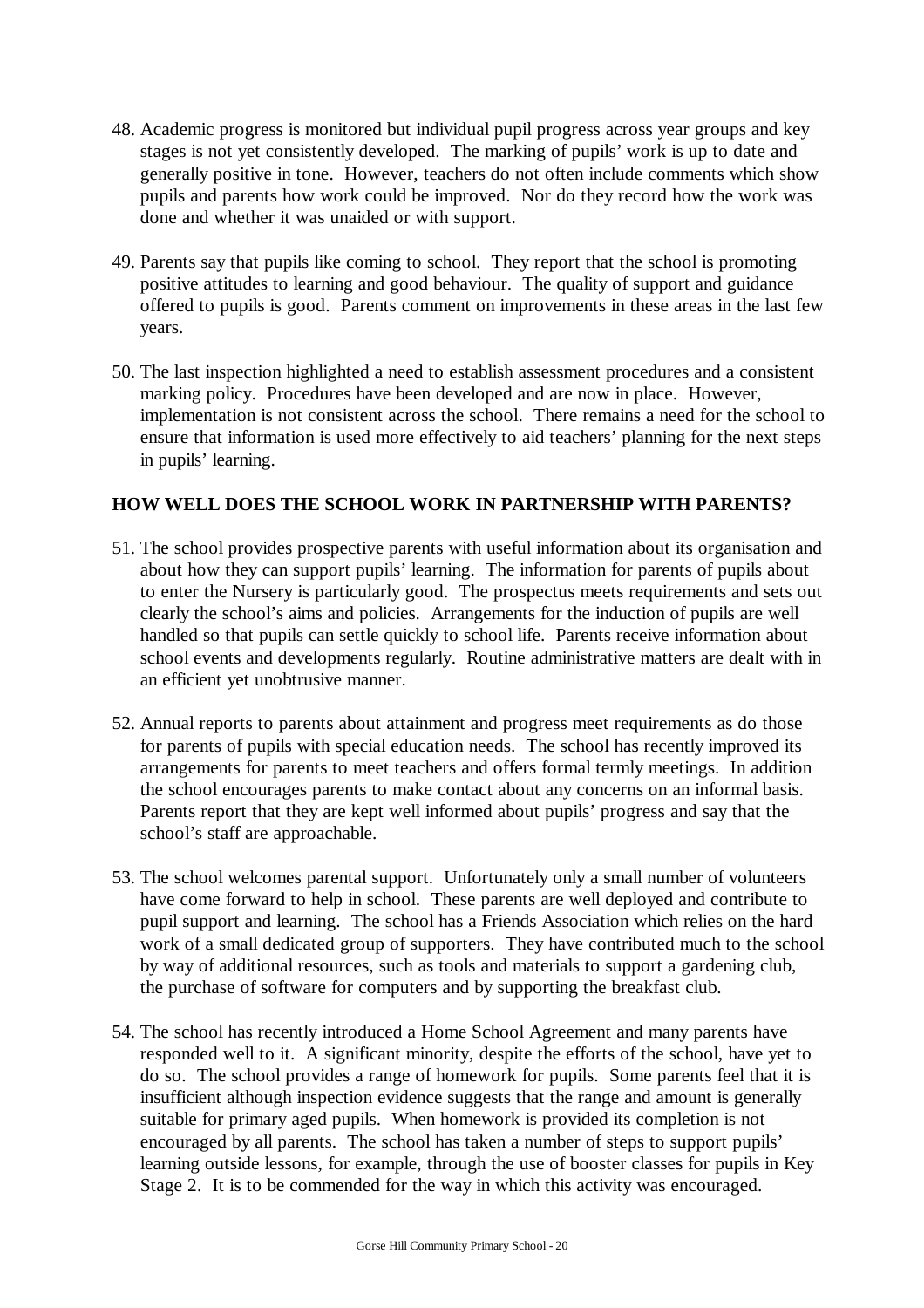- 55. The school has provided opportunities for parents to develop computer skills by providing classes. It also uses contacts within the community to support learning through the local church.
- 56. The last inspection showed that whilst overall the school welcomed the involvement of parents there were areas that needed to be improved. The school has worked hard to involve parents more in pupils' learning. Evidence indicates that good progress has been made.

## **HOW WELL IS THE SCHOOL LED AND MANAGED?**

- 57. The headteacher provides a clear direction for the school and is committed to improvement. He recognises the challenges faced by the school and its locality and works hard to improve the status of the school within the wider community in order to raise aspirations for parents and pupils. In this respect he has achieved considerable success. Many parents and community representatives talk positively about the change in culture over the last few years. The headteacher and deputy headteacher have a clear view of the school's strengths and weaknesses and have forged a strong partnership. The roles of the senior management team and subject co-ordinators have been strengthened through clearer job descriptions and staff development. Co-ordination is effective in English, mathematics, science, information technology and design and technology. Weaknesses remain in history, geography and religious education. Currently there are no co-ordinators for physical education and music.
- 58. The current school development plan (SDP) identifies priorities for the school and details action across high and medium priority areas. The plan includes success criteria and some costings for training and additional resources. It is for one year only. It is recognised that the school has rightly tried to focus on the things that will impact on standards and has resisted the temptation to try to do too much. Whilst the school in part expresses its vision through policy documentation and its information to parents, the current SDP is not a strategic document that draws together the aims and sets the context of the school in terms of the challenges it faces and where it expects to be in three years time. As a result of the impetus of the current leadership it is recognised that significant improvements in standards have been recorded over the last four years. The school still has some way to go but it has the capacity to succeed.
- 59. The governing body are very supportive of the school. They are led by a highly committed chair and vice chair who spend a great deal of time in the school. It remains difficult for the school to recruit and retain high quality governors. An active core give considerable time to the school and the work of committees. Governors and the headteacher have a good understanding of the school's strengths and weaknesses. All are confident that the school will continue to improve.
- 60. Governors have attended training in response to the last inspection report and feel better able to act as a critical friend to the school. They know which things go well in the school and they have considerable knowledge about the literacy and numeracy strategies and support for pupils with specific needs. The current and previous years' development plan contains specific action to improve the work of the governing body. This has resulted in improved arrangements for committees and the establishment of link governors for classes.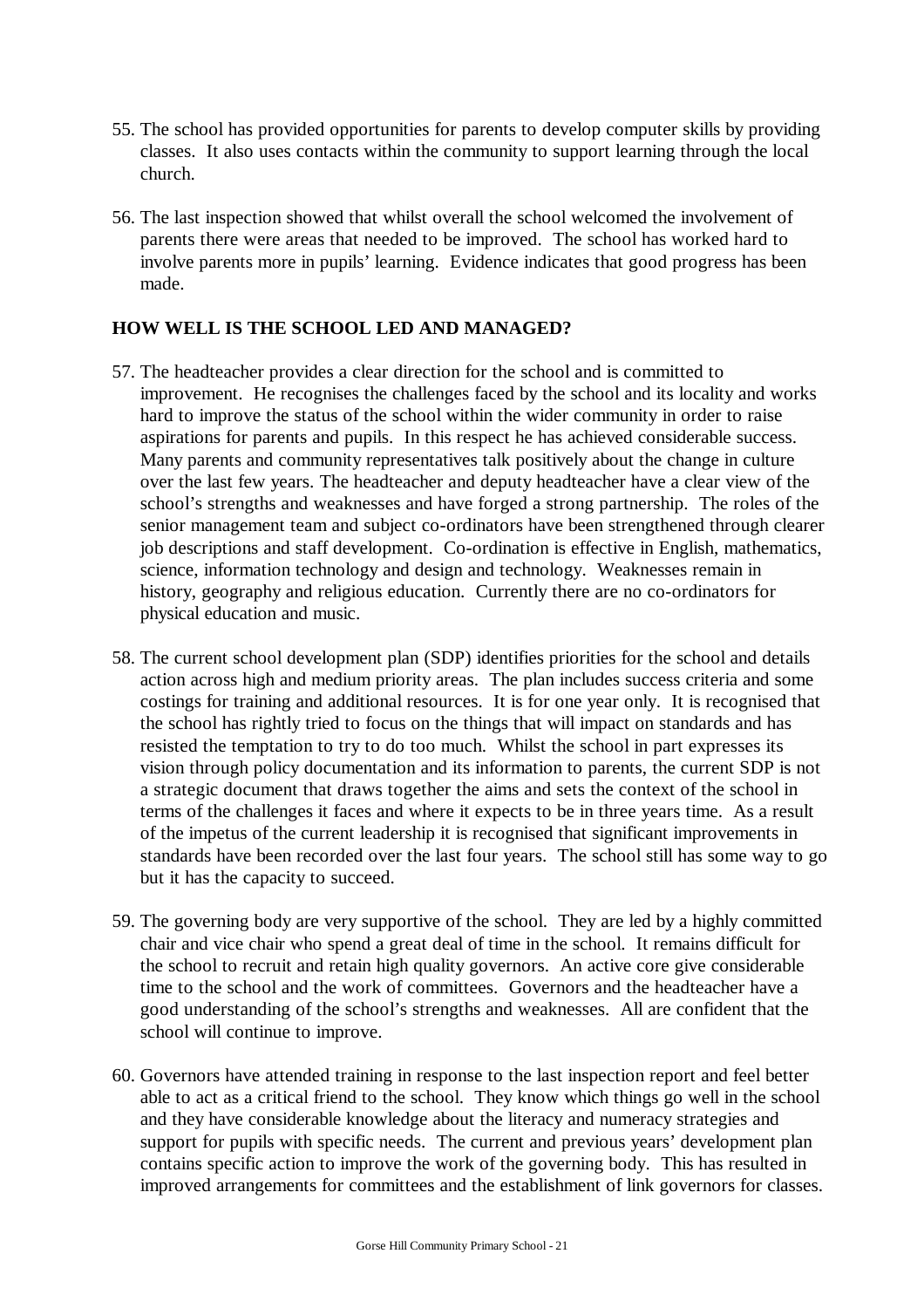Annual targets have been set for the headteacher and the school's arrangements for performance management are in place for September.

- 61. The implementation of the National Literacy and Numeracy Strategies have been monitored by the co-ordinators. This has involved the scrutiny of planning and the observation of classroom teaching. Samples of work are examined at intervals across the school year by the headteacher and the senior management team. In addition planning across all subject areas is monitored by phase co-ordinators. No formal structure for the monitoring of teaching is in place and the headteacher's role in the monitoring of classroom practice has been limited. This is an important issue given the level of unsatisfactory teaching recorded during the inspection.
- 62. The school has matched its finances to support its priorities. Its financial control and procedures are sound. It uses specific grants to support the literacy and numeracy strategies and has added to its basic allocation to support the teaching for pupils with English as an additional language. The school is beginning to use new technology to improve its effectiveness. Difficulties with the setting up of new systems have hindered the school's progress in this respect.
- 63. The school is beginning to apply the principles of best value to its work. It compares the standards it achieves with all schools and is aware that when compared with similar schools it performs reasonably well. The governing body, through the finance committee, adopts clear procedures when seeking tenders for work from contractors.
- 64. The number of staff is sufficient for the size of the school. Key staff possess good knowledge in early years, English, mathematics, science, information technology and design and technology. Staff are appropriately qualified for the age ranges and subjects that they teach.
- 65. The school is situated in large grounds with two playgrounds, a sports field and a grassed area. At times this area is littered with paper. The range and size of the school accommodation is good. The new classrooms provide an attractive learning environment. Some areas of the school such as the main halls and corridors are a little shabby and this detracts from the positive message that the school is trying to give. Facilities for the under-fives are good although the classroom provision for the second Reception class is small which limits the range of activities that can be made available.
- 66. Learning resources are adequate overall. They are good for the under-fives but insufficient in English where the absence of a wide range of books limits pupils' opportunities to read from a variety of texts. The library contains a good range of nonfiction books although the range of fiction material is more limited. As a resource the library is under used.
- 67. The school has responded to the issues raised in the last inspection by the strengthening of the management team and the training of co-ordinators. A rigorous approach to the monitoring of teaching is yet to be put in place. Governors and staff are now more involved in the school development planning process but the current plan does not set the long term strategic direction for the school focussed on raising standards. Given the improvement in standards in recent years the school provides satisfactory value for money.

# **WHAT SHOULD THE SCHOOL DO TO IMPROVE FURTHER?**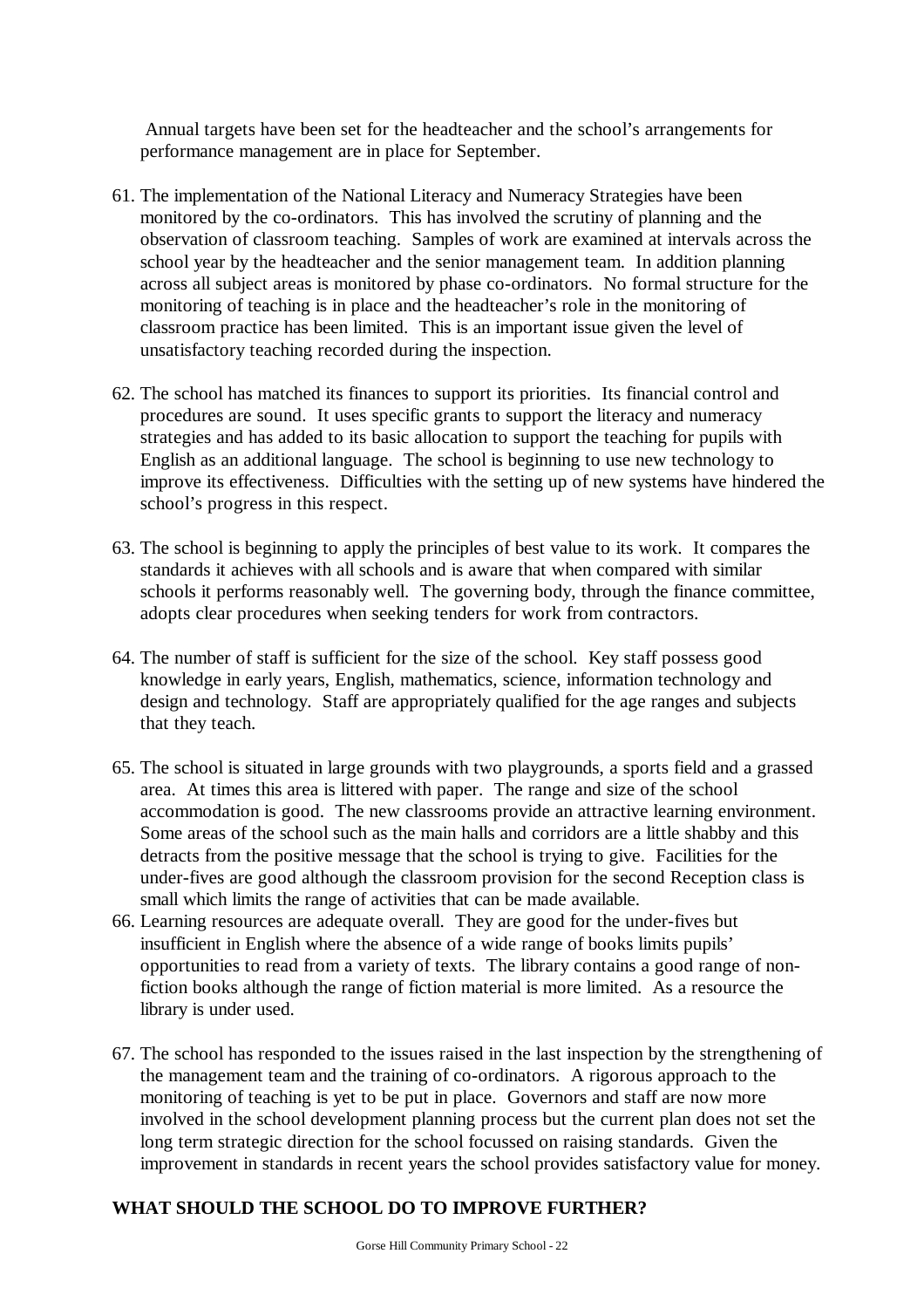- 68. The school governors, headteacher and staff should take the following actions:-
- i) Continue to raise standards in English and mathematics by:
	- a) developing pupils' fluency in reading and their ability to access information quickly and accurately; *(see paragraphs 5, 7, 20, 80-97)*
	- b) improving pupils' skills in handwriting, punctuation, grammar and spelling; *(see paragraphs 57, 80-97)*
	- c) providing opportunities for pupils to use their number skills in problem solving. *(see paragraphs 5, 7, 98-104)*
- ii) Address the inconsistencies in teaching by:
	- a) establishing a systematic monitoring programme to identify strengths and address weaknesses; *(see paragraphs 17-29, 61, 91, 92, 100, 101, 108, 109, 111, 122, 125, 142)*
	- b) building on the high proportion of good quality teaching through the sharing and dissemination of good practice. *(see paragraphs 17-29, 78, 91, 92, 100, 108, 109, 111, 116, 148)*
- iii) Use assessment data to improve planning and target weaknesses in pupil performance at individual, group and year group level by:
	- a) improving the procedures for day-to-day assessment to inform planning; *(see paragraphs 29, 47, 48, 50, 89, 103, 113, 153)*
	- b) ensuring that feedback to pupils makes clear what they need to do to improve. *(see paragraphs 47, 48, 50, 89, 92, 103)*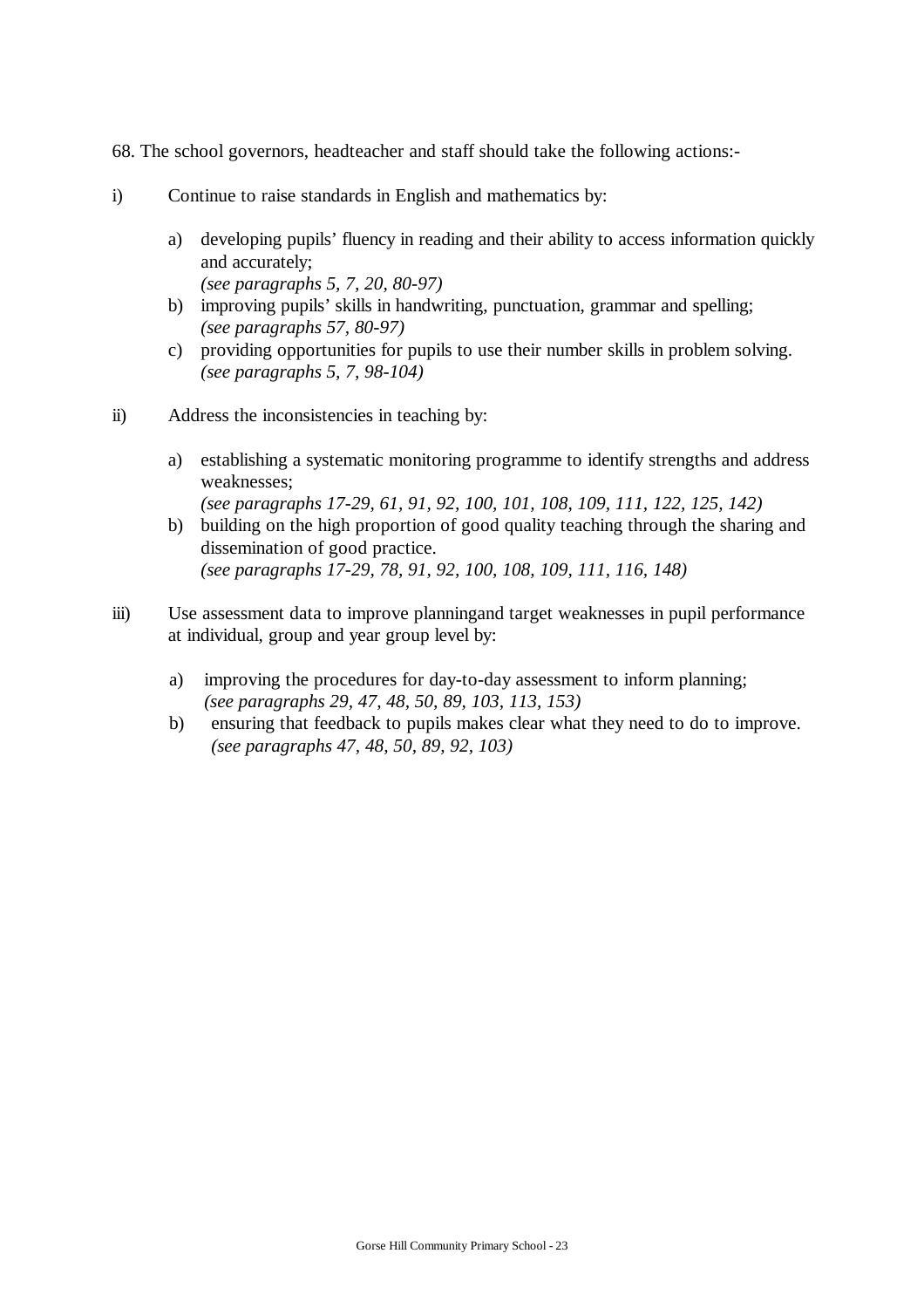- iv) Extend and develop the role of co-ordinators in the foundation subjects and religious education to enable them to support the raising of standards and the extension of good quality teaching. *(see paragraphs 31, 57, 61, 109, 116, 118, 123, 127, 131, 154)*
- v) Take steps to ensure that recent technical setbacks do not hinder the implementation of the information technology development programme and the raising of standards. *(see paragraphs 8, 23, 62, 119-123)*

In addition the governors may also wish to consider their response to other weaknesses identified in the report including:-

- a) improving the arrangements for lunchtime supervision and the behaviour of pupils out of classrooms; *(see paragraphs 11, 39)*
- b) providing opportunities for pupils to gain greater cultural awareness; *(see paragraphs 41, 96)*
- c) increasing opportunities for pupils to develop responsibility and independence. *(see paragraphs 14, 26, 27, 94, 126)*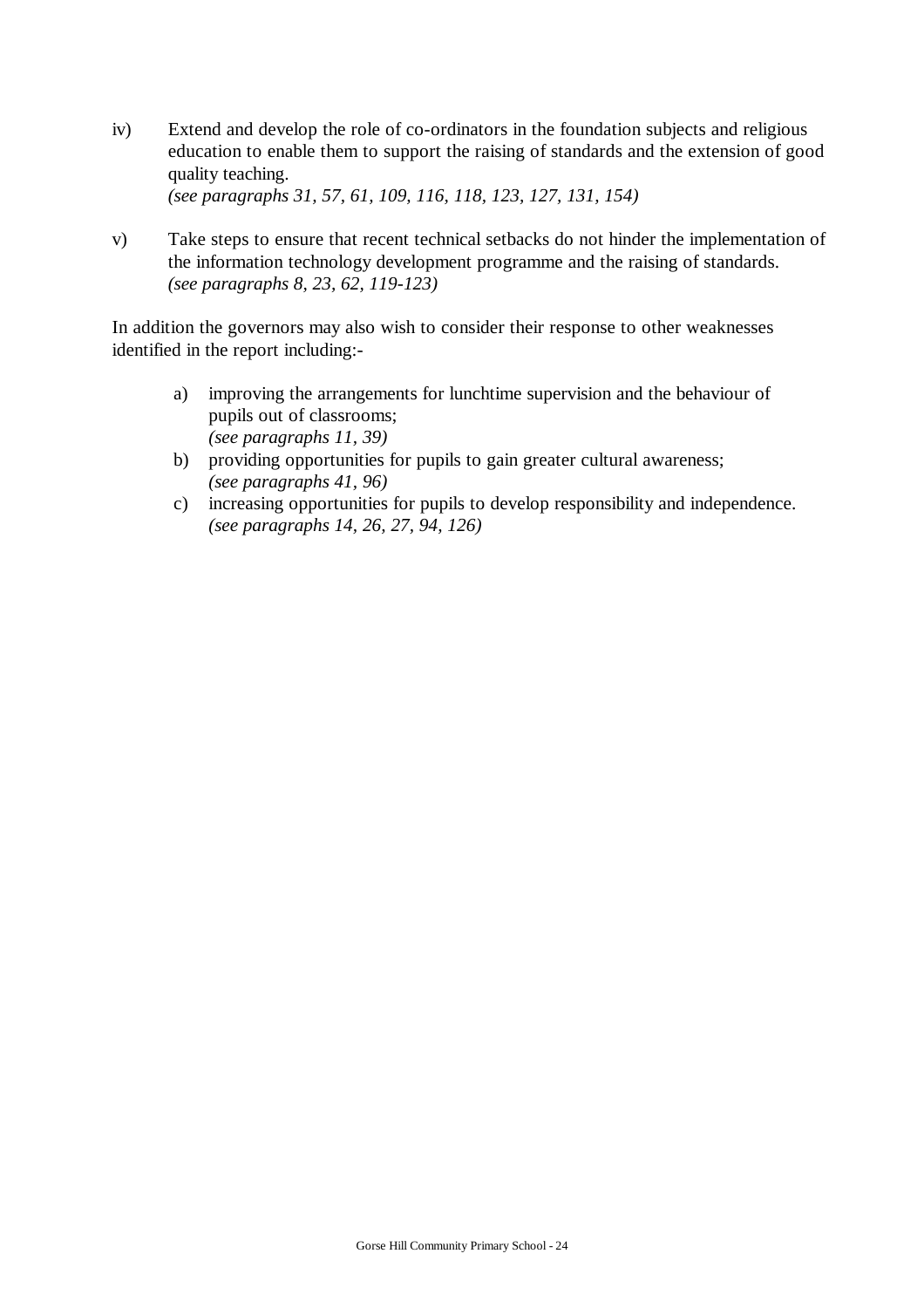## **PART C: SCHOOL DATA AND INDICATORS**

# *Summary of the sources of evidence for the inspection*

Number of lessons observed 78

Number of discussions with staff, governors, other adults and pupils 28

| Summary of teaching observed during the inspection |  |  |  |  |  |
|----------------------------------------------------|--|--|--|--|--|
|----------------------------------------------------|--|--|--|--|--|

| Excellent | Very good         | Good     | Satisfactory | Unsatisfactory | Poor | Very Poor |
|-----------|-------------------|----------|--------------|----------------|------|-----------|
|           | $\sqrt{2}$<br>⊥ J | σ.<br>30 |              | 10             |      |           |

*The table gives the percentage of teaching observed in each of the seven categories used to make judgements about lessons.*

## *Information about the school's pupils*

| Pupils on the school's roll                                      | Nursery | $YR - Y6$ |
|------------------------------------------------------------------|---------|-----------|
| Number of pupils on the school's roll (FTE for part-time pupils) | 41      | 346       |
| Number of full-time pupils eligible for free school meals        | n/a     | 152       |

*FTE means full-time equivalent.*

| <b>Special educational needs</b>                                    | <b>Nursery</b> | $YR - Y6$ |
|---------------------------------------------------------------------|----------------|-----------|
| Number of pupils with statements of special educational needs       |                |           |
| Number of pupils on the school's special educational needs register |                | 113       |
|                                                                     |                |           |

| No of pupils<br>English as an additional language       |  |  |
|---------------------------------------------------------|--|--|
| Number of pupils with English as an additional language |  |  |

| Pupil mobility in the last school year                                       | No of pupils |
|------------------------------------------------------------------------------|--------------|
| Pupils who joined the school other than at the usual time of first admission | 51           |
| Pupils who left the school other than at the usual time of leaving           | 56           |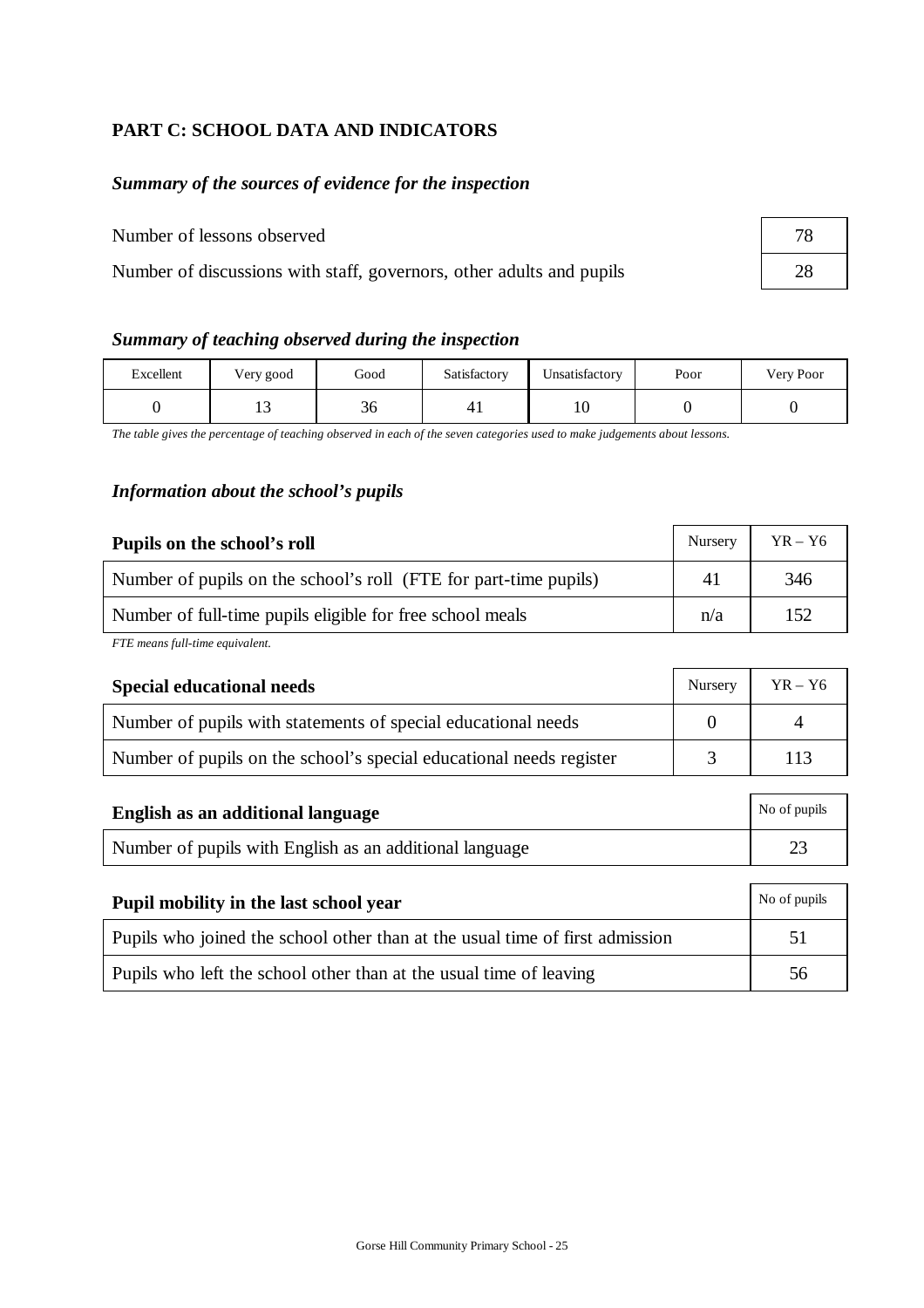## *Attendance*

| <b>Authorised absence</b> | $\%$ | <b>Unauthorised absence</b> | $\frac{0}{0}$ |
|---------------------------|------|-----------------------------|---------------|
| School data               | 7 Q  | School data                 | 2.0           |
| National comparative data | 5.4  | National comparative data   | 0.5           |

*Both tables give the percentage of half days (sessions) missed through absence for the latest complete reporting year.*

## *Attainment at the end of Key Stage 1*

|                                                                                                    | Year | Boys | Girls | Total |
|----------------------------------------------------------------------------------------------------|------|------|-------|-------|
| Number of registered pupils in final year of Key Stage 1 for the   1999  <br>latest reporting year |      |      |       |       |

| <b>National Curriculum Test/Task Results</b> |                 | <b>Reading</b> | Writing | <b>Mathematics</b> |
|----------------------------------------------|-----------------|----------------|---------|--------------------|
|                                              | <b>Boys</b>     | 13             | 14      | 20                 |
| Numbers of pupils at                         | Girls           | 13             | 13      | 18                 |
| NC level 2 and above                         | Total           | 26             | 27      | 38                 |
| Percentage of pupils                         | School          | 60(36)         | 63(44)  | 88 (49)            |
| at NC level 2 or above                       | <b>National</b> | 82 (78)        | 83 (80) | (86)               |

| <b>Teachers' Assessments</b> |                 | <b>English</b> | <b>Mathematics</b> | <b>Science</b> |
|------------------------------|-----------------|----------------|--------------------|----------------|
|                              | <b>Boys</b>     | 14             | 13                 | 16             |
| Numbers of pupils at         | Girls           | 14             | 13                 | 14             |
| NC level 2 and above         | Total           | 23             | 23                 | 31             |
| Percentage of pupils         | School          | 65 (48)        | 60 (49)            | 70 (72)        |
| at NC level 2 or above       | <b>National</b> | (82)<br>82     | (84)<br>86         | 84)            |

*Percentages in brackets refer to the year before the latest reporting year.*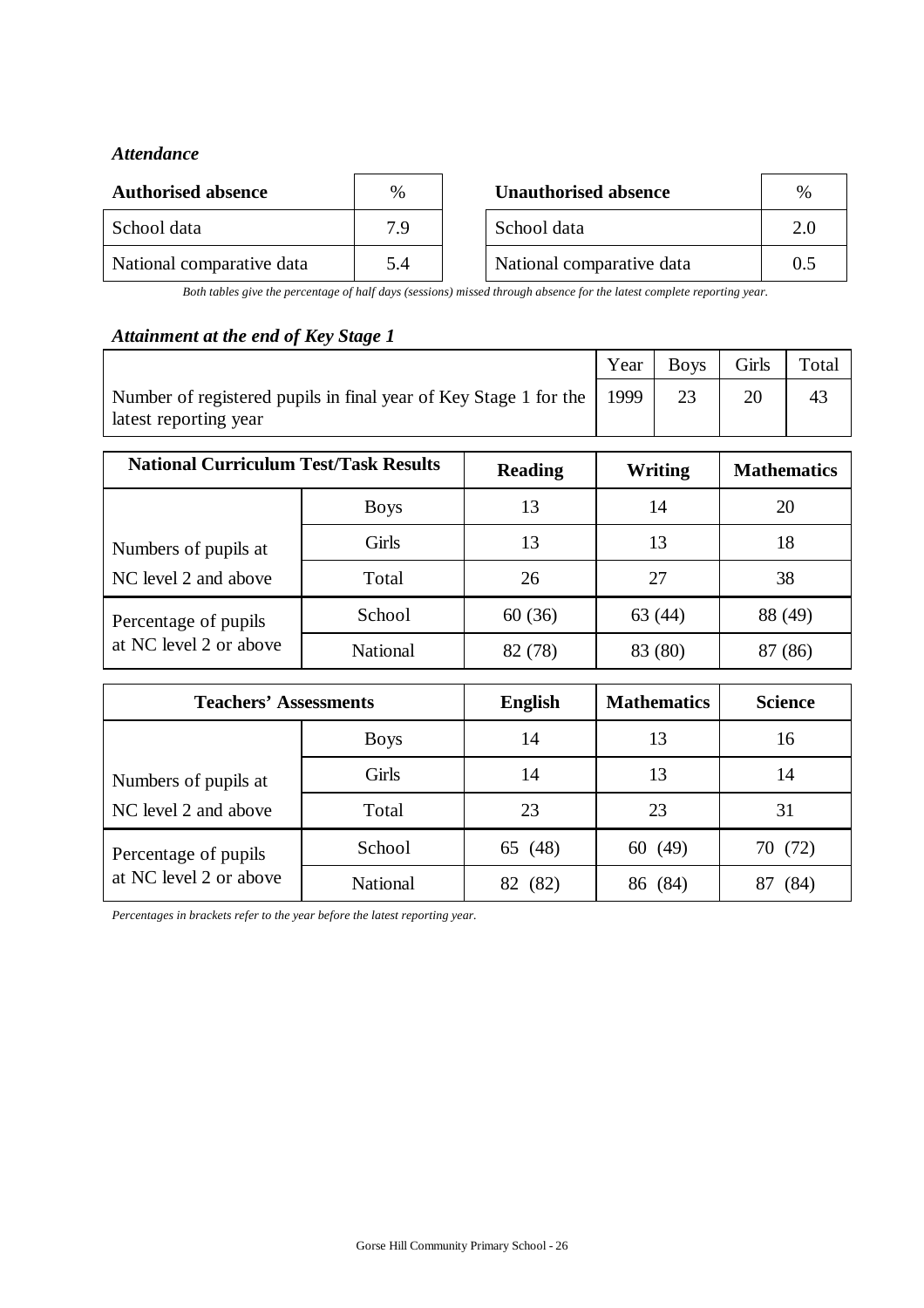|                                                                                           | Year | <b>Boys</b> | Girls | Total |
|-------------------------------------------------------------------------------------------|------|-------------|-------|-------|
| Number of registered pupils in final year of Key Stage 2 for the<br>latest reporting year | 1999 |             |       | 42    |

## *Attainment at the end of Key Stage 2*

| <b>National Curriculum Test/Task Results</b> |                 | <b>English</b> | <b>Mathematics</b> | <b>Science</b> |
|----------------------------------------------|-----------------|----------------|--------------------|----------------|
|                                              | <b>Boys</b>     | 13             | 13                 | 15             |
| Numbers of pupils at                         | Girls           | 10             | 10                 | 16             |
| NC level 4 and above                         | Total           | 23             | 23                 | 31             |
| Percentage of pupils                         | School          | 57 (53)        | 55 (33)            | 76 (63)        |
| at NC level 4 or above                       | <b>National</b> | 70 (65)        | (59)               | 69             |

| <b>Teachers' Assessments</b>  |                 | <b>English</b> | <b>Mathematics</b> | <b>Science</b> |
|-------------------------------|-----------------|----------------|--------------------|----------------|
|                               | <b>Boys</b>     | 11             | 13                 | 15             |
| Numbers of pupils at          | Girls           | 11             | 8                  | 13             |
| NC level 4 and above<br>Total |                 | 22             | 21                 | 28             |
| Percentage of pupils          | School          | 52 (33)        | 51 (31)            | 68 (53)        |
| at NC level 4 or above        | <b>National</b> | 68<br>(65)     | (65)<br>69         | (71)<br>15     |

*Percentages in brackets refer to the year before the latest reporting year.*

|                                    | No of pupils |
|------------------------------------|--------------|
| Black – Caribbean heritage         | 0            |
| $Black - African heritage$         | 0            |
| $Black - other$                    | 0            |
| Indian                             | 0            |
| Pakistani                          | 11           |
| Bangladeshi                        | 1            |
| Chinese                            | 0            |
| White                              | 278          |
| Any other minority ethnic<br>group | 4            |

## *Ethnic background of pupils Exclusions in the last school year*

|                                    | No of pupils   |                              | Fixed period | Permanent    |
|------------------------------------|----------------|------------------------------|--------------|--------------|
| Black - Caribbean heritage         | $\Omega$       | Black – Caribbean heritage   | $\Omega$     | $\theta$     |
| Black - African heritage           | $\Omega$       | Black – African heritage     | $\Omega$     | $\Omega$     |
| Black – other                      | $\Omega$       | $Black - other$              | $\Omega$     | $\Omega$     |
| Indian                             | $\Omega$       | Indian                       | $\Omega$     | $\Omega$     |
| Pakistani                          | 11             | Pakistani                    | $\Omega$     | $\Omega$     |
| Bangladeshi                        |                | Bangladeshi                  | $\Omega$     | $\Omega$     |
| Chinese                            | $\Omega$       | Chinese                      | $\Omega$     | $\Omega$     |
| White                              | 278            | White                        | 13           | 2            |
| Any other minority ethnic<br>group | $\overline{4}$ | Other minority ethnic groups | $\mathbf 0$  | $\mathbf{0}$ |

*This table refers to pupils of compulsory school age only. This table gives the number of exclusions of pupils of compulsory school age, which may be different from the number of pupils excluded.*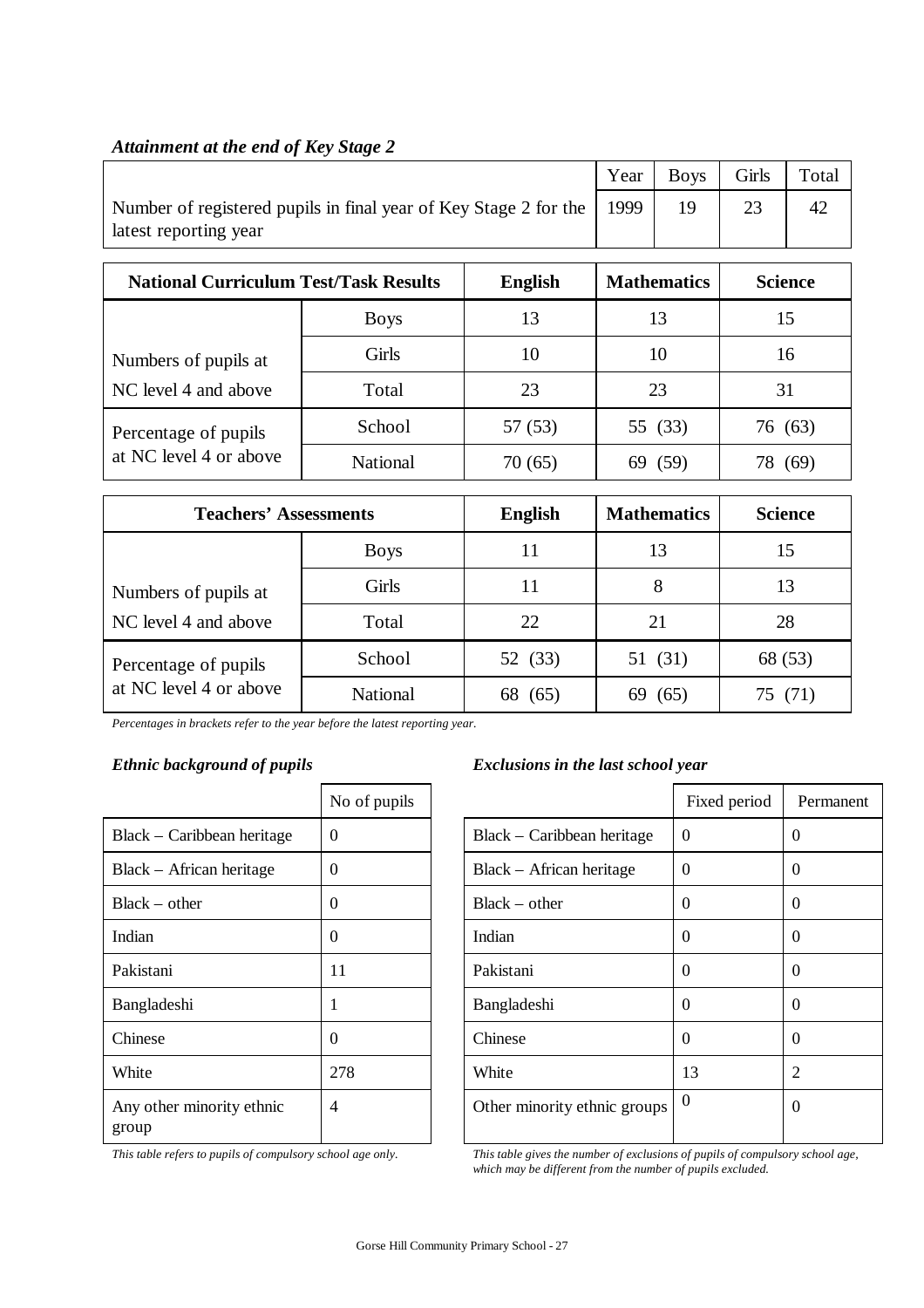# *Teachers and classes Financial information*

## **Qualified teachers and classes: YR – Y6**

| Total number of qualified teachers (FTE) | 14 | Financial year | 1999 |
|------------------------------------------|----|----------------|------|
| Number of pupils per qualified teacher   | 26 |                |      |
| Average class size                       | 29 |                |      |

#### **Education support staff: YR - Y6**

| Total number of education support staff | 13  | Expenditure per pupil                         | 2,014 |
|-----------------------------------------|-----|-----------------------------------------------|-------|
| Total aggregate hours worked per week   | 248 | Balance brought forward from<br>previous year | 7,848 |

## **Qualified teachers and support staff: nursery**

| Total number of qualified teachers (FTE) |  |
|------------------------------------------|--|
| Number of pupils per qualified teacher   |  |
|                                          |  |
| Total number of education support staff  |  |
| Total aggregate hours worked per week    |  |
|                                          |  |
| Number of pupils per FTE adult           |  |

*FTE means full-time equivalent.*

| Financial year                                | 1999    |
|-----------------------------------------------|---------|
|                                               |         |
|                                               | £       |
| Total income                                  | 671,204 |
| Total expenditure                             | 656,424 |
| Expenditure per pupil                         | 2,014   |
| Balance brought forward from<br>previous year | 7,848   |
| Balance carried forward to next year          | 22,62   |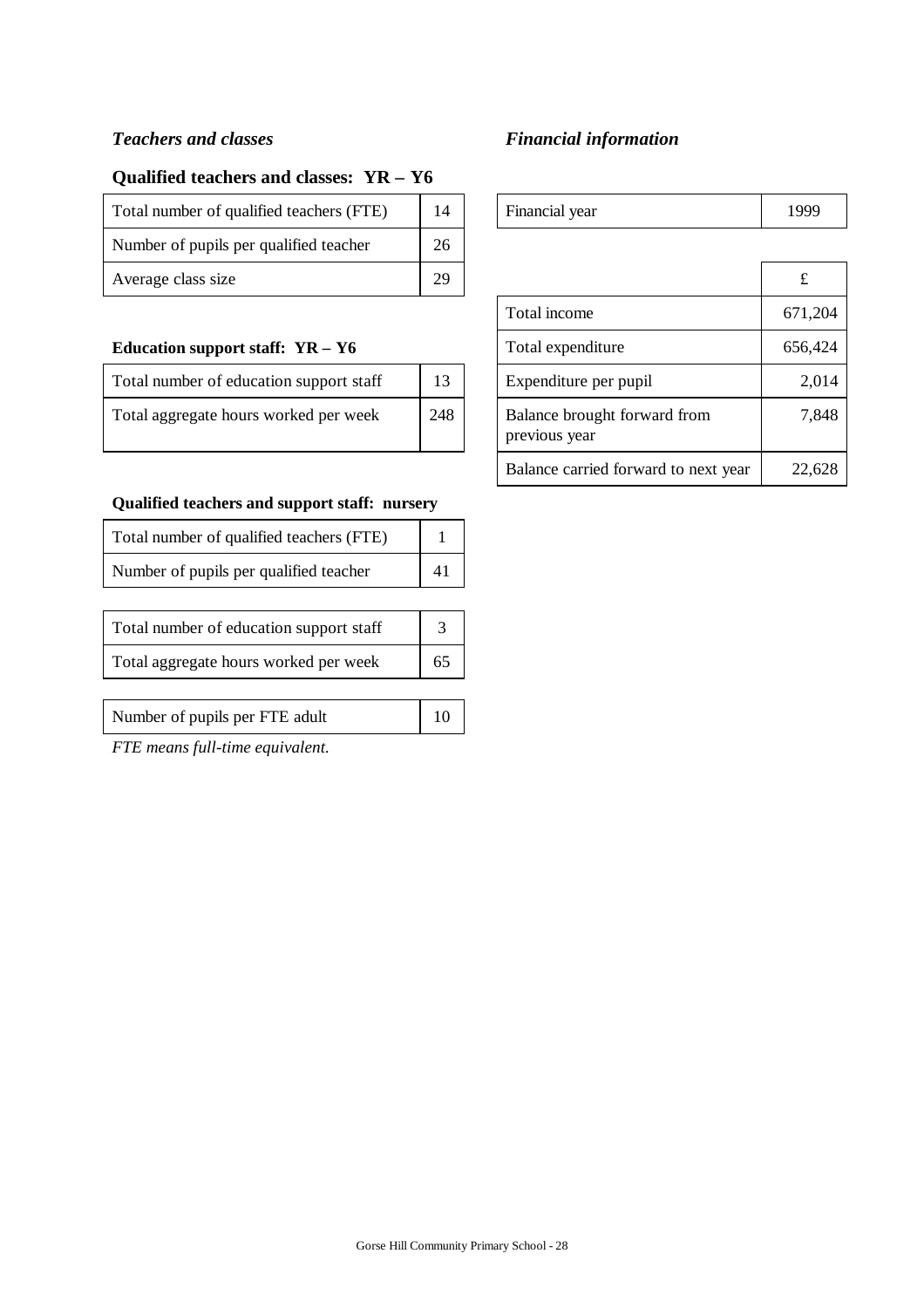## *Results of the survey of parents and carers*

#### **Questionnaire return rate**

Number of questionnaires sent out Number of questionnaires returned

| 351 |  |
|-----|--|
| 51  |  |

#### **Percentage of responses in each category**

My child likes school.

My child is making good progress in school.

Behaviour in the school is good.

My child gets the right amount of work to do at home.

The teaching is good.

I am kept well informed about how my child is getting on.

I would feel comfortable about approaching the school with questions or a problem.

The school expects my child to work hard and achieve his or her best.

The school works closely with parents.

The school is well led and managed.

The school is helping my child become mature and responsible.

The school provides an interesting range of activities outside lessons.

| Strongly<br>agree | Tend to<br>agree | Tend to<br>disagree                             | Strongly<br>disagree | Don't<br>know    |
|-------------------|------------------|-------------------------------------------------|----------------------|------------------|
| 62                | 34               | $\overline{c}$                                  | $\overline{2}$       | $\boldsymbol{0}$ |
| 56                | 36               | $\overline{4}$                                  | $\overline{c}$       | $\overline{c}$   |
| 40                | 44               | 14                                              | $\mathfrak{2}$       | $\boldsymbol{0}$ |
| 18                | 49               | 20                                              | 8                    | $\overline{4}$   |
| 60                | 40               | $\boldsymbol{0}$                                | $\boldsymbol{0}$     | $\boldsymbol{0}$ |
| 54                | 38               | $\mathfrak{2}% \left( \mathfrak{2}\right) ^{2}$ | $\overline{4}$       | $\overline{c}$   |
| 68                | 26               | $\overline{4}$                                  | $\overline{c}$       | $\boldsymbol{0}$ |
| 56                | 38               | 6                                               | $\boldsymbol{0}$     | $\boldsymbol{0}$ |
| 46                | 40               | 10                                              | $\overline{4}$       | $\boldsymbol{0}$ |
| 47                | 45               | 6                                               | $\boldsymbol{0}$     | $\overline{c}$   |
| 52                | 40               | 6                                               | $\overline{c}$       | $\boldsymbol{0}$ |
| 33                | 33               | 16                                              | $\overline{4}$       | 14               |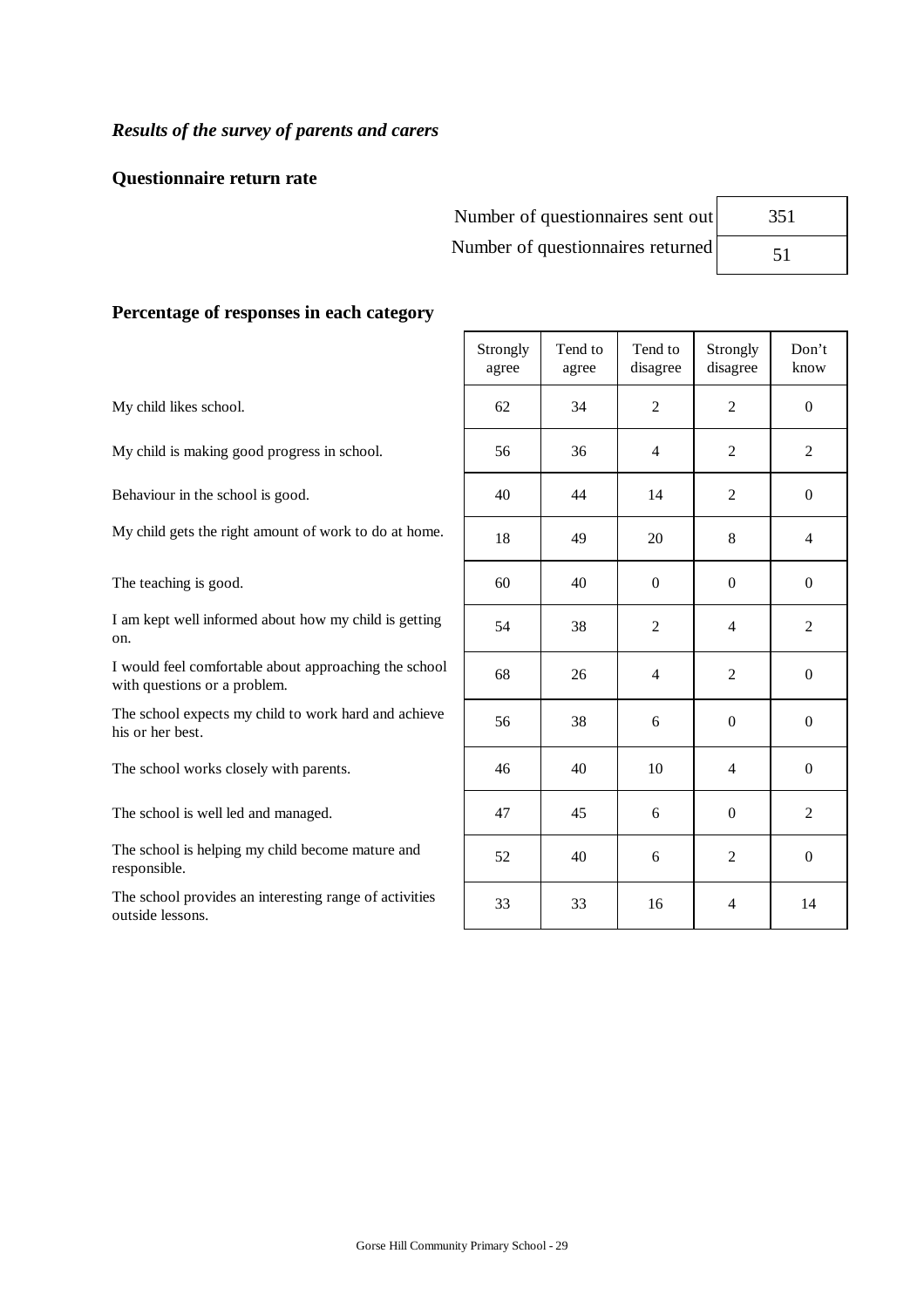## **PART D: THE STANDARDS AND QUALITY OF TEACHING IN AREAS OF THE CURRICULUM, SUBJECTS AND COURSES**

## **AREAS OF LEARNING FOR CHILDREN IN THE FOUNDATION STAGE**

- 69. The nursery unit provides part-time education for up to 90 children who attend either a morning or afternoon session. Children are admitted to the Reception class in the term that they are five. At the time of the inspection five children in the youngest Reception class were under five. In total seven lessons or parts of lessons were observed of which five were in the nursery class. Overall judgements are based on discussions with pupils and staff, the scrutiny of work and school documentation which included an analysis of pupil attainment on entry to the nursery and main school.
- 70. When they enter the nursery children's knowledge and skills overall are low although the ability range is very wide. The attainment of a minority of pupils is very low. Children make good progress in the Nursery and Reception classes but their levels of attainment are still below the levels expected by the time they are five except in the development of physical skills. The school checks children's skill levels on entry to nursery and assessments show that attainment in language and literacy is particularly low. Baseline assessments conducted at the beginning of Reception show considerable gains but overall levels across the areas of learning remain below average for a significant number of children.

#### *Personal and social education*

71. Provision for personal and social education is good. Staff work very well together to establish a secure and well organised learning environment which encourages confidence and participation. Clear rules and routines and high expectations result in a high level of involvement and good behaviour. Relationships between children and staff are very good. Children understand what is expected of them and they are learning to take turns when using tools and sharing equipment. They are beginning to take responsibility for themselves and each other. Children give out fruit at lunchtimes and clear away materials and toys at the end of the session. Staff provide very good role models and children are encouraged to be polite and courteous. This maintains a calm and purposeful atmosphere in which children can grow and develop self esteem.

#### *Language and literacy*

72. Many children enter the nursery with low levels of language and literacy skills. For a significant minority they are very low. Although there are some confident and articulate speakers there are many children who are reluctant to speak or who find it difficult to speak clearly. Very carefully structured activities such as the opportunity to manipulate cooked spaghetti, succeed in exciting and motivating children. When absorbed in such activities nursery children concentrate very well and some engage in lively task- related talk. Children enjoy rhymes and stories. Expressive story telling develops listening skills and this encourages children to model adult behaviour when re-telling stories. Children are learning to recognise their names when associated with a picture and most children can correctly select their name to show that they are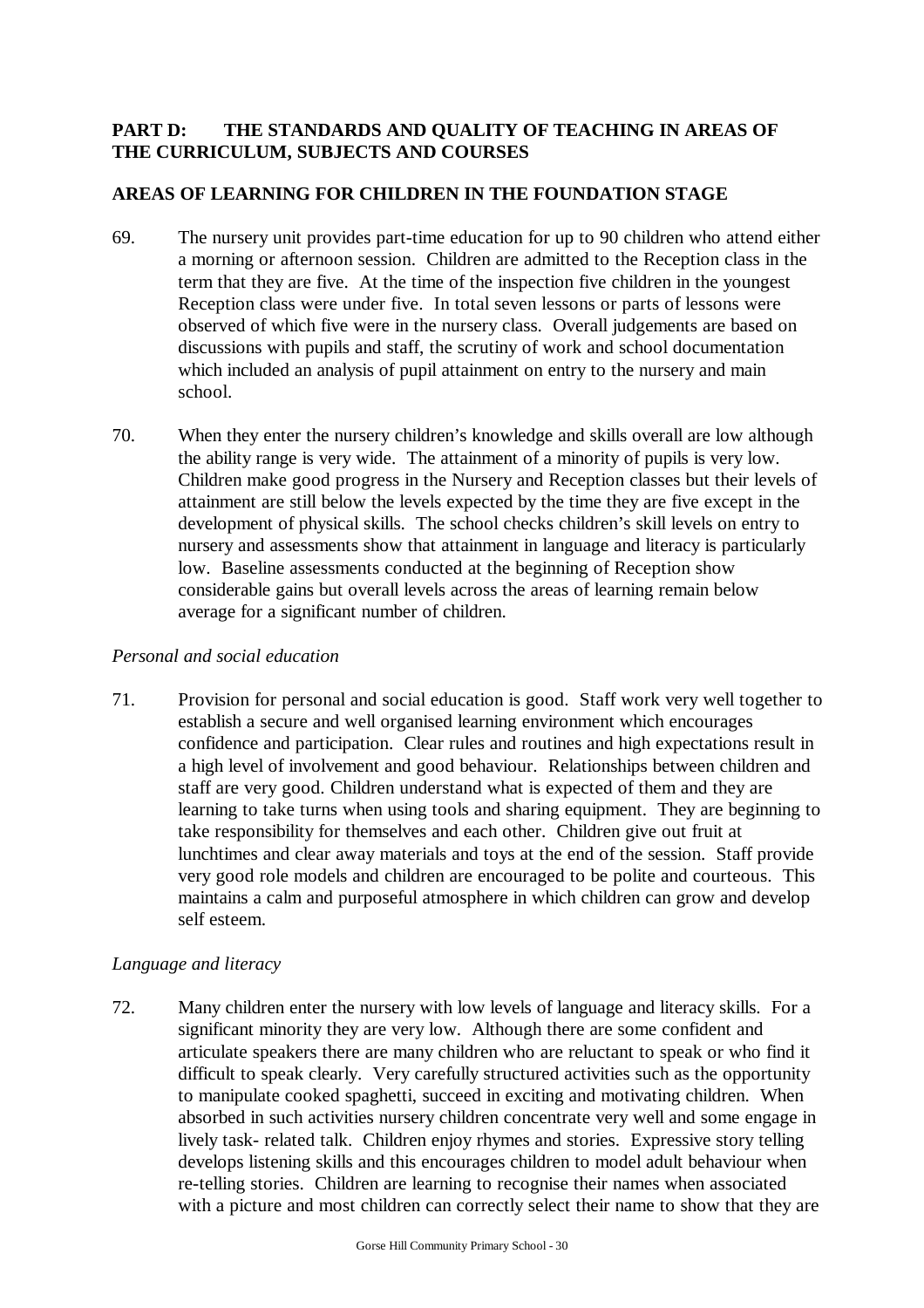present. They are learning to copy their own names and some know that print carries meaning. Some children can recognise individual letters and words, speak confidently, answer questions and write their own names. Most have made good progress in listening and learning to speak but overall their ability in language and literacy is below the levels expected for their age.

#### *Mathematics*

73. Children make good progress in developing early mathematical skills. In the nursery they join with others in counting the number of children present. Some higher attaining children can match objects to five but many find one to one matching difficult without support. Children enjoy working with sand and water and are developing an understanding of capacity and volume. Some children in Reception can count independently and order numbers to ten. Many can name colours. Just above half of the children achieve standards close to the expectations for their age in basic number skills by the time they are five.

#### *Knowledge and understanding of the world*

74. Although some children enter the nursery with a good knowledge about the world most have limited experiences from which to draw. As the speech development of some children is delayed they find it difficult to talk about what they know. Some children use the computer with enjoyment and are able to use the mouse competently. Children in the nursery enjoyed making sandwiches and with encouragement were able to talk about foods they liked and disliked. In the younger Reception class children were fascinated by snails and observed their movements closely using magnifying glasses. Although they were beginning to learn the correct names for different parts of the snail few could remember them all or talk about them at length. Overall children make good progress though most do not achieve the levels expected for their age.

#### *Physical development*

75. In the nursery children have regular opportunities to develop their skills in handling small tools and equipment and controlling wheeled toys. Children are learning to hold paintbrushes correctly, use glue spreaders and some can use scissors with support. When playing out of doors children experiment with windmills and tunnels and move confidently in the secure play area. Staff maintain a high level of interaction with children during outdoor play in a way which does not hinder selfexpression and independence. They intervene skilfully to take children's learning forward using every opportunity to develop and extend language. They use the space well and many are skilful in manoeuvring wheeled vehicles in a confined space both when moving forwards and reversing. Children under five in the Reception class continue to make good progress; they are developing an awareness of space and are able to follow directions in a large hall. Many children are able to meet the expectations for five year olds when moving in space and controlling wheeled vehicles but their skill in fine movement control is more limited.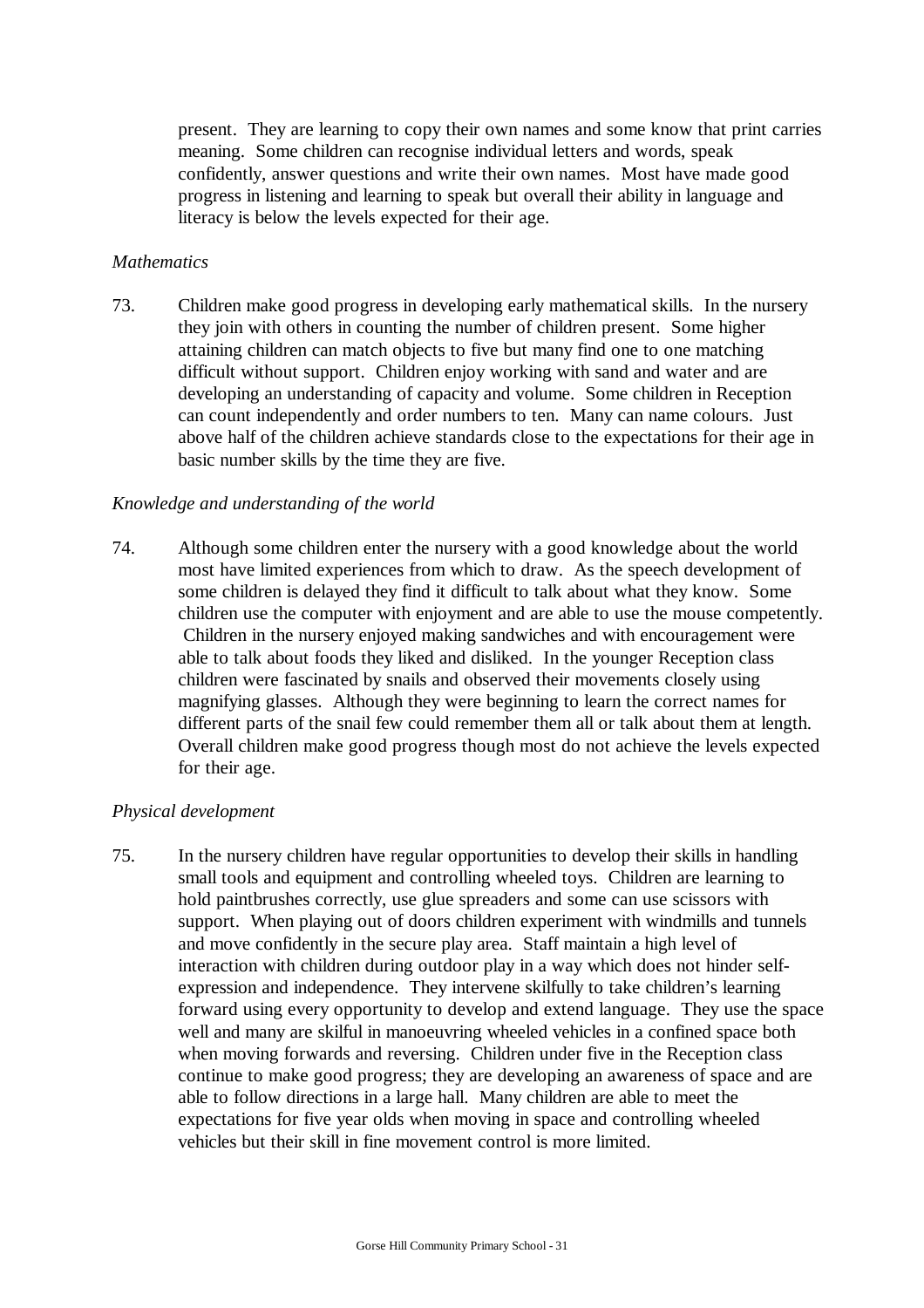#### *Creative development*

- 76. Children are provided with a variety of opportunities to develop their creative skills. In the Nursery class they learn to select colours and experiment with paint. They express themselves using dough, paper and card. Children enjoy making patterns with prints.
- 77. They join in singing games and are learning to keep time and memorise simple tunes. Children in the Reception class build on their repertoire of simple songs and they listen attentively to music. Reception children used the snail as a stimulus for their work on Matisse. They were able to remember what they had learned previously about the artist and could use this to produce a collage. In this aspect of creative development children achieve in line with the expectations for five year olds.

## *Overall evaluation for under-fives*

- 78. The quality of teaching is good overall and there are very good examples of effective and consistent teamwork. Planning is very good and lessons are very well structured and organised. The early years team have a very good understanding of the underfives curriculum. As a result of initial and on-going assessments they know children very well. This leads to carefully planned and structured activities which build on children's prior learning. Every opportunity is taken to target and develop children's language. The quality of adult/child interaction is high and even the most reluctant respond well although they may not be able to talk about their actions. Adults act as very effective role models both when teaching key skills and responding to individual personal needs. As a result children develop positive attitudes to learning and they behave well. They are very clear about what is expected of them. Children with special educational needs and those developing English as an additional language are sensitively targeted.
- 79. Relationships with parents are good. Induction arrangements are clear and a considerable amount of information is made available to parents about nursery routines, the curriculum for under-fives and local childcare arrangements. Resources in the nursery are good and adequate in the Reception class. Outdoor play facilities for the nursery are good and are well maintained and secure. The range and quality of equipment is good. This is a valuable resource although there are few opportunities for younger Reception children to access the play area. The overall standards of provision for children under-five have been maintained since the previous inspection. The curriculum is very well planned and well taught. Initial and on-going assessment is a particular strength. In this secure and well ordered environment children make good progress.

## **ENGLISH**

- 80. During the inspection seventeen English or literacy lessons were observed. Inspectors also examined planning and documentation, the results of statutory assessment, samples of pupils' work, interviewed pupils and listened to them read.
- 81. In Key Stage 1 the results of the statutory tests in 1999 indicate that attainment in reading and writing is well below average when compared to both similar schools and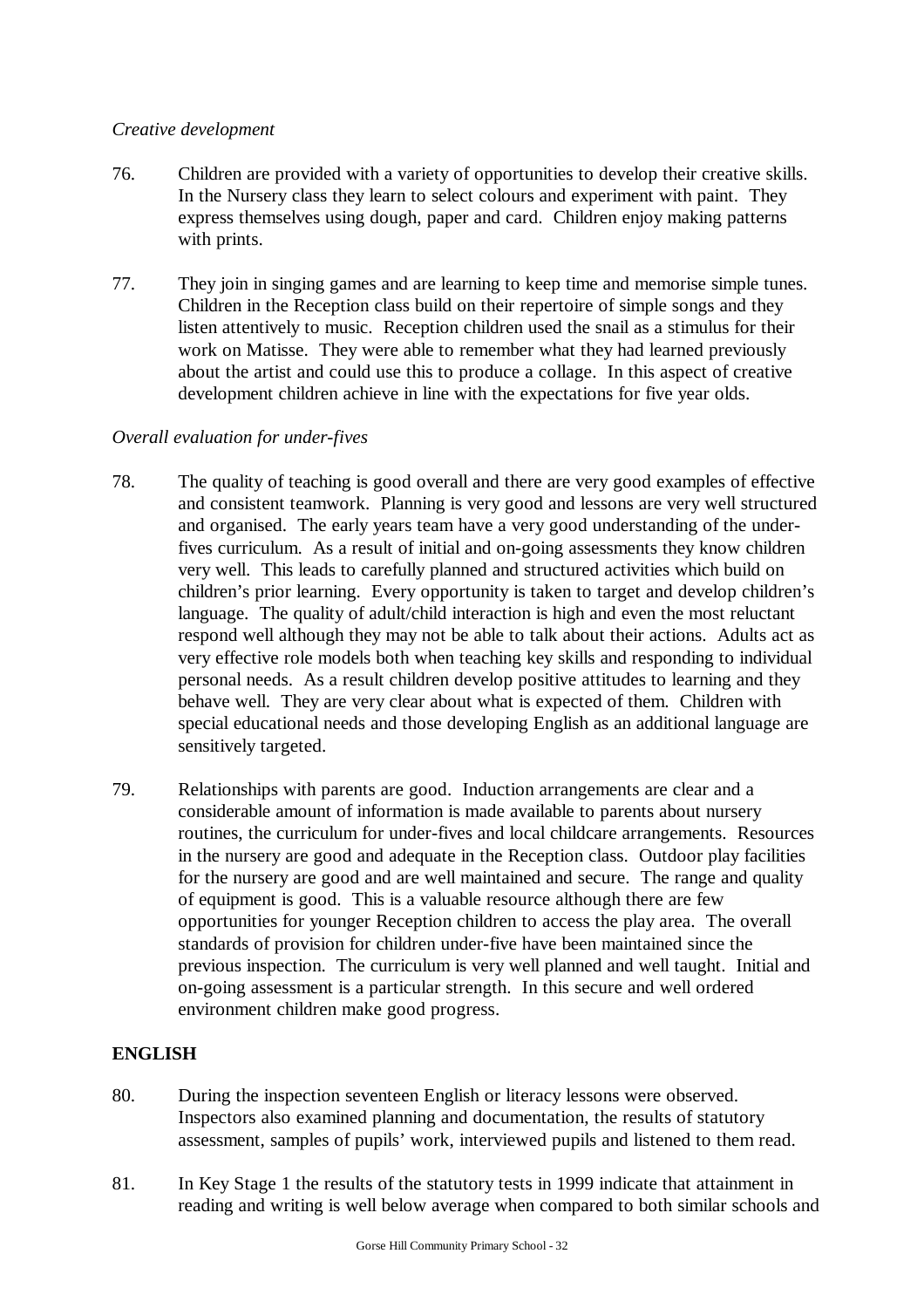all schools nationally. When taking account of the results from 1996 to 1999 there has been a steady improvement in the standards of reading and writing. In 1999 the standards achieved by Key Stage 2 pupils in national tests were well below the national average but broadly in line with similar schools. Results of national tests from 1996 to 1999 indicate the school has made steady progress in English. In both key stages tests show that there is little difference between the attainment of boys and girls. Evidence from the inspection shows that although standards in both key stages continue to be below the national average progress is still being made. These findings reflect those of the 1997 inspection report and although overall standards in English are still below average they are now better than those achieved previously.

- 82. By the end of both key stages the pupils' attainment in speaking and listening is in line with expectations. The majority of pupils make satisfactory gains in their learning during Key Stages 1 and 2. Many pupils entering the school have difficulties expressing themselves clearly, do not use well-structured sentences and have a limited vocabulary. On entry to nursery they are encouraged to speak and extend their vocabulary. In a Reception class literacy lesson a teacher encouraged pupils to use words they had learned previously about butterflies and develop them into rhyming descriptive words. This resulted in pupils creating phrases such as flip, flap, flutter.
- 83. The majority of pupils in both key stages can talk clearly about their work using appropriate technical vocabulary. For example, during the schools design and technology day Year 1 pupils talked about their work using the words circuits and switches and Year 6 children discussed their work using the word cams. However, in both key stages a significant minority of pupils find it difficult to express themselves.
- 84. In Key Stage 1 the majority of pupils listen carefully. This is reflected in the way they quickly adopt the vocabulary used by the teacher. In Key Stage 2 the majority of pupils continue to develop their listening skills, especially in Years 3 and 4. When working in groups they listen to the views of others and alter their own views accordingly. In Years 5 and 6 a significant minority of pupils are unable to listen for a sustained period of time.
- 85. Standards in reading by the end of both key stages are below the national average. The majority of pupils can read accurately and understand texts. However, few pupils read fluently or with expression and their use of strategies for decoding unknown words is limited. For a significant minority of pupils attainment in reading is well below that expected for their age.
- 86. In Key Stage 1 the National Literacy Strategy is having a positive effect on pupils' understanding of books. Most children can identify the difference between fiction and non-fiction and know that content pages and indexes can be used to find information. In Key Stage 2 pupils' ability to locate information is limited. A significant minority of pupils do not use content pages and indexes effectively and have limited skills in locating information quickly on a page.
- 87. By the end of both key stages pupils' attainment in writing is below national expectations. In Key Stage 1 the majority of pupils are developing appropriate skills in the use of punctuation and spelling. They can use full stops and capital letters, spell simple words and make phonetically correct attempts at spelling words they do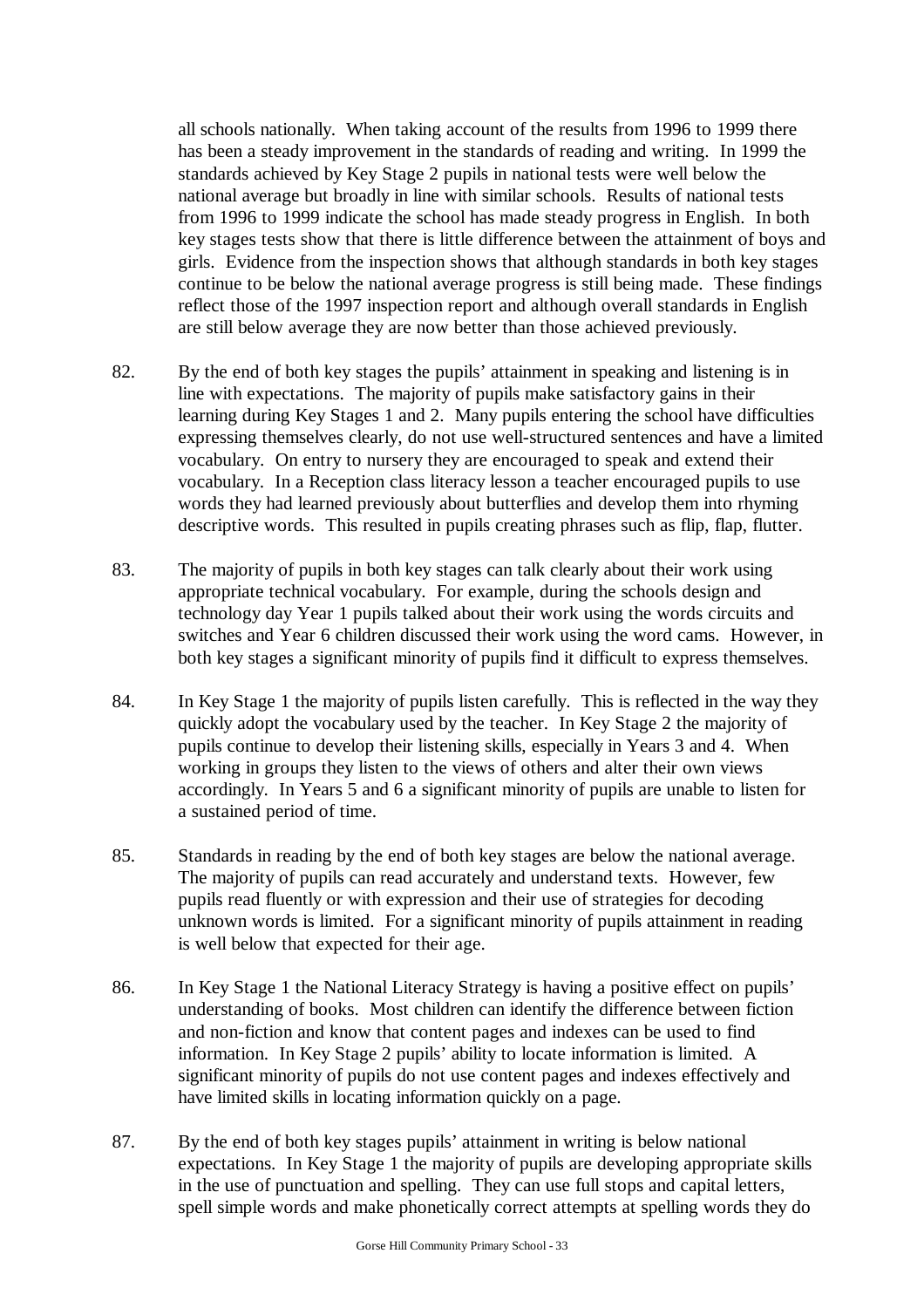not know. Handwriting is generally clear but few pupils use joined handwriting.

- 88. In Key Stage 2 pupils' use of grammar and punctuation is weak and they do not consistently use commas and other forms of punctuation within a sentence. Spelling of common words is generally good but the spelling of more complex words is often inaccurate. Although handwriting is generally clear and legible it is inconsistently developed across the key stage and the quality of presentation is poor. A developing sense of audience is evident in writing. Year 3 and Year 4 pupils can plan extended stories so that they are properly structured and will engage the reader. Year 5 and Year 6 pupils' letters on fox hunting show they can effectively communicate their concerns to a third person.
- 89. Pupils whose special educational need is related to learning difficulties are well supported and achieve well for their abilities. This includes the use of support assistants and differentiated teaching materials matched to their need. The school has begun to identify specific groups of pupils and provide them with more targeted support, for example, through the Better Reading initiative in Key Stage 1. However, the use of data to target specific groups of pupils is underdeveloped especially in Key Stage 2. The school manages pupils with behavioural needs well but further work needs to be done to ensure that these pupils become engaged in learning. Pupils for whom English is an additional language are well supported.
- 90. In Key Stages 1 and 2 the majority of pupils behave and organise themselves well. They actively take part in lessons and support each other well in group activities. However, in Key Stage 2 a significant minority of pupils do not have a strong work ethic and at times their lack of involvement hinders progress.
- 91. The quality of teaching is satisfactory overall and in Key Stage 1 is good. This shows an improvement since the last inspection. Where the teaching is good there is a high level of subject knowledge and the National Literacy Strategy is used to good effect. Very good planning results in lessons with a brisk pace and activities being well matched to pupils' needs. For example, in a Year 2 class the teacher provided structures that enabled pupils to respond imaginatively to a poem. This resulted in pupils making good progress and creating sentences like 'Wouldn't it be funny if a bomb goes wobble and a jelly goes bang!' Where the teaching was only satisfactory the introduction of the lesson was often too long and the pupils found it difficult to maintain concentration.
- 92. In Key Stage 2 the overall quality of teaching is satisfactory but there is a significant minority of unsatisfactory teaching. This is similar to the judgement during the previous inspection. In all lessons the quality of planning is good and teachers use the National Literacy Strategy to provide pupils with a wide range of writing opportunities. Where the teaching is unsatisfactory there is insufficient pace and challenge from the teacher. Introductions to lesson are too long and poor questioning and use of resources make it difficult for pupils to take part. Sometimes group activities do not meet the needs of pupils. This combined with low teacher expectation results in pupils making too few learning gains.
- 93. At its best the quality of marking and use of day-to-day assessment is very effective.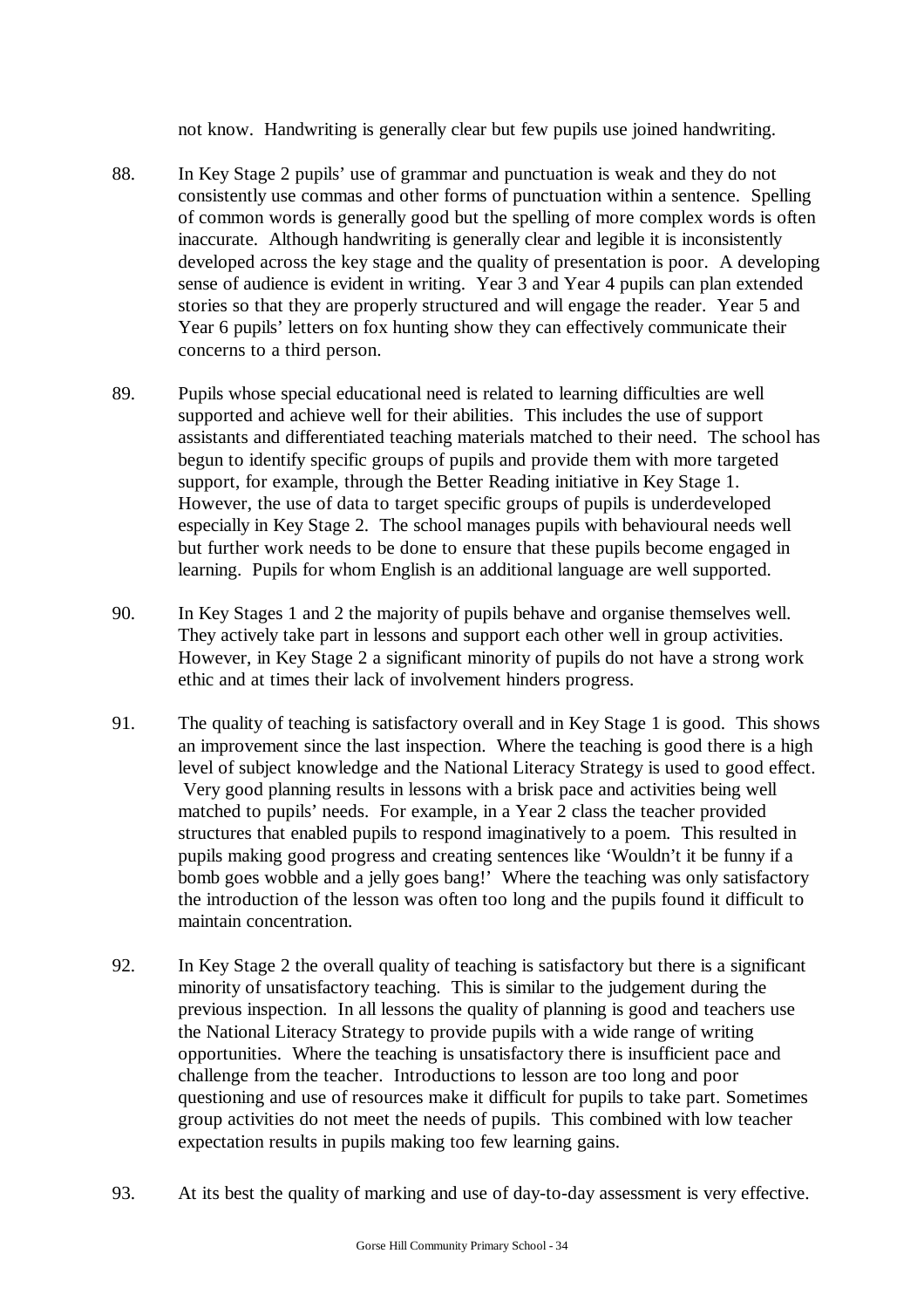Clear guidance of what is required together with shared targets means that pupils are actively engaged in improving the quality of their own work. Some pupils are aware of what is required to achieve Level 4 in writing.

- 94. Teachers provide good links to other areas of the curriculum to support the development of literacy skills. The book the *Lighthouse Keeper's Lunch* was used as a focus for the tasks on the design and technology day throughout the school. Information technology is used to support learning in literacy. For example, the use of a spelling programme was well linked to the phonemes pupils were learning. In Years 3 and 4 the teacher drew on pupils' knowledge of space in science and used technical vocabulary to aid creative writing. In Key Stage 2 pupils' skills in locating information is undeveloped. This hinders their ability to research independently and support their learning across the curriculum.
- 95. The subject is well led. The co-ordinator has devised an effective planning strategy that ensures teachers' planning is consistently good and matches the requirements of the National Literacy Strategy. Regular monitoring ensures that she has a clear understanding of the strengths and weaknesses of both the teaching and pupils' attainment throughout the school. This is having an impact on standards. The headteacher and deputy headteacher analyse and make use of available data to help plan class groups for English lessons in Key Stage 2. However, the use of this data to target specific groups of pupils to raise standards of attainment in English is underdeveloped.
- 96. In Key Stage 1 a suitable range of fiction and non-fiction books is available. Reading schemes, big books and non-scheme books are all used effectively to support the development of pupils' reading skills. In Key Stage 2 some books have captured the imagination of pupils. This has a positive effect on their enjoyment of reading. However, the range of good quality fiction texts is limited. The school has an attractive library that contains a good range of non-fiction books and reflects the cultural diversity within the school. During the period of the inspection there was little evidence of its use.
- 97. Support for pupils whose first language is not English has recently been increased. There are twenty three pupils who speak mainly Urdu, Punjabi and Guhjurati, of which fifteen are in Key Stage 1. Each class with EAL pupils has timetabled support for up to five sessions each week in proportion to the need. The support is effective. Withdrawal of pupils is minimised and most support is provided in the classroom. Progress by individual pupils is recorded and monitored.

## **MATHEMATICS**

98. In the 1999 tests for eleven year olds the school's results were well below the national average. When compared with similar schools the results were broadly in line. Evidence gathered during the inspection shows that standards are improving and that the target for mathematics is likely to be met. The results for seven year olds in the 1999 tests were close to the national average. In comparison with similar schools the results were very high. Inspection evidence indicates that the results for the current year will be similar to the 1999 results. Since the last inspection, results have improved above the national rate of improvement. This is supported by recent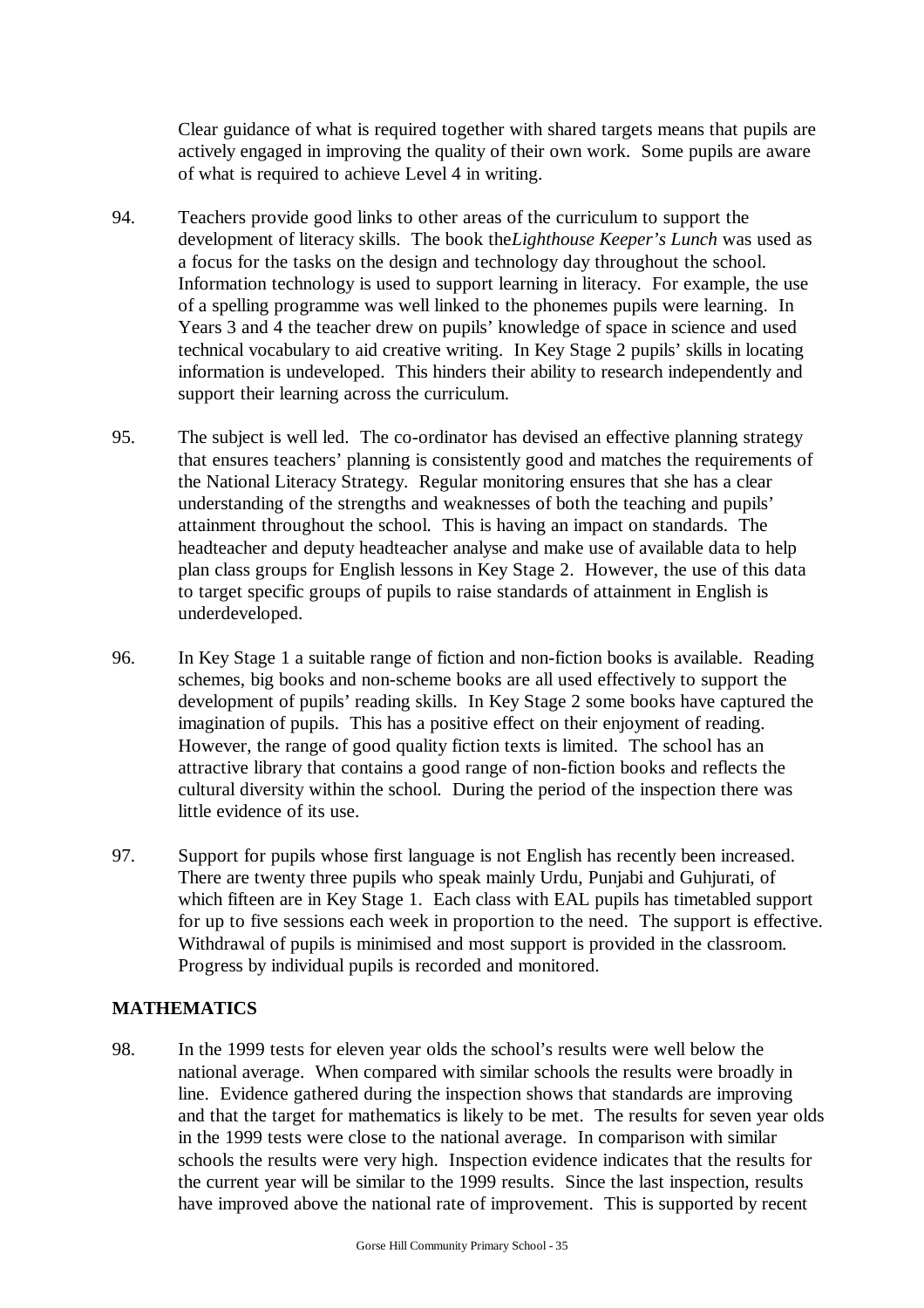inspection evidence which presents a better picture than the 1999 results would suggest.

- 99. Discussion with pupils supports the evidence found in examining their books. By the end of Key Stage 1 most pupils' mental number work and their understanding of the number system reaches average standards. For example, they can mentally double 8 and 14, recognise odd and even numbers, add and subtract teen numbers to two digit numbers. They can add and subtract numbers to 100. Most know by heart the 2 and 10 multiplication table. They understand halves and quarters. However, they are not so secure with measures and problem solving. By the end of Key Stage 2 most pupils can calculate, mentally and in a written form, addition and subtraction up to 1000 and know their multiplication tables. They can work with fractions for example 1/6 of 36 and know that 3/10 in decimal form is 0.3 but there is a lack of understanding of place value. For example, 0.21 was read as nought point twenty one instead of nought point two one. By the end of Key Stage 2 there is a very wide range of attainment. A small number of pupils reach standards above the national average and just below half achieve standards in line with expectations. Trends over time show an improvement in performance at the end of both key stages.
- 100. Inspection evidence demonstrates that overall pupils make good progress. By the end of Reception they can count to ten, identify numbers, colours and are beginning to use mathematical vocabulary such as bigger smaller, circle, more and less. Good progress continues in Key Stage 1 particularly in number calculations, and number system work. Progress in Key Stage 2 is satisfactory overall and was good in half of the lessons observed. The good progress in mathematics is the result of carefully planned lessons which meet the needs of all pupils. For example, in a Year 2 lesson pupils were introduced to one and two step problems. A variety of interesting activities were completed by all pupils with some practising one step calculations, e.g. addition or subtraction to 10 or 100 and others playing a game solving simple one and two step problems. At the end of the lesson most pupils could identify and successfully complete one step addition and subtraction problems. Over half the class could distinguish between one and two step problems and successfully apply their addition and subtraction skills.
- 101. The mathematics teaching during the inspection was judged to be good at Key Stage 1 and at least satisfactory at Key Stage 2. Half of the teaching observed at Key Stage 2 was good. Of the 13 lessons observed just one was unsatisfactory. This is an improvement from the previous inspection with an overall increase in the number of good lessons. All the teaching followed the structure of the National Numeracy Strategy. The structure was being used to good effect. Teaching was always well planned. In the better lessons the aim of the lesson and the new mathematical vocabulary were clearly explained to pupils who understood what it was they would learn. Teachers also used different types of questions to help pupils explain their thinking and to reinforce the teaching points. At the end of the lesson they were encouraged to judge how much they had learned. For example, in one Year 1 class pupils decided they needed more practice in adding together 3 single digit numbers. They planned to do more the next day. Where teaching was unsatisfactory the introductions were slow and on occasions unclear so that pupils became restless and stopped listening. The activities planned did not match what the pupils were able to do and too little work was completed. During activity time the teacher patrolled the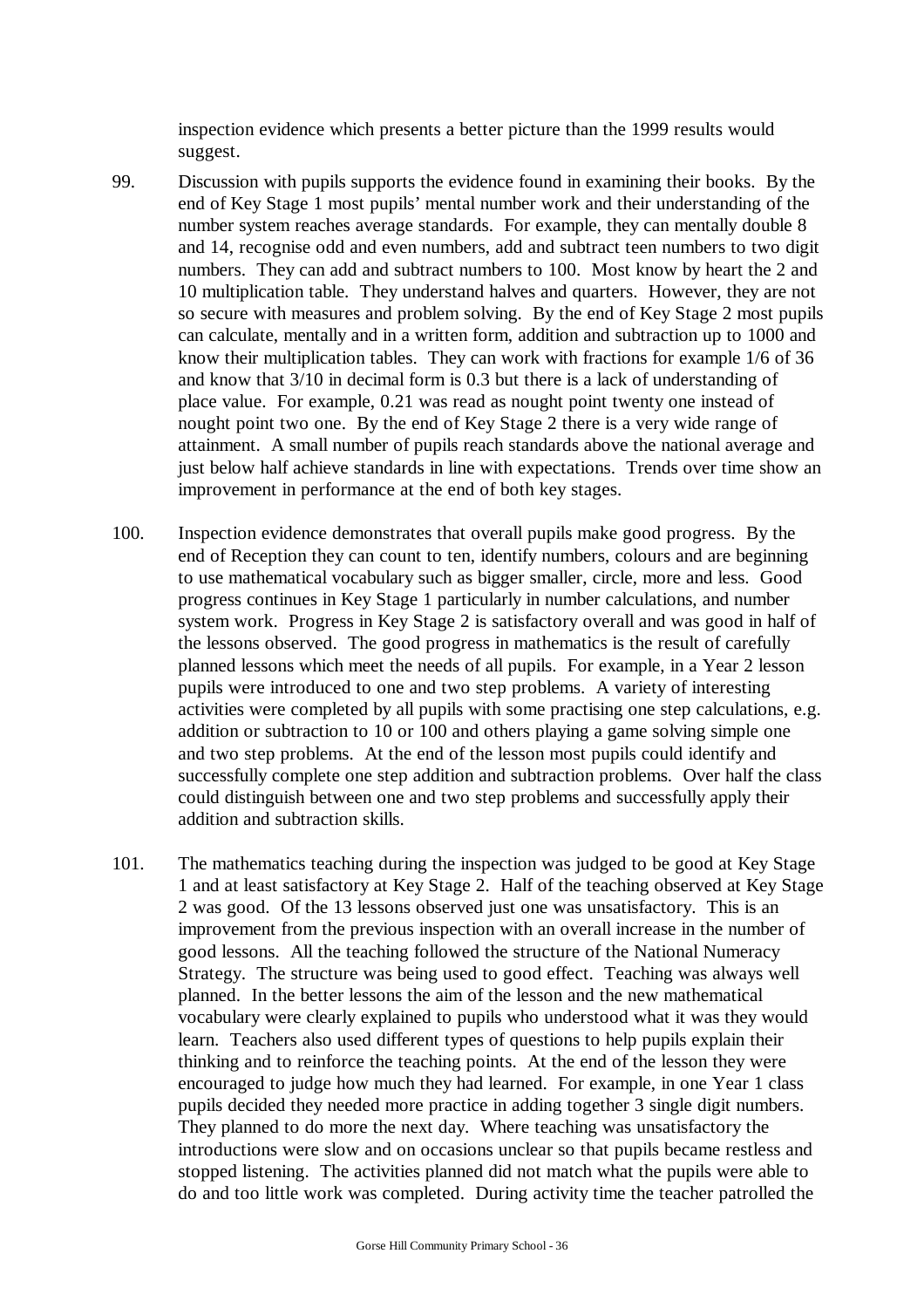groups and did not intervene enough where further teaching was needed.

- 102. There were examples of teachers using mathematics to support work in other subjects. In a Year 5/6 religious education lesson facts about the distribution of food and water around the world were expressed as fractions, percentages and in large numbers. The teacher took appropriate time to ensure that pupils understood the mathematical meaning behind the different figures. However, only a few examples were seen and pupils' ability to use and apply their mathematical learning is limited.
- 103. The mathematics co-ordinator has a good understanding of the subject. She initiated the introduction of the national strategy a year early which has helped to raise standards. She has reorganised the classes in Key Stage 2 so that pupils of a similar age and ability can be taught together. By going into classrooms and working with the teachers she has a clear view of what is working well and where improvement needs to be made. For example, when the Local Education Authority worked with the school the support was targeted on helping some teachers with the planning and delivery of their lessons. Last year the co-ordinator scrutinised the results of the tests taken by the ten and eleven year olds. Using the results some staff were able to aim their planning at those areas of mathematics needing the most improvement. The coordinator plans to extend the analysis across the school this year. The school has adopted the National Numeracy Strategy assessment system. Pupils progress in meeting the key learning objectives is recorded half termly. This gives a clear view of where the pupils are but at present this information is inconsistently used to modify the next set of plans. Overall homework is limited but the voluntary booster classes for eleven year olds after school were very well attended and very effective.
- 104. The judgements recorded during this inspection are that in mathematics satisfactory progress has been made since the last inspection with evidence of improving standards and an increase in the number of well taught lessons.

## **SCIENCE**

- 105. Overall standards of attainment seen in lessons, discussions with pupils and examples of their work, are close to the national average at the end of Key Stage 1. Standards have continued to improve since the last inspection in comparison with previous assessment results and are now satisfactory. However, there is a wider than average range of attainment by different pupils. Attainment is good for a significant proportion. Pupils can make and test predictions, such as when investigating the colours used in inks, they can describe life cycles such as what happens when beans grow, and they know about the properties of materials such as rigidity and flexibility. Some pupils are much less secure in their knowledge and understanding, despite making satisfactory progress in lessons. This is because many of them come to school with relatively little related experience on which to build. When this is taken into account, the general level of achievement in science in Key Stage 1 is satisfactory.
- 106. Standards of attainment at the end of Key Stage 2 are broadly in line with the national average, and are above the average for similar schools. This is an improvement since the previous inspection when standards were judged to be below average. Achievements by individual pupils are generally satisfactory and sometimes good.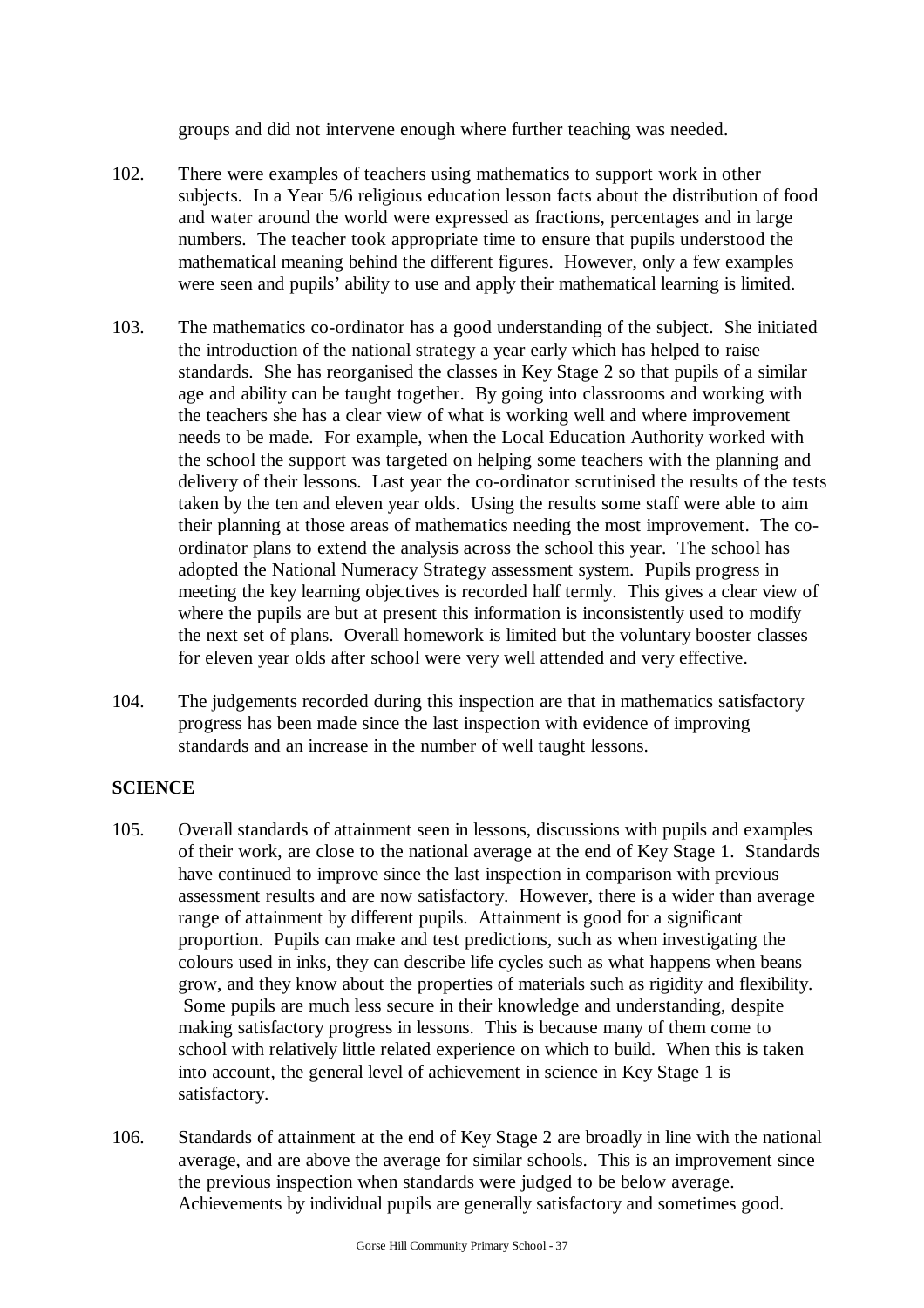Most pupils in Year 6 understand the need for fair tests and can make and record observations when carrying out investigations. They can describe how simple electrical circuits operate and know about the relative size, distance and movements of the sun, earth and moon. Some understand processes such as the influences of habitats on living things. They know about the major organs of their bodies, and a few can describe their functions such the exchange of oxygen and carbon dioxide in lungs. However a significant proportion of pupils know and understand much less and some, who can talk well about what they have learned, are much less able to write about it clearly.

- 107. Standards of attainment in science have improved overall since the previous inspection. This is particularly evident in the end of key stage results, where the long-term improvement has been greater than the national trend. Furthermore, the progress seen in lessons supported by a scrutiny of work suggests that individual pupils are achieving well. The school is continuing to make good progress in raising standards.
- 108. During the inspection three lessons were observed at Key Stage 1 and five at Key Stage 2. Science teaching in Key Stage 1 is good with some examples of very good teaching. Lessons are well planned and managed with clear objectives. In the very good teaching, teachers make particularly effective use of questions and answers to encourage pupils to suggest ways of investigating things. Although there is little evidence of teachers providing alternative activities for pupils of different abilities, the overall level of challenge is sufficient for the higher attainers to make very good progress. Furthermore, effective support is provided for lower attainers by the teachers and classroom assistants. As a result, pupils make good progress in Key Stage 1.
- 109. Teaching seen in Key Stage 2 is mostly satisfactory, and almost half is good. Lesson planning and management are generally good, and it is significant that poor planning and pupil management were the key issues in the one unsatisfactory lesson seen. Most teachers set clear objectives that are shared with pupils in the introductions to lessons. They have sufficient subject knowledge so that, for example, they can present relatively difficult topics, such as the distances between planets, in ways accessible to pupils. Good teaching also includes challenging use of specific vocabulary, such as spherical and bacteria, so that pupils learn to describe what they discover with precision.
- 110. Pupils in both key stages generally respond well and often with enthusiasm in science lessons. They listen carefully and with interest. They answer questions and make suggestions during discussions. In general they learn effectively. Their behaviour is nearly always good, and is unsatisfactory only in lessons where the pace is slow and the focus unclear.
- 111. There has been an improvement in the teaching of science since the previous inspection and, particularly, in the proportion of lessons that are good or very good. However, this improvement is not seen in all classes. At present there is no systematic monitoring of science teaching. Therefore the school lacks an important means to identify and share good practice in order to address the variation in the quality of teaching that is particularly evident in Key Stage 2. However, this is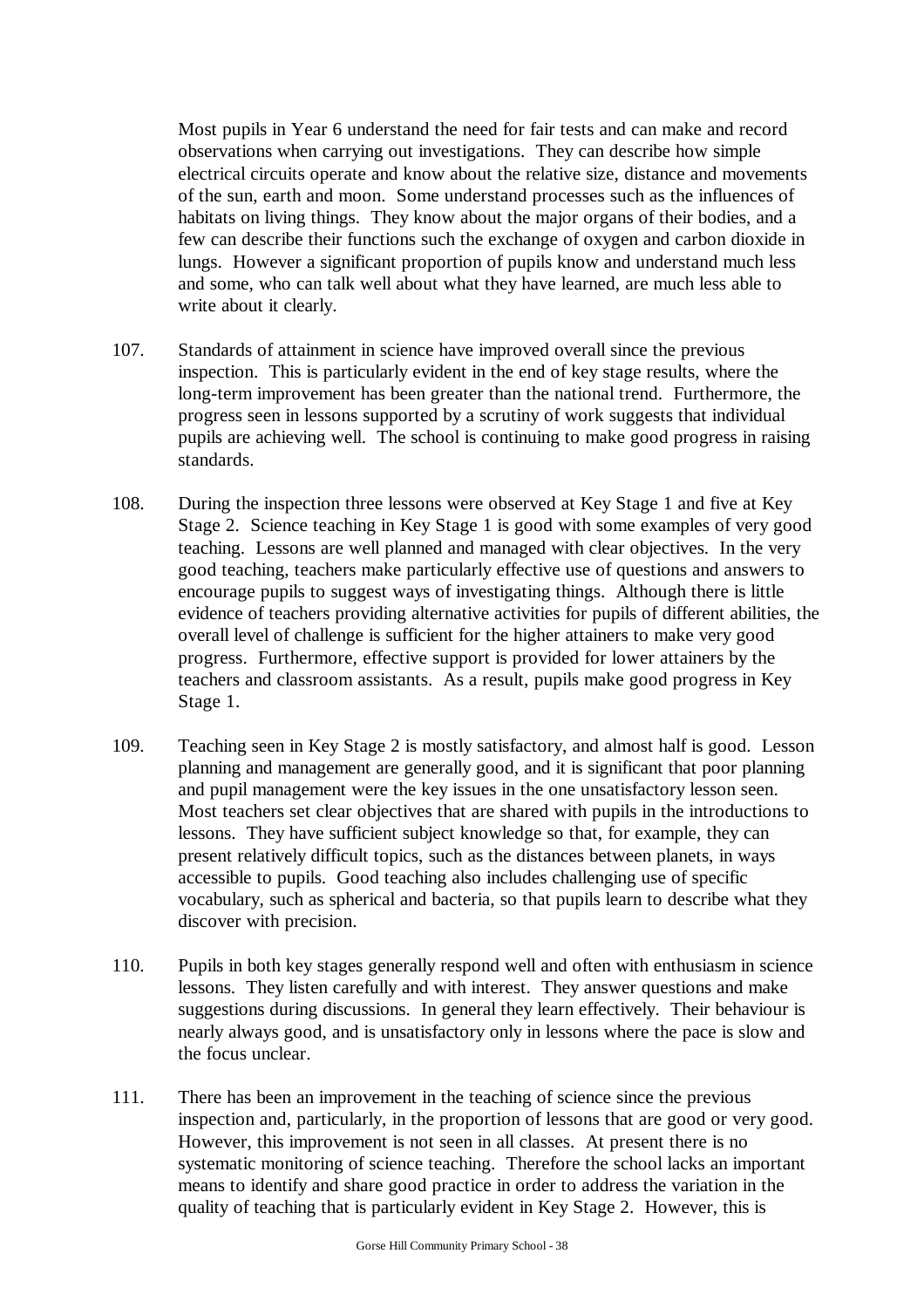already identified as a priority in the school development plan for 2000-2001.

- 112. The science curriculum has improved since the previous inspection and is now satisfactory. The subject is given sufficient time in each key stage. Curriculum coordination is effective and a comprehensive scheme of work ensures full coverage of the National Curriculum including experimental and investigative science. Classes follow two-year rolling programmes in Years 3 and 4 and then again in Years 5 and 6. Although there is little planned differentiation, there is no evidence to suggest that the depth of coverage is significantly inappropriate when pupils of different ages study the same topics. This is because the level of challenge in the majority of lessons is high enough to ensure that all children can make satisfactory progress. Furthermore the higher attaining younger pupils are sometimes seen to benefit from being able to work with those who are one year older.
- 113. End-of-unit assessment procedures are used to monitor progress in science but there is little evidence that the results are used effectively to inform future planning for individuals or groups of pupils.

## **ART**

- 114. Standards overall in art are below the levels expected in both key stages. Standards are not as good as they were at the time of the previous inspection.
- 115. The excellent work in Reception classes is not sustained through Years 1 and 2 and standards actually decline by the end of Key Stage 1. Very little artwork is completed in these years as pupils concentrate on the core curriculum, and what is planned is limited in range and media. In Reception classes pupils study the work of artists and relate them to their own work, producing paintings, prints and detailed drawings from direct observation of plants on a large scale. String prints extend pupils' experiences of techniques, and the torn paper collages based on Matisse's The Snail show how even the youngest pupils can remember and appreciate complex concepts. Their experiences in art enhance their learning in other areas of the curriculum, but for older pupils the art work is mainly illustration and display without a clear focus on the National Curriculum for art. Some work based on Andy Goldsworthy is large and colourful, but the execution is simple.
- 116. By the end of Key Stage 2 the standards are still below the levels expected. Although there are attempts to introduce print, ceramics and computer art work, the time for art is limited and teachers are not confident in their skills. Much of the work is in pencil crayon and felt tip pen. Painting and modelling techniques are poor, and the lack of a kiln means that clay work is not fired. The links to Mondrian and the textiles work show good research and some evidence of technical skills, but the end products are weak and the displays uninspiring. Sketchbooks have been started but their use is not consistent and the contents are poor. The concentration on core subjects and the lack of time and resources for the subject have a negative impact on teaching. The co-ordinator is unable to influence the teaching and this is having an adverse affect on standards in the subject.
- 117. Overall progress is unsatisfactory throughout the school, teachers are involving pupils in art on an irregular basis. Some classes do more than others, and so pupils do not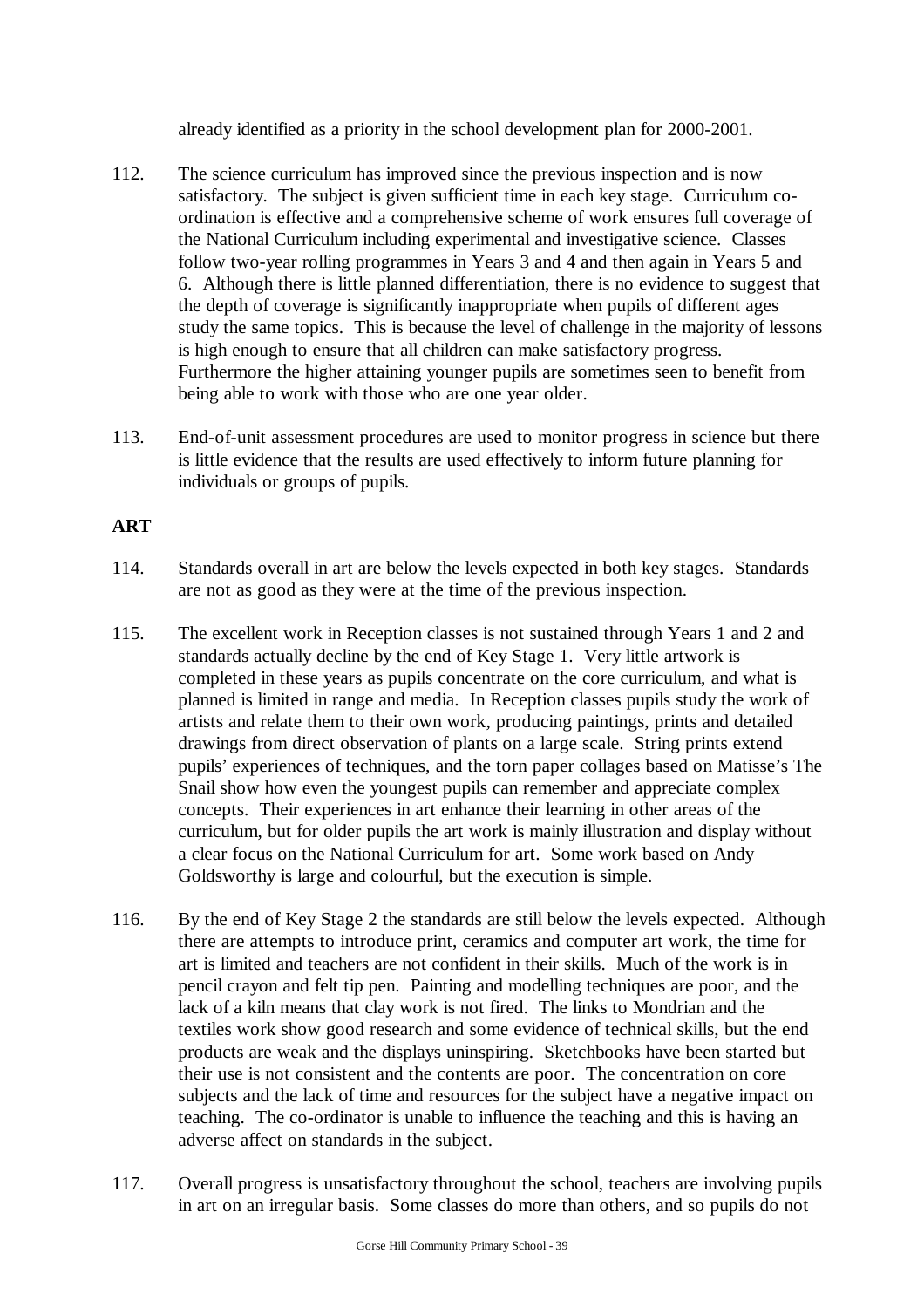have a sustained art education which builds on their previous skills, knowledge and understanding. Some teachers include valuable experiences in their classes, such as computer and press prints, and the Worcester Arts Workshop has worked effectively with the school to produce large banners that are to be exhibited in the town during the festival week. All pupils are involved in their work, including those with special educational needs; although they have the same tasks they complete the work competently and progress appropriately. Pupils enjoy the opportunities they have in art, completing potentially difficult tasks without problems, but their limited experiences of developing accurate drawing skills can frustrate their attempts at design.

118. The plans and policies for art are good but they are not consistently implemented. There is no time for the co-ordinator to do more than monitor work on display and discuss schemes of work with teachers. There was little art time-tabled or evident during the inspection week, and although the teaching seen in Reception was good and in Year 6 was satisfactory, the evidence from plans and work completed show that little art is completed. The judgement on teaching is similar to that of the previous inspection. Assessment and record keeping is minimal, and has not developed since the previous inspection. Reports indicate what pupils have done successfully, but not how this relates to the national expectation or what they need to do to improve.

## **DESIGN AND TECHNOLOGY**

- 119. Standards of work in design and technology are in line with those expected for primary aged pupils. This is an improvement since the previous inspection. Standards are good by the end of Key Stage 1 in both attainment targets. Well structured planning allows pupils to develop their designing and their making skills. Pupils choose materials purposefully and safely, making judgements about how their designs have turned out, and suggesting improvements. They label sketches appropriately and start to amend their designs in the light of experience. This was shown when Year 2 pupils tried to raise a basket up the centre of the model lighthouse. The groups experimented with different pulleys and winders and fastened them in different ways to see what worked best. They demonstrated their solutions to the rest of the class after evaluating them themselves. This stretched pupils' capabilities and made them aware of the many alternatives that could be explored.
- 120. Standards are in line with national expectations at the end of Key Stage 2. Pupils are starting to use control mechanisms using computers, but designing skills are limited by a lack of knowledge and understanding of the techniques needed to realise their ideas. When making models using pneumatics and cams to create signals for the lighthouse keeper during the design and technology day, they generate ideas and evaluate their work as it progresses. Measuring, cutting and joining skills are not always accurate. Discussion and evaluation of work in progress is good and most pupils are able to explain why things work or not, and most are able to relate the use of information technology to their designs.
- 121. Pupils progress well through Key Stage 1, but in Key Stage 2 their lack of experience of regular design and technology activities restricts progress. Pupils with special educational needs and those with English as an additional language progress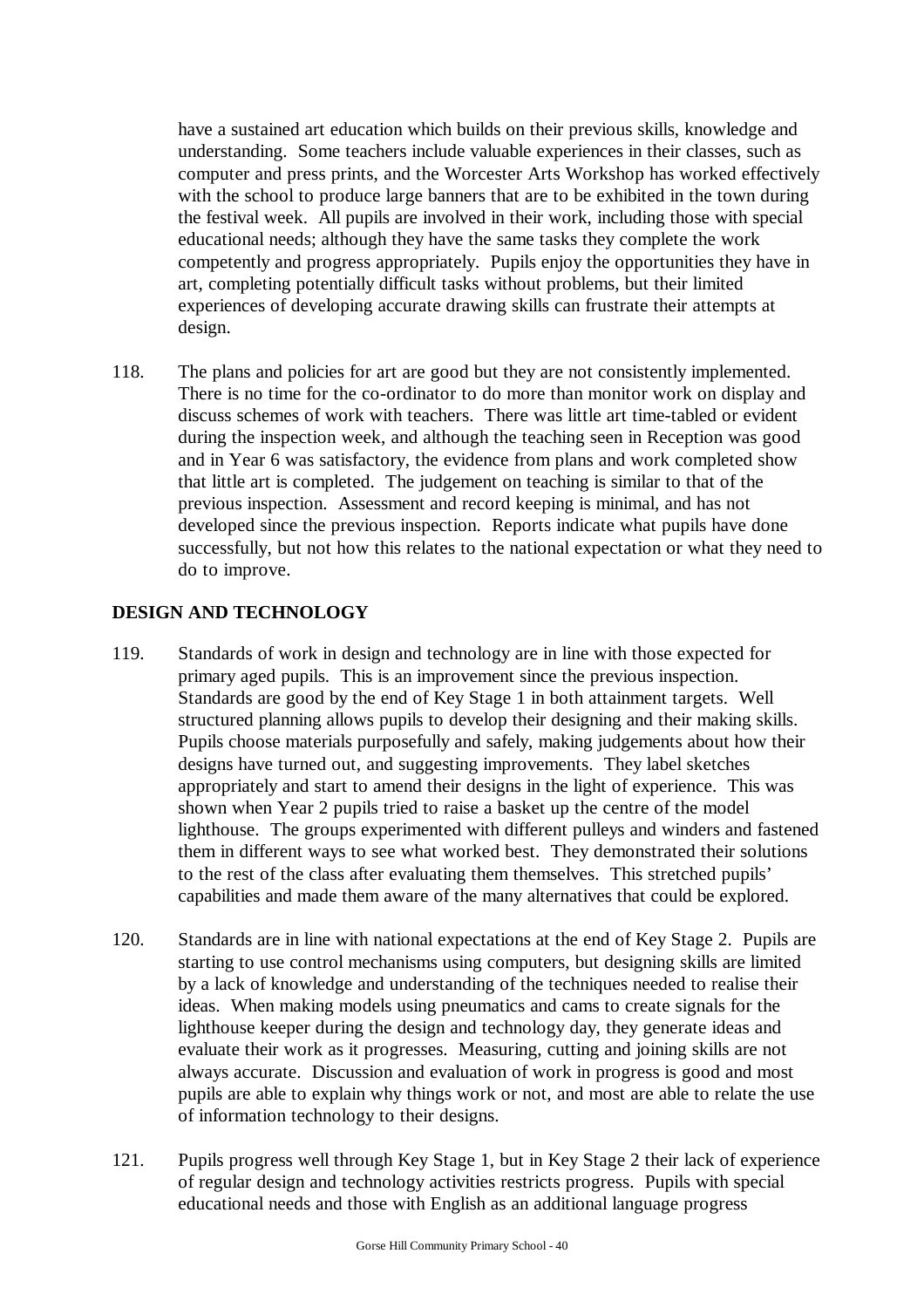satisfactorily, aided by group projects which involve them in the activities. More able pupils can help others in a variety of situations, but there is little differentiated material to stretch their capabilities.

- 122. The quality of teaching is good overall, especially in Key Stage 1 where very good overall planning is extended by stimulating teaching and enthusiastic responses from the pupils. This resulted in four out of five examples of very good teaching at Key Stage 1. Half of the lessons observed at Key Stage 2 were judged to be good. No overall judgement was made on the quality of teaching during the last inspection but the evidence from the current inspection shows a pattern of continued improvement. The design and technology day was a particular success as all teachers worked together to give well structured and rewarding experiences for the whole school. This highlighted the subject and gave an impetus to the current curriculum review. Whole school training enabled non-specialist staff to have an experience of judging progression and standards, with each year choosing samples to demonstrate to the rest of the school. Pupils also gained from this experience as they saw how their efforts related to those older and younger than themselves. Skills of literacy and numeracy were also developed in the planning, evaluation and making of the products.
- 123. The management of the subject is very good. Monitoring is developing to inform progress and staff expertise, diagnosing needs and building on the existing strengths of the staff. This has contributed to the improvements in standards and teaching. An assessment portfolio is being established to support the identification of levels and recorded digitally for easy access and distribution. At the moment individual staff assessment is limited. Areas for development have been identified and courses attended to improve skills and knowledge, and learning resources are being built up. Health and safety issues are dealt with appropriately.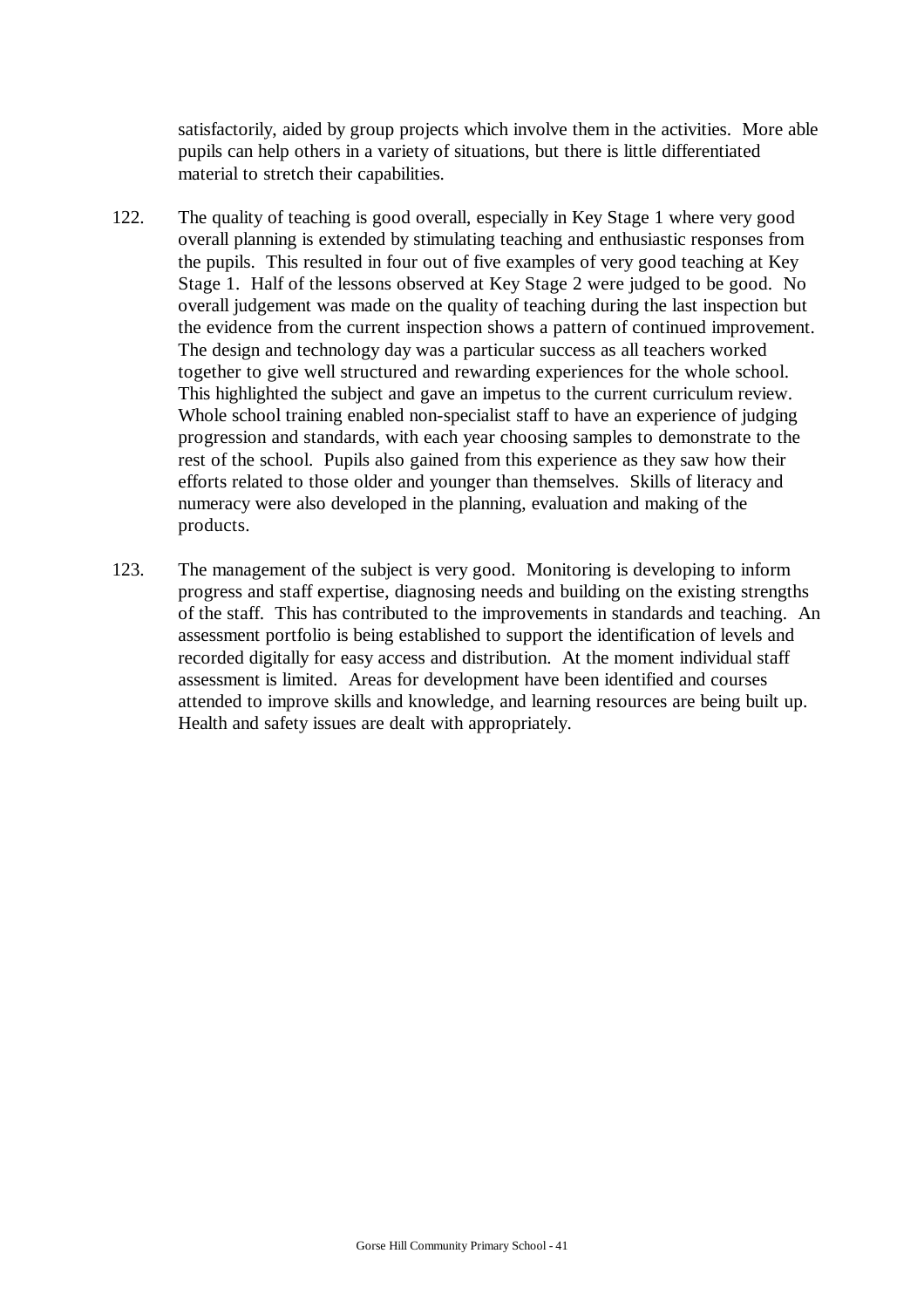#### **GEOGRAPHY**

- 124. Standards of attainment in geography are below national expectations in both Key Stages 1 and 2. This is similar to the judgement made during the previous inspection. Although it was possible to see only four lessons in which geography was the focus, the judgement of attainment is also made using evidence from discussions with pupils and an examination of written work in different classes. While some pupils at the end of Key Stage 1 can describe physical and human features of different places and have some awareness beyond their own locality, relatively few are able to select and interpret information independently. By the end of Key Stage 2, some pupils are beginning to understand and develop an awareness of physical processes such as erosion, and the impact of humans on their environment. However, pupils' overall knowledge of features and places is below what would be expected and few are able to offer reasons for judgements and observations.
- 125. The overall quality of geography teaching is unsatisfactory. Although it was good in one lesson and satisfactory in another, it was unsatisfactory in the remaining two lessons seen. No judgement was made on teaching during the previous inspection. The better teaching is planned and managed to maintain good pace and build on pupils' previous learning including their knowledge of their own locality, so that all are able to make progress. Unsatisfactory teaching has a slow pace and a lack of focus on objectives, as well as poor management and control of pupils.
- 126. The planned curriculum is satisfactory and meets the requirements of the National Curriculum. However, examination of the work completed during the current year, shows that actual coverage varies significantly across the school. Some pupils have difficulty accessing the curriculum; sometimes because of difficulties with reading and writing, and sometimes because they come to the school with limited geographical knowledge even of their own locality. At present there is insufficient compensation for this last factor, for example, in the use of appropriate educational visits.
- 127. Leadership and management of geography is unsatisfactory and the quality of the curriculum depends to a large extent on individual teachers. The co-ordinator has had no subject training and is not aware of the strengths, and more significantly, of the weaknesses in the subject, particularly in Key Stage 2. This is because there is no effective monitoring of the short-term planning, teaching, learning or standards of attainment in geography. There has been limited improvement since the last inspection.

#### **HISTORY**

128. During the time of the inspection no history lessons were seen. As a result there is no judgement about the quality of teaching. However, the examination of pupils' work in books and displays, the scrutiny of documents and discussions with the children and co-ordinator provide sufficient evidence to form a judgement. Standards of attainment are in line with national expectations at the end of Key Stage 1 but below expectations at the end of Key Stage 2. This reflects the judgements from the previous inspection. At Key Stage 1 the scrutiny of work shows pupils receive a balance of teaching in the different aspects of history. They learn about the passage of time and can order events. They hear about famous people from the past and are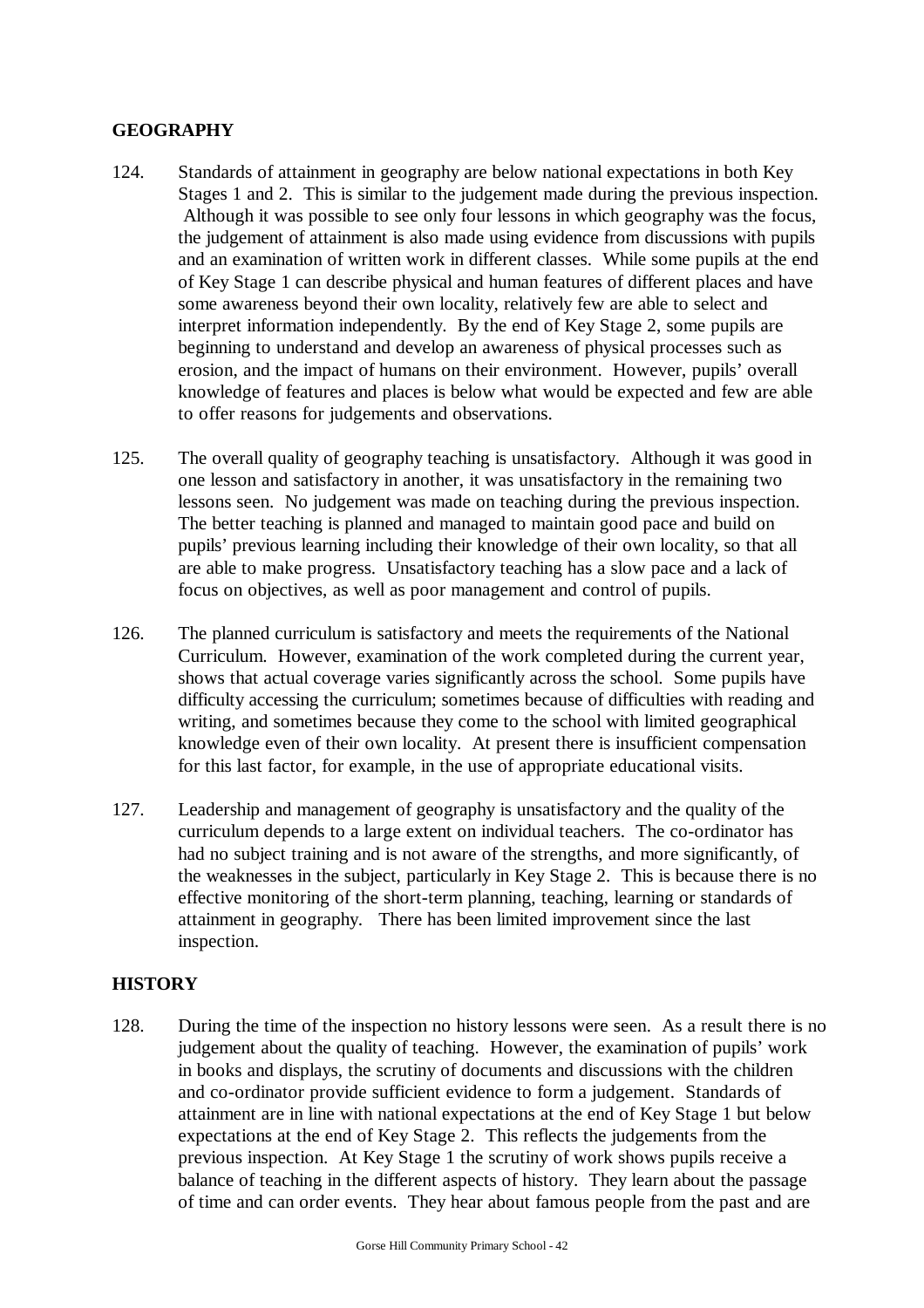beginning to identify ways in which the past is presented. However, their written recording often relies on work sheets which are sometimes of poor quality. In discussion the pupils talk enthusiastically about history. All pupils could give accounts of the differences between now and past times. For example, a Year 2 pupil eagerly gave a very detailed description of having a bath in Victorian times and how it was different from now. Pupils are beginning to sequence eras. For example higher attaining pupils knew the Tudors came before the Victorians. Most pupils in Year 2 could accurately recall stories of famous people, for example Florence Nightingale and Louis Braille. However, the less able could only recall parts of stories and got events out of order. All pupils knew they could find out about the past from different sources such as information books, TV, video and museums. They all talked excitedly about their visit to the Avoncraft Museum and could recall many new facts they had learnt e.g. long ago some houses did not have glass in their windows.

- 129. Pupils at Key Stages 2 have learnt about past periods and societies, for example the Romans, Tudors and Ancient Greeks but were unable to discuss and recall the main events and characteristics features in any detail. They have not been taught history since the autumn term and most pupils had difficulty remembering the methods they had used to find out about the past and the different ways historical events can be interpreted.
- 130. The scheme of work at Key Stage 1 has topics for each term. However, at Key Stage 2 plans show pupils sometimes have a period of two terms without any history lessons. There is coverage of historical periods but evidence suggests pupils have a lack of in-depth knowledge of the topics. Joint planning between classes takes place and this ensures pupils in parallel classes have the same experiences. However, teachers do not plan for different groups of pupils or, in Key Stage 2, for different year groups. This means there is a lack of progress in the development of historical skills of interpretation, enquiry and communication.
- 131. The co-ordinator provides informal support, advice and orders equipment. There is no formal audit of the curriculum or resources. No monitoring or evaluation of teaching and learning takes place and the co-ordinators view of how well the subject is taught and learnt is very limited. There are plans to review the scheme of work in the light of Curriculum 2000. There has been no improvement in the co-ordination of the subject since the last inspection.

#### **INFORMATION TECHNOLOGY**

132. Standards of attainment in information technology are currently below the expected levels at the end of both key stages. This is less good than the position at the time of the last inspection when standards in Key Stage 1 were judged to be in line with expectations. However, this must be seen in the context of the temporary but significant reduction in access to computers prior to the inspection, as well as the limited amount of evidence available. During the inspection, only three lessons were seen with information technology as a focus, very little use of information technology for cross-curricular work took place in other lessons, and there was comparatively little evidence of cross-curricular use of information technology in pupils' books.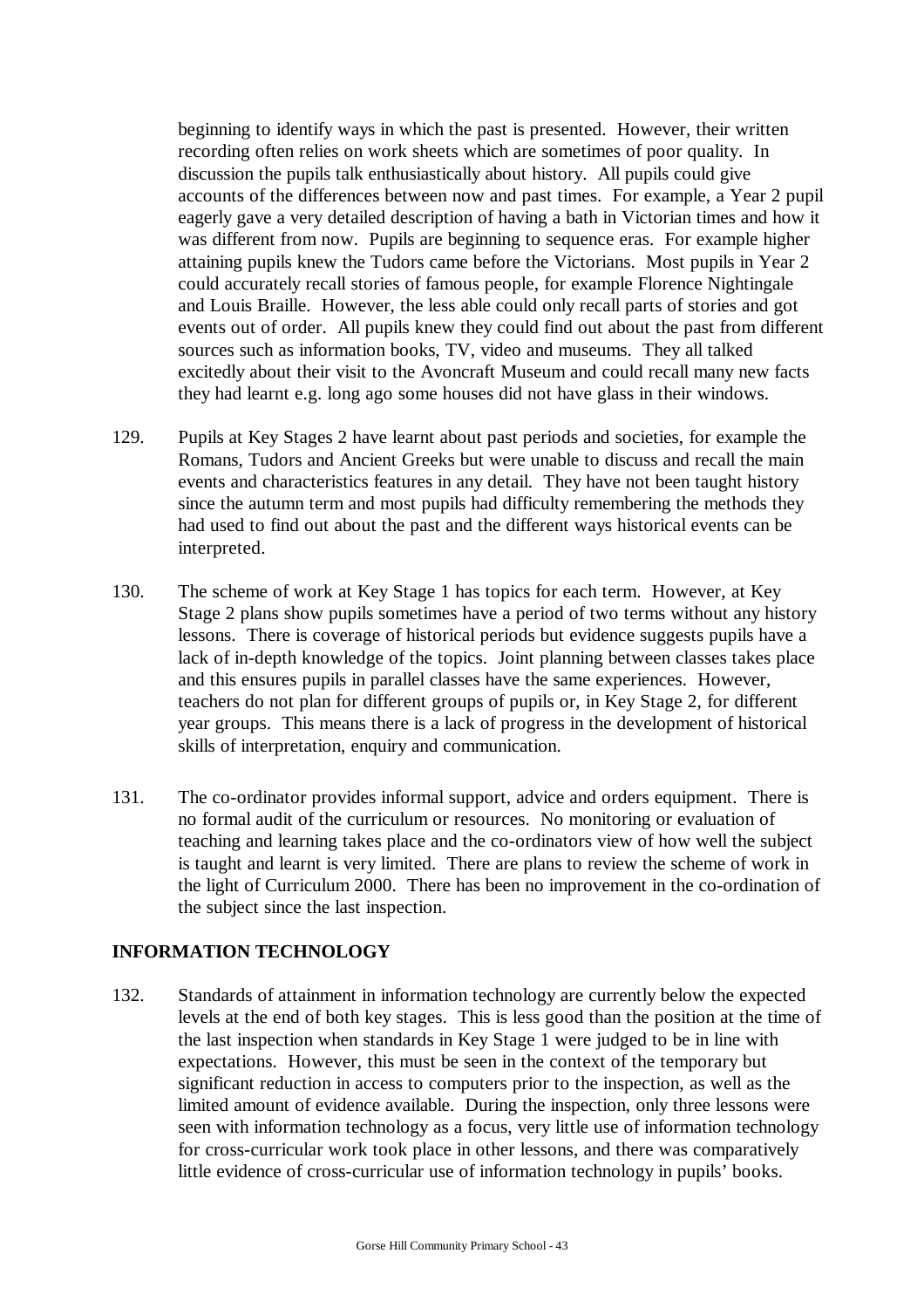- 133. By the end of Key Stage 1 pupils are able to carry out simple keyboard operations and use the mouse. They are beginning to use the correct vocabulary, for example, to describe simple operations using the turtle. By the end of Key Stage 2, pupils can use computers to redraft and improve their writing and to begin handling information. They can use spreadsheets for simple modelling exercises. Some have learned to use programmable devices such as Roamers, Pixies and screen turtles, and to develop control sequences for practical applications. However, virtually all of the work seen is directed by teachers and there is little evidence of pupils becoming more discerning and independent users of information technology, selecting resources for specific purposes. Most pupils have the basic skills needed to operate computers, including the use of the mouse and keyboard. However, many are still struggling with the specific skills needed to use the newer computers.
- 134. The school has recently installed a new information technology suite of 15 networked computers and re-deployed the older computers throughout the rest of the school. Therefore, the quantity and quality of computers are now sufficient to meet the needs of the curriculum. However, the new installation was unexpectedly delayed by building work and a series of technical problems. Consequently there was little effective access to computers for several months during 1999-2000 and this has clearly contributed to lowering the standards of attainment seen during the inspection. Because of this, it is difficult to judge overall progress in raising information technology standards since the previous inspection. However, taking into account the learning seen in lessons and the continuing commitment to developing information technology, including the developments planned for 2000-2001, progress judged over the long term is satisfactory.
- 135. In the three information technology lessons seen the quality of teaching was satisfactory. This reflects the judgements from the previous inspection. Teachers' knowledge and skills are sound and the resources are good, so that pupils make good progress. However, other teachers are not generally confident in the use of information technology partly because there has not yet been enough time for basic skills training with new computers. Furthermore, the training for teachers, originally scheduled to take begin this year, has been postponed until the autumn because of the problems with the new system. Therefore, many teachers are not yet able to identify a full range of opportunities to apply information technology effectively across the wider curriculum, and this is reflected in the low proportion of lessons where information technology was used to support teaching and learning.
- 136. The planned curriculum for information technology covers all aspects including those for measurement and control work. The current coverage of control work is relatively good when compared both with other aspects of information technology in the school. However, there is comparatively little evidence of work planned to increase pupils independent capability. There is a need to review the use of the older systems that are now distributed around the school, in order to ensure that they are more fully employed for cross-curricular activity.
- 137. Apart from the recent delays with the system, the overall management of information technology is generally satisfactory. The co-ordinator has satisfactory subject knowledge and is aware of the main strengths and weaknesses in information technology throughout the school. The lack of progress since the previous inspection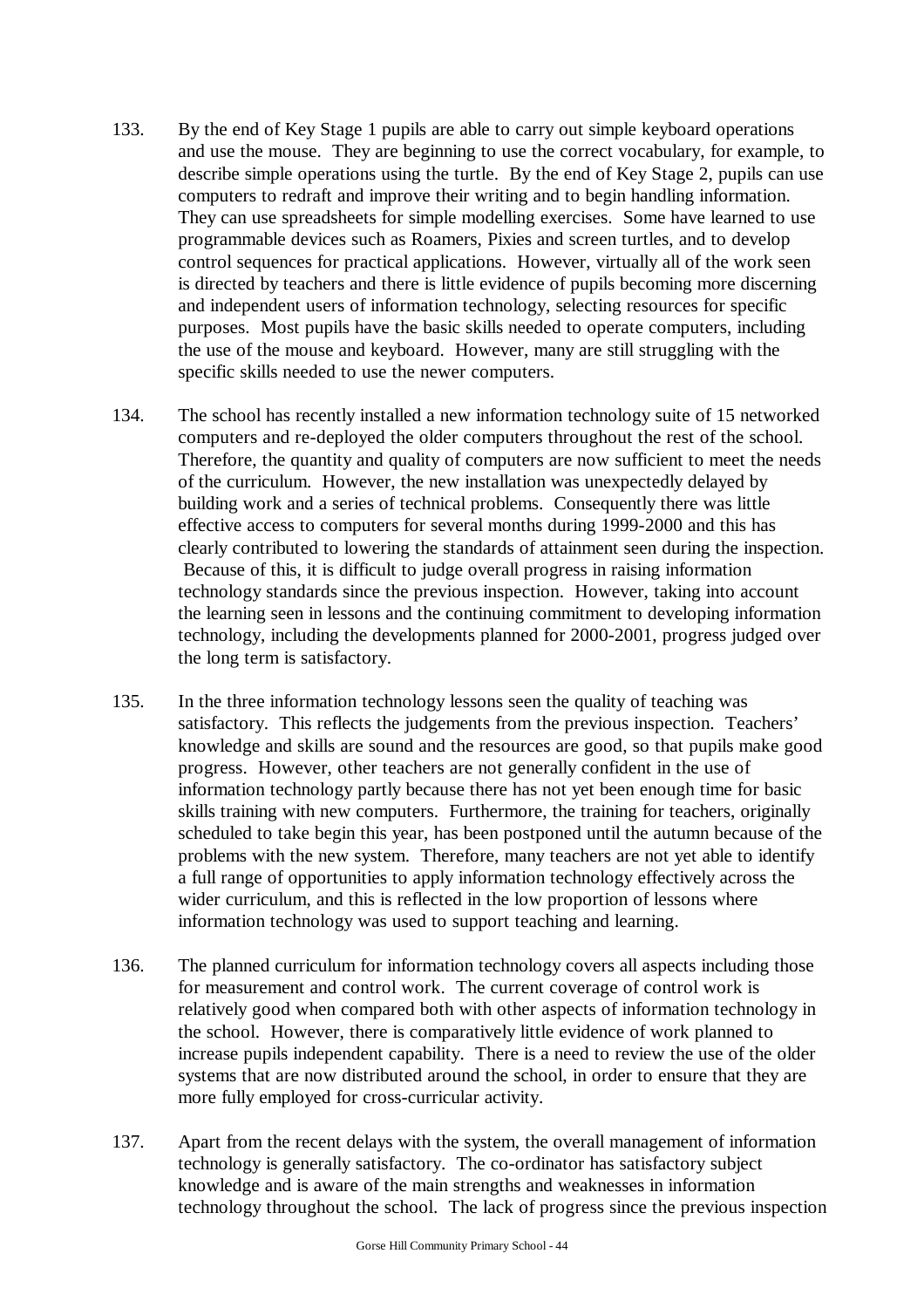is largely explained by the inability of staff and pupils to access up-to date equipment.

## **MUSIC**

- 138. During the inspection three music lessons were observed. Music was also evaluated through discussions with pupils and observation of its day-to-day use, including assemblies. By the end of both key stages standards in music are in line with national expectations. During the last inspection standards in music were judged to be above national expectations. At that time pupils were taught by part-time music specialists.
- 139. In Key Stage 1 pupils show a good understanding of musical appreciation. When listening to music they are able to discuss, describe and use musical elements. For example, in Year 2 pupils listening to a piece of music about a snowman were able to discuss it using descriptions such as high and low. In singing many pupils can control their use of pitch and tempo. They can use tuned and untuned instruments to follow songs but their skills in composition are underdeveloped.
- 140. In early Key Stage 2 pupils make good progress in their singing skills. For example, pupils in Years 3 and 4 can sing two part songs to a high standard. However, this rate of progress is not maintained and the quality of performance is not sustained in Years 5 and 6. At the end of the key stage pupils' skills in composition are underdeveloped. In working with jingles they understand the links between audience, product and music but their compositions rarely go beyond simple rhythm patterns. Few pupils use musical notation to support their work. The provision made for pupils to learn a range of tuned instruments is good. Extra curricular activities and the funding of a peripatetic teacher means that a significant number of pupils are learning recorder, guitar, violin and cello.
- 141. In all music lessons children with special educational needs are actively encouraged to join the lesson. This is extended to specialist tuition in Key Stage 2 where a number of pupils with special educational needs take part successfully alongside their peers.
- 142. The overall quality of teaching across the key stages is satisfactory with some examples of good and very good teaching. During the last inspection it was judged to be good overall. Where the quality of teaching is very good, questioning coupled with periods of reflection ensure pupils constantly build on prior experience and make good progress. They are encouraged to discuss how the music makes them feel. Where the teaching was unsatisfactory the classroom organisation and pace of the lesson meant that pupils did not have sufficient opportunities to improve the quality of their composition or their performance.
- 143. Teachers in Key Stage 1 make good use of singing in the day-to-day life of the school. Pupils are encouraged to sing counting and letter songs in mathematics and English. One teacher makes very effective use of singing as a way of managing and engaging the children.
- 144. The majority of pupils enjoy music and like taking part. This is especially the case where the teacher acts as a good role model. For example, in a Year 3 and 4 singing lesson the teachers' enthusiasm for the subject produced good quality singing.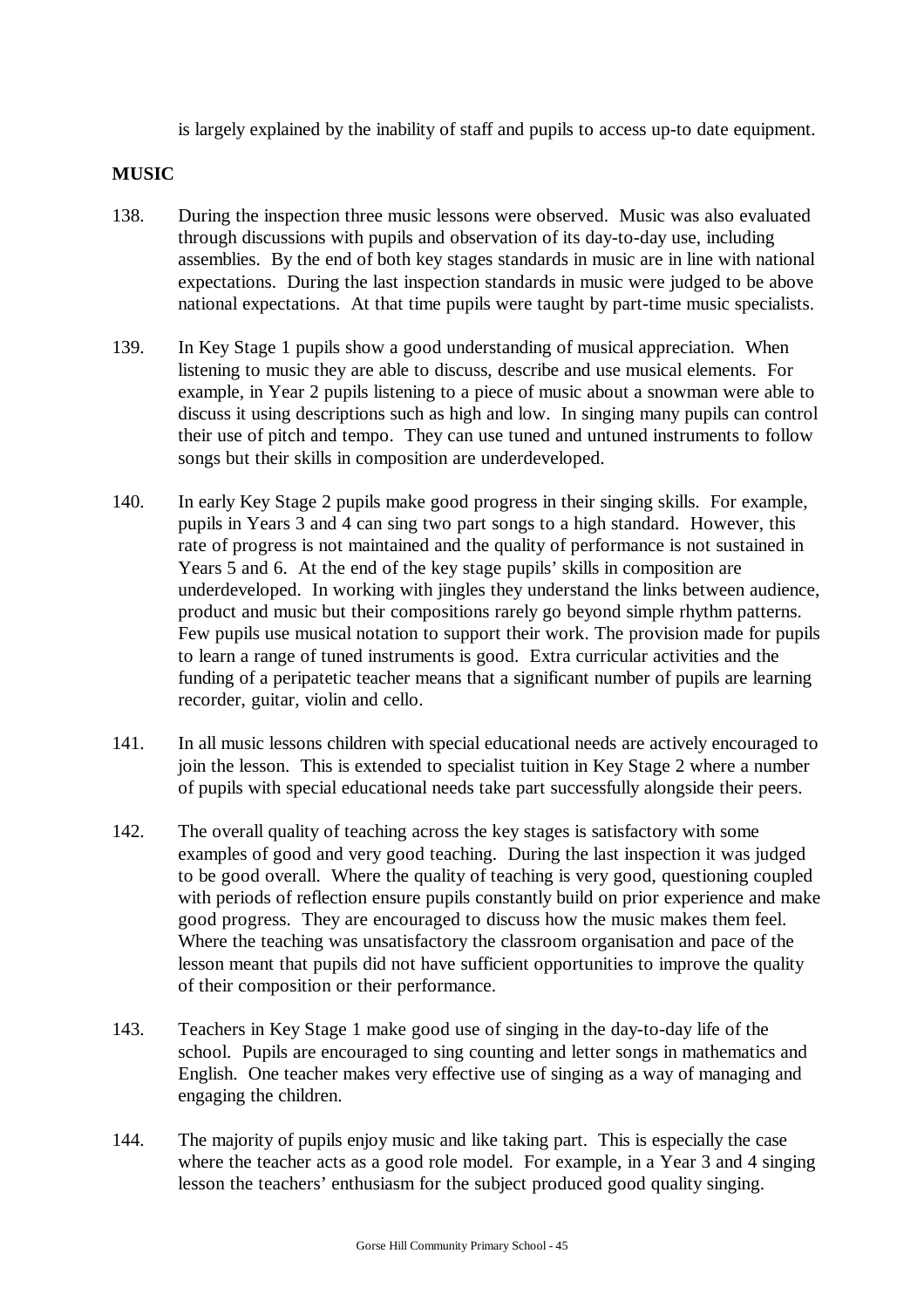145. Inspection findings indicate that pupils' attainment is not as good as the previous inspection report. Currently the school does not have a music co-ordinator and the progress pupils make as they go through the school is not monitored. This means that progress made in Key Stage 1 and early Key Stage 2 is not being sustained in Years 5 and 6.

## **PHYSICAL EDUCATION**

- 146. Standards in physical education are in line with expectations as they were at the time of the previous inspection. By the end of Key Stage 1 many pupils' attainment is good, especially where they have developed positive attitudes to physical education and are learning to co-operate in pairs and in teams to play competitive games. Key Stage 1 pupils are practising ball skills in hockey and football, using space and strategy as well evaluating their efforts. Occasionally attainment is limited by the teacher's lack of confidence in specialist physical education teaching, and tape recordings or repetitive activities are used. When the teachers have the correct equipment to work with and a clear idea of what they want the pupils to do, they can harness their natural enthusiasm and enjoyment of physical activities to produce high standards.
- 147. There is insufficient evidence to judge overall standards by the end of Key Stage 2, but standards in the physical education lessons seen are satisfactory. At the time of the previous inspection they were in line with national expectations. There are few opportunities in lessons for the more able or more enthusiastic pupils to develop their skills to a high level. There is little specialist coaching and at present no physical education co-ordinator to help teachers plan and deliver effective lessons to raise standards. When games activities are taught there is evidence of an improvement in skills through practice. The reluctance of some pupils to take part in dance is not resolved. Boys and girls work well together in teams, and all pupils respond readily to instructions, follow the rules and have a due regard for safety. They are aware of the need for warming up and recovering from physical activities. Progression is often limited when the tasks set for the pupils do not incorporate strategies for improvement and development. All pupils with special educational needs take a full part in activities and progress appropriately.
- 148. The quality of teaching is satisfactory overall with examples of good teaching in both key stages. At the time of the last inspection very good teaching was observed at both key stages. The overall planning for the subject is good, it is detailed and informative. The absence of a co-ordinator means that the monitoring and development of the teaching is neglected. A co-ordinator has been appointed for September. Standards and curriculum management are not as good as at the time of the previous inspection. There is sufficient time for the various aspects of physical education, but the activities need to be planned in more detail to assess each pupil's performance and identify the learning experiences that need to follow. Too many lessons are just physical activities which all pupils take part in at their own level and there is no mechanism to improve their standards. Many pupils get excited when allowed to run around and have to be settled down regularly. They get changed into appropriate kit sensibly and quickly. All pupils use the halls in bare feet, which sometimes causes problems when toes and heels get bumped, and their feet get dirty very quickly, especially when the lesson follows lunchtime.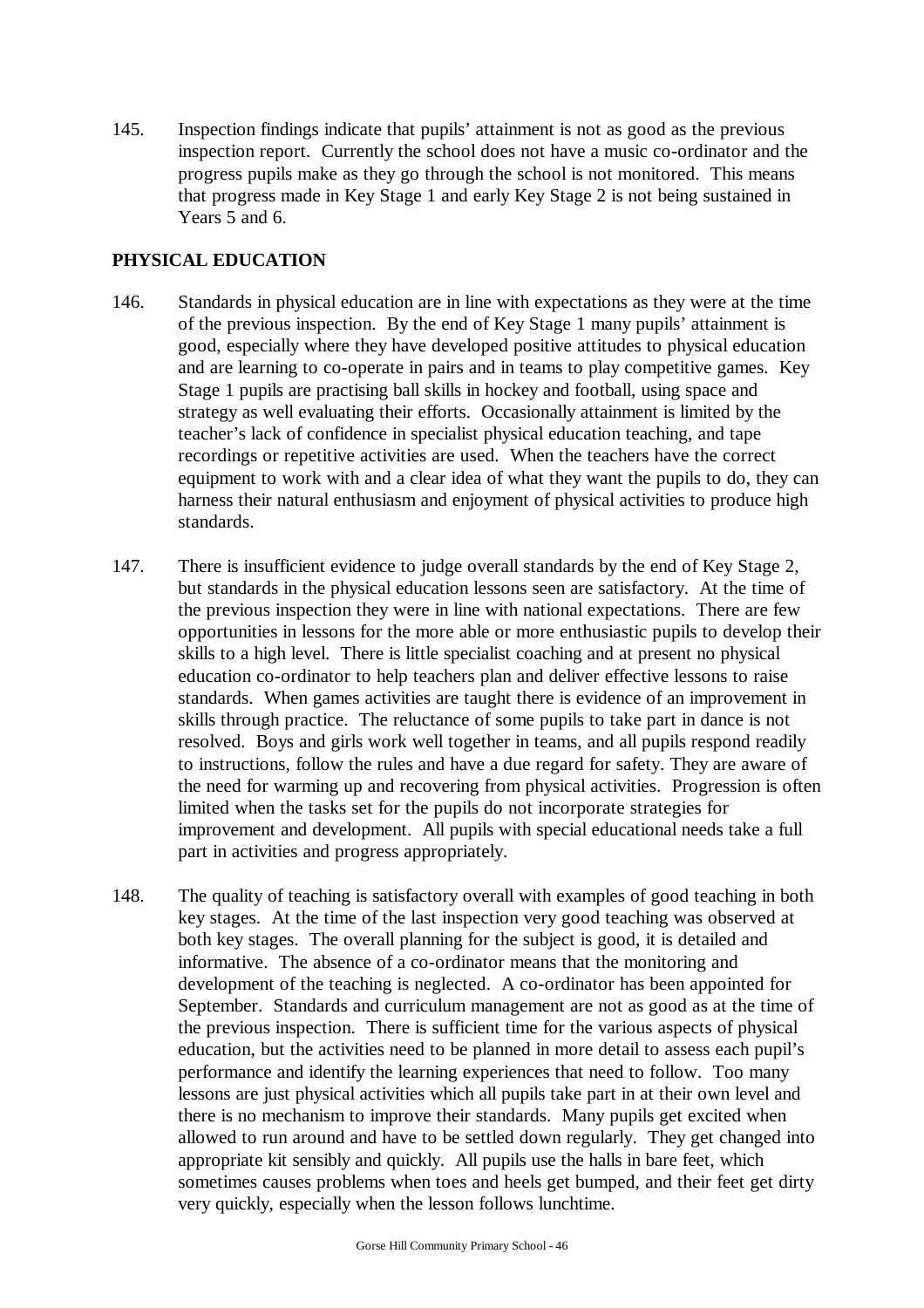149. Resources are good and used effectively to enhance learning when teachers have the confidence to use them. There is a good range of large and small apparatus, two good-sized and well-equipped halls and extensive hard and grassed areas for games. There are markings on the hard areas for different activities, and the local swimming baths are used regularly.

## **RELIGIOUS EDUCATION**

- 150. During the inspection it was only possible to observe two religious education lessons, one in Key Stage 1 and one in Key Stage 2. As a result there was insufficient evidence on which to make an overall judgement about the quality of teaching. At the time of the last inspection the quality of teaching was judged to be satisfactory. However, the examination of pupils' work in books and displays, the scrutiny of documents and discussions with the pupils and co-ordinator suggest, overall, pupils make satisfactory progress. At the end of both key stages attainment is in line with the expectations of the Worcestershire Agreed Syllabus. This judgement is the same as that found in the last inspection.
- 151. By the age of seven pupils are familiar with the key elements of the Christian faith, for example, they discussed Jesus and his friends and knew Christmas was Jesus' birthday and Easter was when Jesus died. They can recall Bible stories and know the Bible is the special book for Christians. They have some understanding of Judaism and some know the synagogue is a special place for Jews. Year 2 pupils talked enthusiastically of the church they visited at the Avoncroft Museum and the above average pupils could describe characteristics of a church, for example font, cross and altar. Pupils have a sound knowledge and understanding of Christian beliefs, festivals and celebrations. Some opportunities for reflection are provided, for example in a Year 1 lesson the lighting of candles created an atmosphere of stillness and peace. This encouraged quiet thinking. Generally tasks set in lessons focus on literacy or art rather than religious education skills.
- 152. By the age of eleven most pupils have increased their knowledge of the Christian faith. They have learnt about Hinduism, Sikhism and Islam but their ability to show a perceptive understanding about what they have learned is limited and some children confuse the different aspects of the religions. They have a more secure knowledge and understanding of their recent work. For example, ten and eleven year old pupils could discuss their ideas of equality and how they judge people by referring to a recent lesson when they were asked to invite people to a communal meal. Most pupils could explain their choices referring to personal qualities and good characteristics 'It is not their clothes or who they are that is important'. They have some understanding of the attributes ascribed to God and how this affects the way people live.
- 153. The religious education scheme of work is based on the Worcestershire Agreed Syllabus. The planning in Key Stage 2 is organised on a two year rolling programme. This ensures all pupils are taught all parts of the scheme of work. Joint planning means pupils in parallel classes have the same experiences. However, teachers do not plan effectively for the different year groups or groups of pupils in their classes. This